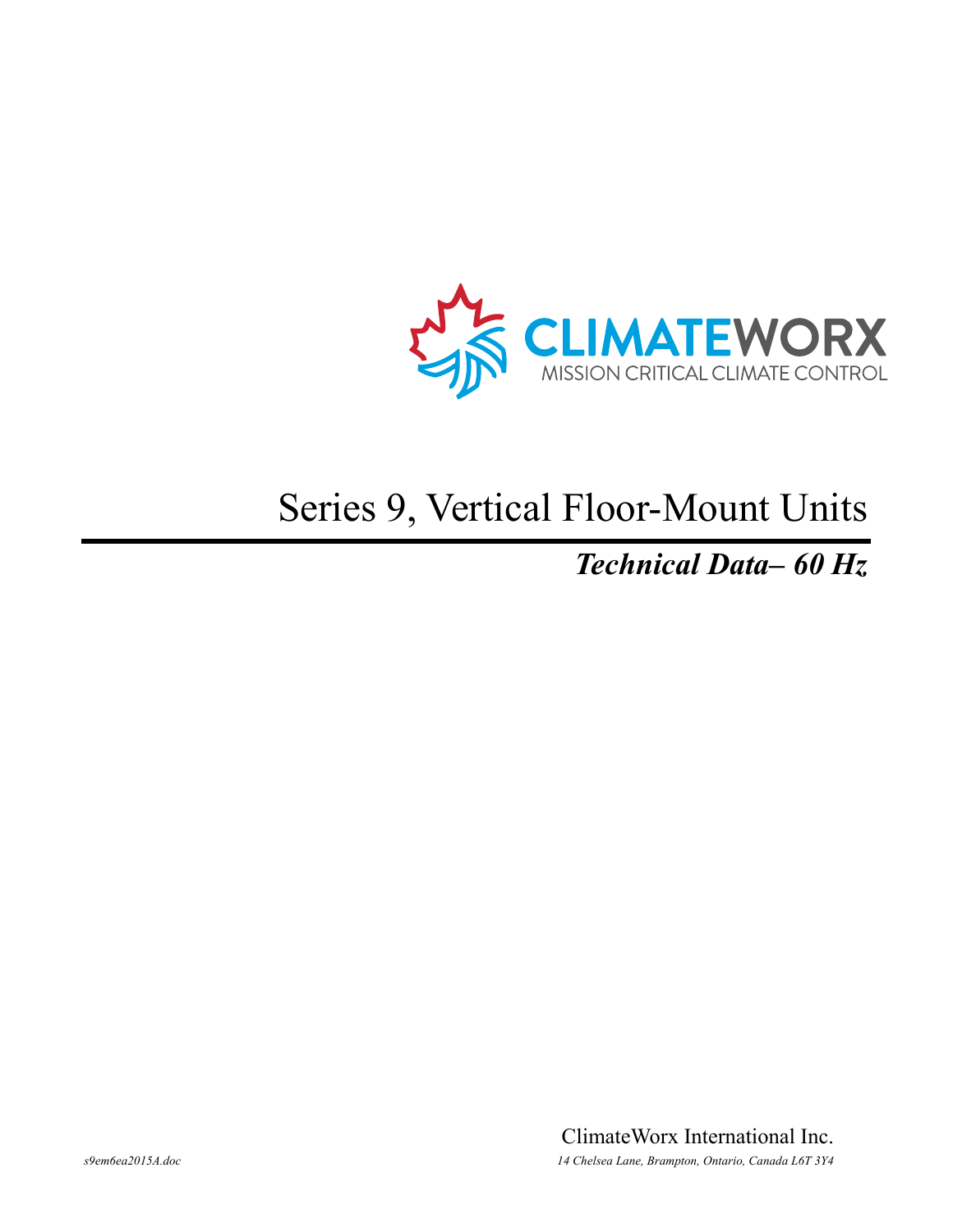### **Table of Contents**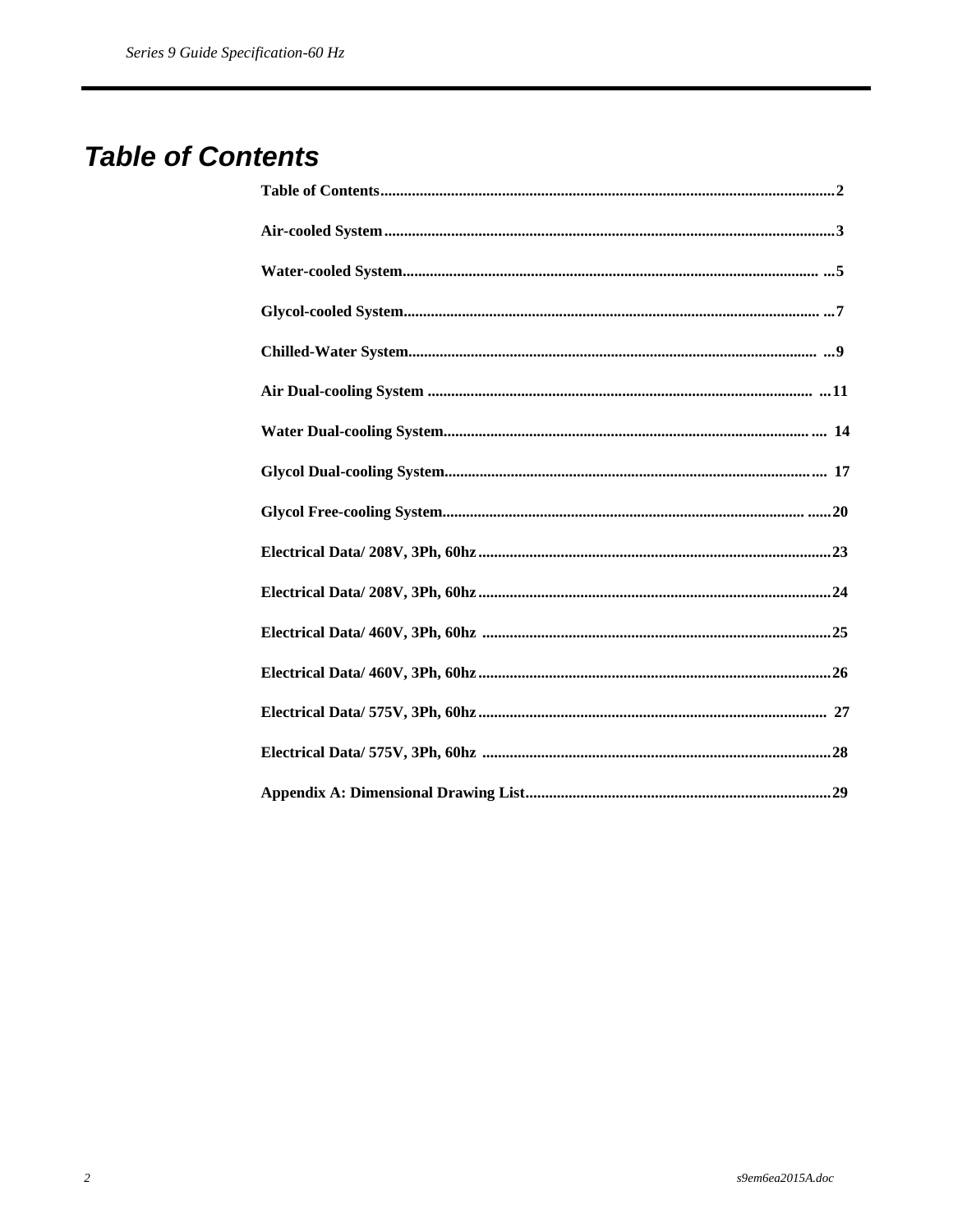| Model no. 9AU /9AD<br>8<br>12<br>14<br>16<br>18<br>20<br>22<br>6<br>Cooling Capacity - Rated at standard air volume, 95°F (35°C) ambient temperature<br>75F°(24°C) DB, 50%rh<br>Net Total<br>74785<br>93788<br>114976<br>140966<br>154687<br>212020<br>194618<br>244128<br><b>BTUH</b><br>Net Sensible<br>66013<br>87093<br>112533<br>140611<br>154652<br>193020<br>210871<br>229385<br><b>BTUH</b><br><b>THR</b><br>95051<br>123670<br>156793<br>188873<br>212824<br>261914<br>291285<br>335277<br><b>BTUH</b><br>75F° (24°C) DB, 45%rh<br>Net Total<br>73798<br>92397<br>112742<br>138964<br>152198<br>191326<br>208201<br>239819<br><b>BTUH</b><br>Net Sensible<br>73697<br>92397<br>112742<br>138964<br>148172<br>191261<br>208196<br>239819<br><b>BTUH</b><br><b>THR</b><br>94026<br>122224<br>154213<br>186551<br>209915<br>258123<br>286795<br>330217<br><b>BTUH</b><br>$72F^{\circ}$ (22 $^{\circ}$ C) DB, 50%rh<br>Net Total<br>108960<br>71373<br>89357<br>134410<br>146947<br>185354<br>201693<br>232561<br><b>BTUH</b><br>Net Sensible<br>65359<br>86464<br>108867<br>134067<br>146872<br>183950<br>200671<br>228874<br><b>BTUH</b><br><b>THR</b><br>91510<br>119063<br>150247<br>181753<br>252063<br>280141<br>322838<br>204252<br><b>BTUH</b><br>72F ° (22°C) DB, 45%rh | <b>Air-cooled System</b>                     |                                 |  |  |  |  |  |  |  |  |  |  |  |
|---------------------------------------------------------------------------------------------------------------------------------------------------------------------------------------------------------------------------------------------------------------------------------------------------------------------------------------------------------------------------------------------------------------------------------------------------------------------------------------------------------------------------------------------------------------------------------------------------------------------------------------------------------------------------------------------------------------------------------------------------------------------------------------------------------------------------------------------------------------------------------------------------------------------------------------------------------------------------------------------------------------------------------------------------------------------------------------------------------------------------------------------------------------------------------------------------------------------------------------------------------------------------------------|----------------------------------------------|---------------------------------|--|--|--|--|--|--|--|--|--|--|--|
|                                                                                                                                                                                                                                                                                                                                                                                                                                                                                                                                                                                                                                                                                                                                                                                                                                                                                                                                                                                                                                                                                                                                                                                                                                                                                       | 26                                           | 30                              |  |  |  |  |  |  |  |  |  |  |  |
|                                                                                                                                                                                                                                                                                                                                                                                                                                                                                                                                                                                                                                                                                                                                                                                                                                                                                                                                                                                                                                                                                                                                                                                                                                                                                       |                                              |                                 |  |  |  |  |  |  |  |  |  |  |  |
|                                                                                                                                                                                                                                                                                                                                                                                                                                                                                                                                                                                                                                                                                                                                                                                                                                                                                                                                                                                                                                                                                                                                                                                                                                                                                       |                                              |                                 |  |  |  |  |  |  |  |  |  |  |  |
|                                                                                                                                                                                                                                                                                                                                                                                                                                                                                                                                                                                                                                                                                                                                                                                                                                                                                                                                                                                                                                                                                                                                                                                                                                                                                       | 291440<br>268472<br>387293                   | 351447<br>297942<br>478791      |  |  |  |  |  |  |  |  |  |  |  |
|                                                                                                                                                                                                                                                                                                                                                                                                                                                                                                                                                                                                                                                                                                                                                                                                                                                                                                                                                                                                                                                                                                                                                                                                                                                                                       |                                              |                                 |  |  |  |  |  |  |  |  |  |  |  |
|                                                                                                                                                                                                                                                                                                                                                                                                                                                                                                                                                                                                                                                                                                                                                                                                                                                                                                                                                                                                                                                                                                                                                                                                                                                                                       |                                              |                                 |  |  |  |  |  |  |  |  |  |  |  |
|                                                                                                                                                                                                                                                                                                                                                                                                                                                                                                                                                                                                                                                                                                                                                                                                                                                                                                                                                                                                                                                                                                                                                                                                                                                                                       | 285919<br>285919<br>380996                   | 344625<br>331158<br>470866      |  |  |  |  |  |  |  |  |  |  |  |
|                                                                                                                                                                                                                                                                                                                                                                                                                                                                                                                                                                                                                                                                                                                                                                                                                                                                                                                                                                                                                                                                                                                                                                                                                                                                                       |                                              |                                 |  |  |  |  |  |  |  |  |  |  |  |
|                                                                                                                                                                                                                                                                                                                                                                                                                                                                                                                                                                                                                                                                                                                                                                                                                                                                                                                                                                                                                                                                                                                                                                                                                                                                                       | 278194<br>266353<br>372984                   | 335412<br>295457<br>461328      |  |  |  |  |  |  |  |  |  |  |  |
|                                                                                                                                                                                                                                                                                                                                                                                                                                                                                                                                                                                                                                                                                                                                                                                                                                                                                                                                                                                                                                                                                                                                                                                                                                                                                       |                                              |                                 |  |  |  |  |  |  |  |  |  |  |  |
| Net Total<br>70477<br>88086<br>106910<br>132559<br>144871<br>182277<br>198210<br>228170<br><b>BTUH</b><br>Net Sensible<br>70351<br>88086<br>106910<br>131079<br>144871<br>174551<br>198210<br>228170<br><b>BTUH</b><br>90580<br>117742<br>147869<br>179593<br>201804<br>248572<br>276015<br>317823<br>THR<br><b>BTUH</b>                                                                                                                                                                                                                                                                                                                                                                                                                                                                                                                                                                                                                                                                                                                                                                                                                                                                                                                                                              | 272962<br>272962<br>366892                   | 329125<br>327710<br>453871      |  |  |  |  |  |  |  |  |  |  |  |
| 68F° (20°C) DB, 50%rh                                                                                                                                                                                                                                                                                                                                                                                                                                                                                                                                                                                                                                                                                                                                                                                                                                                                                                                                                                                                                                                                                                                                                                                                                                                                 |                                              |                                 |  |  |  |  |  |  |  |  |  |  |  |
| Net Total<br>66970<br>83648<br>101129<br>125145<br>135893<br>173353<br>188248<br>217471<br><b>BTUH</b><br>Net Sensible<br>64554<br>83620<br>100915<br>124963<br>135872<br>172472<br>187571<br>217113<br><b>BTUH</b><br><b>THR</b><br>86943<br>141656<br>171685<br>192113<br>239302<br>265636<br>306618<br>113125<br><b>BTUH</b>                                                                                                                                                                                                                                                                                                                                                                                                                                                                                                                                                                                                                                                                                                                                                                                                                                                                                                                                                       | 264616<br>264616<br>354196                   | 322527<br>298046<br>438693      |  |  |  |  |  |  |  |  |  |  |  |
| 68F ° (20°C) DB, 45%rh                                                                                                                                                                                                                                                                                                                                                                                                                                                                                                                                                                                                                                                                                                                                                                                                                                                                                                                                                                                                                                                                                                                                                                                                                                                                |                                              |                                 |  |  |  |  |  |  |  |  |  |  |  |
| Net Total<br>170874<br>213831<br>66164<br>82485<br>99192<br>124543<br>135528<br>185165<br><b>BTUH</b><br>Net Sensible<br>66046<br>82475<br>93995<br>124543<br>135528<br>170874<br>185165<br>213831<br><b>BTUH</b><br><b>THR</b><br>86108<br>111915<br>139476<br>170958<br>191558<br>236375<br>262017<br>302120<br><b>BTUH</b>                                                                                                                                                                                                                                                                                                                                                                                                                                                                                                                                                                                                                                                                                                                                                                                                                                                                                                                                                         | 256190<br>256190<br>348895                   | 308882<br>308882<br>431657      |  |  |  |  |  |  |  |  |  |  |  |
| <b>Fan Section</b> - Two belts, variable pitch, single shaft centrifugal blower system with pillow block bearings                                                                                                                                                                                                                                                                                                                                                                                                                                                                                                                                                                                                                                                                                                                                                                                                                                                                                                                                                                                                                                                                                                                                                                     |                                              |                                 |  |  |  |  |  |  |  |  |  |  |  |
| Standard Air Volume<br>3600<br>5200<br>6200<br>8800<br>10400<br>10800<br>12000<br>12400<br><b>CFM</b><br>0.3<br>0.3<br>0.3<br><b>External Static Pressure</b><br>0.3<br>0.3<br>0.3<br>0.3<br>0.3<br>in<br>2<br>2<br>$\overline{c}$<br>2<br>2<br>Quantity of Fans<br>1<br>1<br>1<br>3<br>5<br>5<br>7.5<br>Net Total Fan Motor Power HP<br>7.5<br>10<br>1<br>10<br>0.97<br>2.33<br>Absorbed Power<br>3.81<br>3.67<br>5.68<br>6.70<br>8.71<br>9.65                                                                                                                                                                                                                                                                                                                                                                                                                                                                                                                                                                                                                                                                                                                                                                                                                                       | 14000<br>0.3<br>3<br>10<br>7.48              | 15000<br>0.3<br>3<br>10<br>9.13 |  |  |  |  |  |  |  |  |  |  |  |
| <b>Compressor</b> - Refrigerant R407C                                                                                                                                                                                                                                                                                                                                                                                                                                                                                                                                                                                                                                                                                                                                                                                                                                                                                                                                                                                                                                                                                                                                                                                                                                                 |                                              |                                 |  |  |  |  |  |  |  |  |  |  |  |
| $\overline{2}$<br>$\overline{2}$<br>$\mathbf{2}$<br>$\overline{c}$<br>$\overline{c}$<br>$\overline{c}$<br>$\mathbf{2}$<br>$\overline{2}$<br><b>Quantity of Compressors</b><br>Scroll<br>Scroll<br>Scroll<br>Scroll<br>Scroll<br>Scroll<br>Scroll<br>Scroll<br>Type                                                                                                                                                                                                                                                                                                                                                                                                                                                                                                                                                                                                                                                                                                                                                                                                                                                                                                                                                                                                                    | $\overline{2}$<br>Scroll                     | $\overline{c}$<br>Scroll        |  |  |  |  |  |  |  |  |  |  |  |
| Evaporator Coil - A-Frame- Copper tube / aluminium fin - Stainless steel drain pan                                                                                                                                                                                                                                                                                                                                                                                                                                                                                                                                                                                                                                                                                                                                                                                                                                                                                                                                                                                                                                                                                                                                                                                                    |                                              |                                 |  |  |  |  |  |  |  |  |  |  |  |
| 13.42<br>22.92<br>22.92<br>Face Area<br>13.42<br>13.42<br>22.92<br>22.92<br>22.92<br>$\mathrm{ft}^2$<br>3<br>Rows Deep<br>3<br>4<br>$\overline{\mathcal{A}}$<br>$\overline{4}$<br>3<br>3<br>$\overline{4}$<br>14<br>13<br>Fins per inch<br>14<br>14<br>13<br>13<br>13<br>13<br>387<br>Face Velocity<br>268<br>384<br>454<br>541<br>462<br>471<br>524<br><b>FPM</b><br>Refrigerant Charge<br>8.6<br>8.6<br>10.9<br>14.2<br>14.2<br>18.5<br>19.5<br>19.5<br>Lbs                                                                                                                                                                                                                                                                                                                                                                                                                                                                                                                                                                                                                                                                                                                                                                                                                         | 30.21<br>$\overline{4}$<br>13<br>463<br>26.4 | 30.21<br>4<br>13<br>496<br>26.4 |  |  |  |  |  |  |  |  |  |  |  |

#### ClimateWorx International Inc.

*s9em6ea2015A.doc 14 Chelsea Lane, Brampton, Ontario, Canada L6T 3Y4*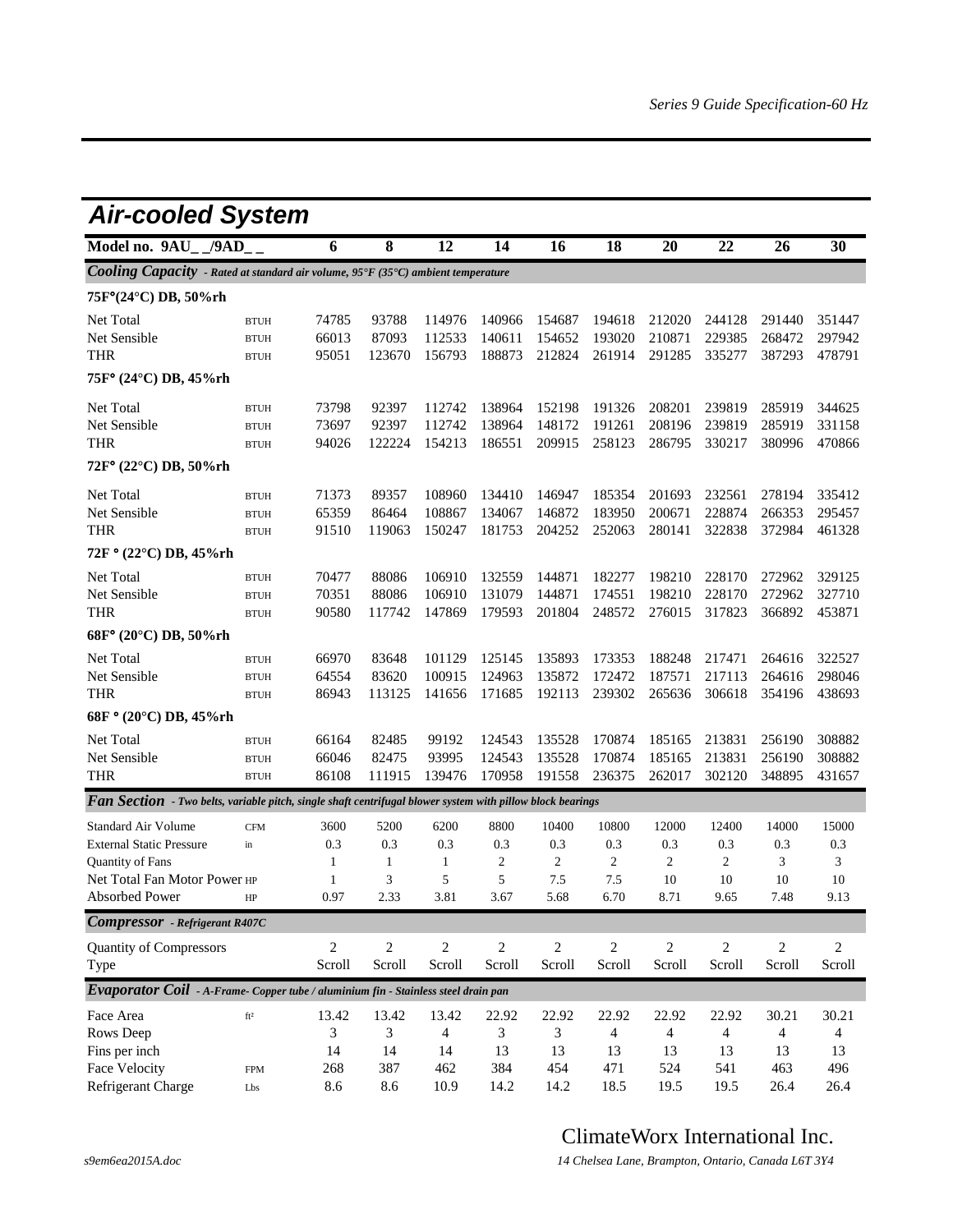| Model no. 9AU__/9AD                                                                                             |                                       | 6                    | 8                                                                                              | 12                   | 14                   | 16                   | 18                          | 20                                                                                                                   | 22                   | 26                    | 30                         |
|-----------------------------------------------------------------------------------------------------------------|---------------------------------------|----------------------|------------------------------------------------------------------------------------------------|----------------------|----------------------|----------------------|-----------------------------|----------------------------------------------------------------------------------------------------------------------|----------------------|-----------------------|----------------------------|
| <b>Reheat Section</b>                                                                                           |                                       |                      |                                                                                                |                      |                      |                      |                             |                                                                                                                      |                      |                       |                            |
| Electric Reheat <sup>1</sup> - Single Stage, finned tubular type heater, SCR Controlled                         |                                       |                      |                                                                                                |                      |                      |                      |                             |                                                                                                                      |                      |                       |                            |
| Capacity<br>Quantity of Heaters                                                                                 | kW                                    | 6<br>3               | 6<br>3                                                                                         | 6<br>3               | 12<br>3              | 12<br>3              | 12<br>3                     | 12<br>3                                                                                                              | 12<br>3              | 30<br>3               | 30<br>3                    |
| Hot Gas Reheat - 71.6 °F (22°C) E.A.T., two stages                                                              |                                       |                      |                                                                                                |                      |                      |                      |                             |                                                                                                                      |                      |                       |                            |
| <b>Heating Capacity</b>                                                                                         | <b>BTUH</b>                           | 29324                | 34326                                                                                          | 36832                | 57958                | 61968                | 62886                       | 65470                                                                                                                | 66280                | 84420                 | 86724                      |
| Hot Water Reheat - 180°F (82.2°C) E.W.T., 71.6°F (22°C) E.A.T. - 2-way modulating control valve, optional 3-way |                                       |                      |                                                                                                |                      |                      |                      |                             |                                                                                                                      |                      |                       |                            |
| <b>Heating Capacity</b><br><b>Water Flow Rate</b><br>Pressure Drop                                              | <b>BTUH</b><br><b>GPM</b><br>$ft-H2O$ | 44112<br>5.1<br>0.67 | 50302<br>5.1<br>0.67                                                                           | 53294<br>5.1<br>0.67 | 79623<br>5.1<br>0.96 | 83775<br>5.1<br>0.96 | 84708<br>5.1<br>0.96        | 87300<br>5.1<br>0.96                                                                                                 | 88101<br>5.1<br>0.96 | 107588<br>5.1<br>1.22 | 109632<br>5.1<br>1.22      |
| Steam Reheat - 227°F (108.3°C) saturated steam, 71.6°F (22°C) E.A.T. - 2-way modulating control valve           |                                       |                      |                                                                                                |                      |                      |                      |                             |                                                                                                                      |                      |                       |                            |
| <b>Heating Capacity</b>                                                                                         | <b>BTUH</b>                           | 70441                | 81739                                                                                          | 87347                | 137996               | 146975               | 149025                      | 154783                                                                                                               | 156583               | 200318                | 205460                     |
| <b>Humidifier Section</b><br>Electrode Boiler Type <sup>1</sup>                                                 |                                       |                      |                                                                                                |                      |                      |                      |                             |                                                                                                                      |                      |                       |                            |
| Capacity<br>Humidifier Power                                                                                    | lb/hr<br>kW                           | 20<br>6.8            | 20<br>6.8                                                                                      | 20<br>6.8            | 20<br>6.8            | 20<br>6.8            | 20<br>6.8                   | 20<br>6.8                                                                                                            | 20<br>6.8            | 20<br>6.8             | 20<br>6.8                  |
| Filter Section - Pleated disposable type, 30% efficiency to ASHRAE 52-76<br><b>Upflow Models</b>                |                                       |                      |                                                                                                |                      |                      |                      |                             |                                                                                                                      |                      |                       |                            |
| Quantity of Filters<br>Nominal Size                                                                             | LxWxD-in                              | 3                    | 3<br>20x25x4                                                                                   | 3                    | 4                    | $\overline{4}$       | 4                           | 4<br>20x25x4                                                                                                         | 4                    | 5                     | 5                          |
| Downflow Models                                                                                                 |                                       |                      |                                                                                                |                      |                      |                      |                             |                                                                                                                      |                      |                       |                            |
| Quantity of Filters<br>Nominal Size                                                                             | LxWxD-in                              | 4                    | $\overline{4}$<br>16x25x4                                                                      | 4                    | 6                    | 6                    | 6                           | 6<br>16x25x4                                                                                                         | 6                    | 8                     | $\,8\,$                    |
| <b>Piping Connection Size</b>                                                                                   |                                       |                      |                                                                                                |                      |                      |                      |                             |                                                                                                                      |                      |                       |                            |
| Liquid Line<br>Hot Gas Line                                                                                     | - ODM -in<br>- ODM -in                | 1/2<br>7/8           | 1/2<br>7/8                                                                                     | 1/2<br>7/8           | 5/8<br>$1 - 1/8$     | 5/8<br>$1 - 1/8$     | 5/8<br>$1 - 1/8$            | 5/8<br>$1 - 1/8$                                                                                                     | 5/8<br>$1 - 1/8$     | 7/8<br>$1 - 3/8$      | 7/8<br>$1 - 3/8$           |
| Hot Water<br>Steam                                                                                              | - ODM -in<br>- ODM -in                | 7/8<br>7/8           | 7/8<br>7/8                                                                                     | 7/8<br>7/8           | 7/8<br>7/8           | 7/8<br>7/8           | 7/8<br>7/8                  | 7/8<br>7/8                                                                                                           | 7/8<br>7/8           | $1 - 1/8$<br>7/8      | $1 - 1/8$<br>7/8           |
| <b>Steam Condensate</b><br>Humidifier Water                                                                     | - ODM -in<br>- ODM -in                | 3/4<br>1/4           | 3/4<br>1/4                                                                                     | 3/4<br>1/4           | 3/4<br>1/4           | 3/4<br>1/4           | 3/4<br>1/4                  | 3/4<br>1/4                                                                                                           | 3/4<br>1/4           | 7/8<br>1/4            | 7/8<br>1/4                 |
| Condensate Drain                                                                                                | - ODM -in                             | 3/4                  | 3/4                                                                                            | 3/4                  | 3/4                  | 3/4                  | 3/4                         | 3/4                                                                                                                  | 3/4                  | 3/4                   | 3/4                        |
| Physical Details - For units with standard options only; consult factory for special options and configuration  |                                       |                      |                                                                                                |                      |                      |                      |                             |                                                                                                                      |                      |                       |                            |
| Dimensions<br>Approx. Weight                                                                                    | in<br>lbs                             | 1320                 | 73(W)x34(D)x74(H)<br>1353                                                                      | 1400                 | 1760                 | 1780                 | 99(W) x34(D) x74(H)<br>1850 | 1860                                                                                                                 | 1860                 | 2230                  | 125(W)x34(D)x74(H)<br>2270 |
| <b>Matching Air-Cooled Condenser</b> - Selected at 95° F Ambient                                                |                                       |                      |                                                                                                |                      |                      |                      |                             |                                                                                                                      |                      |                       |                            |
| Model<br>Width x Depth x Height<br>Weight                                                                       | in<br>lbs                             | 274                  | 68 x 30 x 54 68 x 30 x 54 68 x 30 x 54 88 x 30 x 54 54 x 30 x 54 69 x 30 x 54 135x30x48<br>289 | 289                  | 345                  | 401                  | 467                         | KS12-128-2 KS12-154-2 KS12-154-2 KS12-193-2 KS13-230-2 KS13-288-2 KM13-305-2 KM13-356-2 KM13-396-2 KM14-492-2<br>630 | 135x30x48<br>650     | 135x30x48<br>695      | 150x30x48<br>840           |

 $^{\rm 1}$  Standard options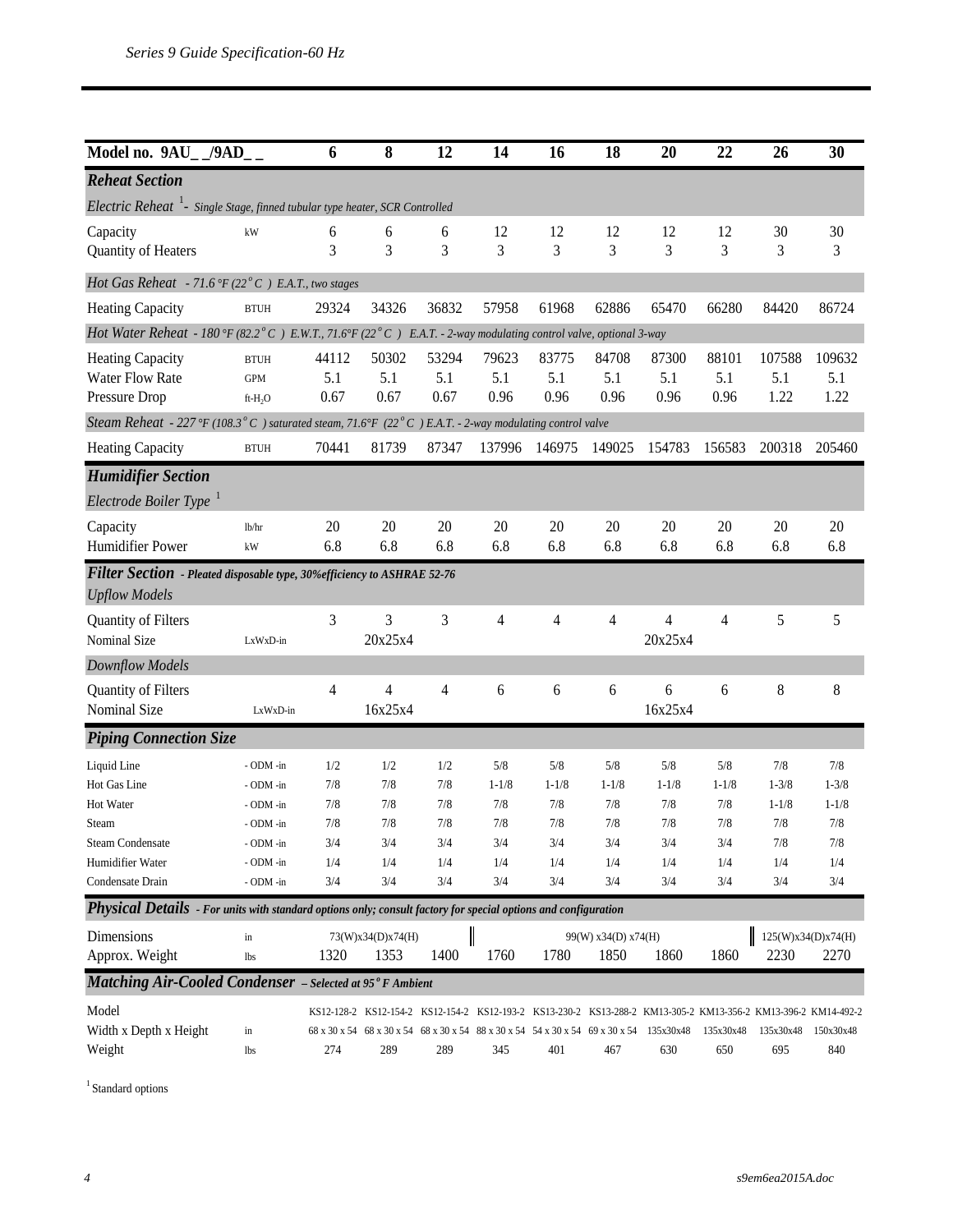### *Water-cooled System*

| Model no. 9WU                                                                                                     | /9WD        | 06             | 08                      | 12                      | 14                      | 16     | 18             | 20                      | 22                      | 26             | 30                      |
|-------------------------------------------------------------------------------------------------------------------|-------------|----------------|-------------------------|-------------------------|-------------------------|--------|----------------|-------------------------|-------------------------|----------------|-------------------------|
| <b>Cooling Capacity</b> - Rated at standard air volume                                                            |             |                |                         |                         |                         |        |                |                         |                         |                |                         |
| 75°F (24°C) DB, 50%rh                                                                                             |             |                |                         |                         |                         |        |                |                         |                         |                |                         |
| Net Total                                                                                                         | <b>BTUH</b> | 75068          | 94962                   | 120713                  | 146584                  | 159939 | 200288         | 219151                  | 251768                  | 302289         | 364520                  |
| Net Sensible                                                                                                      | <b>BTUH</b> | 66044          | 87294                   | 112703                  | 146259                  | 159921 | 199016         | 218477                  | 230147                  | 271496         | 301860                  |
| <b>THR</b>                                                                                                        | <b>BTUH</b> | 95160          | 124126                  | 159715                  | 191210                  | 215126 | 264547         | 294688                  | 338941                  | 392471         | 485195                  |
| 75°F (24°C) DB, 45%rh                                                                                             |             |                |                         |                         |                         |        |                |                         |                         |                |                         |
| Net Total                                                                                                         | <b>BTUH</b> | 73988          | 93416                   | 118069                  | 144236                  | 157095 | 196520         | 214764                  | 246884                  | 295956         | 356856                  |
| Net Sensible                                                                                                      | <b>BTUH</b> | 73918          | 93416                   | 118069                  | 144236                  | 157095 | 196285         | 214743                  | 246884                  | 295956         | 334513                  |
| <b>THR</b>                                                                                                        | <b>BTUH</b> | 94097          | 122610                  | 156896                  | 188703                  | 211984 | 260503         | 289892                  | 333309                  | 385746         | 476913                  |
| 72°F (22°C) DB, 50%rh                                                                                             |             |                |                         |                         |                         |        |                |                         |                         |                |                         |
| Net Total                                                                                                         | <b>BTUH</b> | 71352          | 90062                   | 113605                  | 139029                  | 151054 | 189786         | 207362                  | 238518                  | 286890         | 346008                  |
| Net Sensible                                                                                                      | <b>BTUH</b> | 65344          | 86596                   | 112400                  | 138711                  | 151031 | 188487         | 206532                  | 229202                  | 268246         | 298702                  |
| <b>THR</b>                                                                                                        | <b>BTUH</b> | 91503          | 119318                  | 152507                  | 183583                  | 205970 | 254037         | 282730                  | 325537                  | 376877         | 466196                  |
| 72°F (22°C) DB, 45%rh                                                                                             |             |                |                         |                         |                         |        |                |                         |                         |                |                         |
| Net Total                                                                                                         | <b>BTUH</b> | 70373          | 88654                   | 111343                  | 136885                  | 148415 | 186396         | 203426                  | 234152                  | 281251         | 339110                  |
| Net Sensible                                                                                                      | <b>BTUH</b> | 70259          | 88644                   | 111343                  | 136885                  | 147058 | 186396         | 203426                  | 234152                  | 281251         | 328742                  |
| <b>THR</b>                                                                                                        | <b>BTUH</b> | 90540          | 117936                  | 150006                  | 181280                  | 203042 | 250370         | 278391                  | 320433                  | 370856         | 458795                  |
| 68°F (20°C) DB, 50%rh                                                                                             |             |                |                         |                         |                         |        |                |                         |                         |                |                         |
| Net Total                                                                                                         | <b>BTUH</b> | 66595          | 83804                   | 104608                  | 129344                  | 139615 | 176399         | 192508                  | 221734                  | 267631         | 323064                  |
| Net Sensible                                                                                                      | <b>BTUH</b> | 64380          | 83770                   | 104608                  | 129063                  | 139564 | 175428         | 191828                  | 221734                  | 263591         | 294393                  |
| THR                                                                                                               | <b>BTUH</b> | 86822          | 113174                  | 143381                  | 173795                  | 194194 | 240633         | 267521                  | 308565                  | 357372         | 442612                  |
| 68°F (20°C) DB, 45%rh                                                                                             |             |                |                         |                         |                         |        |                |                         |                         |                |                         |
| Net Total                                                                                                         | <b>BTUH</b> | 65726          | 82552                   | 102571                  | 127517                  | 137906 | 173365         | 188774                  | 217539                  | 262513         | 315965                  |
| Net Sensible                                                                                                      | <b>BTUH</b> | 65610          | 82536                   | 102571                  | 127517                  | 137906 | 173047         | 184169                  | 217539                  | 262513         | 315965                  |
| <b>THR</b>                                                                                                        | <b>BTUH</b> | 85967          | 111943                  | 141106                  | 171877                  | 192296 | 237320         | 263593                  | 303910                  | 351876         | 434886                  |
| <b>Fan Section</b> - Two belts, variable pitch, single shaft centrifugal blower system with pillow block bearings |             |                |                         |                         |                         |        |                |                         |                         |                |                         |
| Standard Air Volume                                                                                               | <b>CFM</b>  | 3600           | 5200                    | 6200                    | 8800                    | 10400  | 10800          | 12000                   | 12400                   | 14000          | 15000                   |
| <b>External Static Pressure</b>                                                                                   | in          | 0.3            | 0.3                     | 0.3                     | 0.3                     | 0.3    | 0.3            | 0.3                     | 0.3                     | 0.3            | 0.3                     |
| Quantity of Fans                                                                                                  |             | 1              | 1                       | 1                       | 2                       | 2      | 2              | 2                       | $\overline{c}$          | 3              | 3                       |
| Net Total Fan Motor Power HP                                                                                      |             | 1              | 3                       | 5                       | 5                       | 7.5    | 7.5            | 10                      | 10                      | 10             | 10                      |
| <b>Absorbed Power</b>                                                                                             | HP          | 0.97           | 2.33                    | 3.81                    | 3.67                    | 5.68   | 6.70           | 8.71                    | 9.65                    | 7.48           | 9.13                    |
| <b>Compressor</b> - Refrigerant R407C                                                                             |             |                |                         |                         |                         |        |                |                         |                         |                |                         |
| <b>Quantity of Compressors</b>                                                                                    |             | $\overline{c}$ | $\overline{\mathbf{c}}$ | $\overline{\mathbf{c}}$ | $\overline{\mathbf{c}}$ | 2      | $\overline{c}$ | $\overline{\mathbf{c}}$ | $\overline{\mathbf{c}}$ | $\overline{c}$ | $\overline{\mathbf{c}}$ |
| Type                                                                                                              |             | Scroll         | Scroll                  | Scroll                  | Scroll                  | Scroll | Scroll         | Scroll                  | Scroll                  | Scroll         | Scroll                  |
| Evaporator Coil - A-Frame - Copper tube / aluminium fin - Stainless steel drain pan                               |             |                |                         |                         |                         |        |                |                         |                         |                |                         |
| Face Area                                                                                                         | $\rm ft^2$  | 13.42          | 13.42                   | 13.42                   | 22.92                   | 22.92  | 22.92          | 22.92                   | 22.92                   | 30.21          | 30.21                   |
| Rows Deep                                                                                                         |             | 3              | 3                       | 4                       | 3                       | 3      | 4              | 4                       | 4                       | 4              | 4                       |
| Fins per inch                                                                                                     |             | 14             | 14                      | 14                      | 13                      | 13     | 13             | 13                      | 13                      | 13             | 13                      |
| Face Velocity                                                                                                     | <b>FPM</b>  | 268            | 387                     | 462                     | 384                     | 454    | 471            | 524                     | 541                     | 463            | 497                     |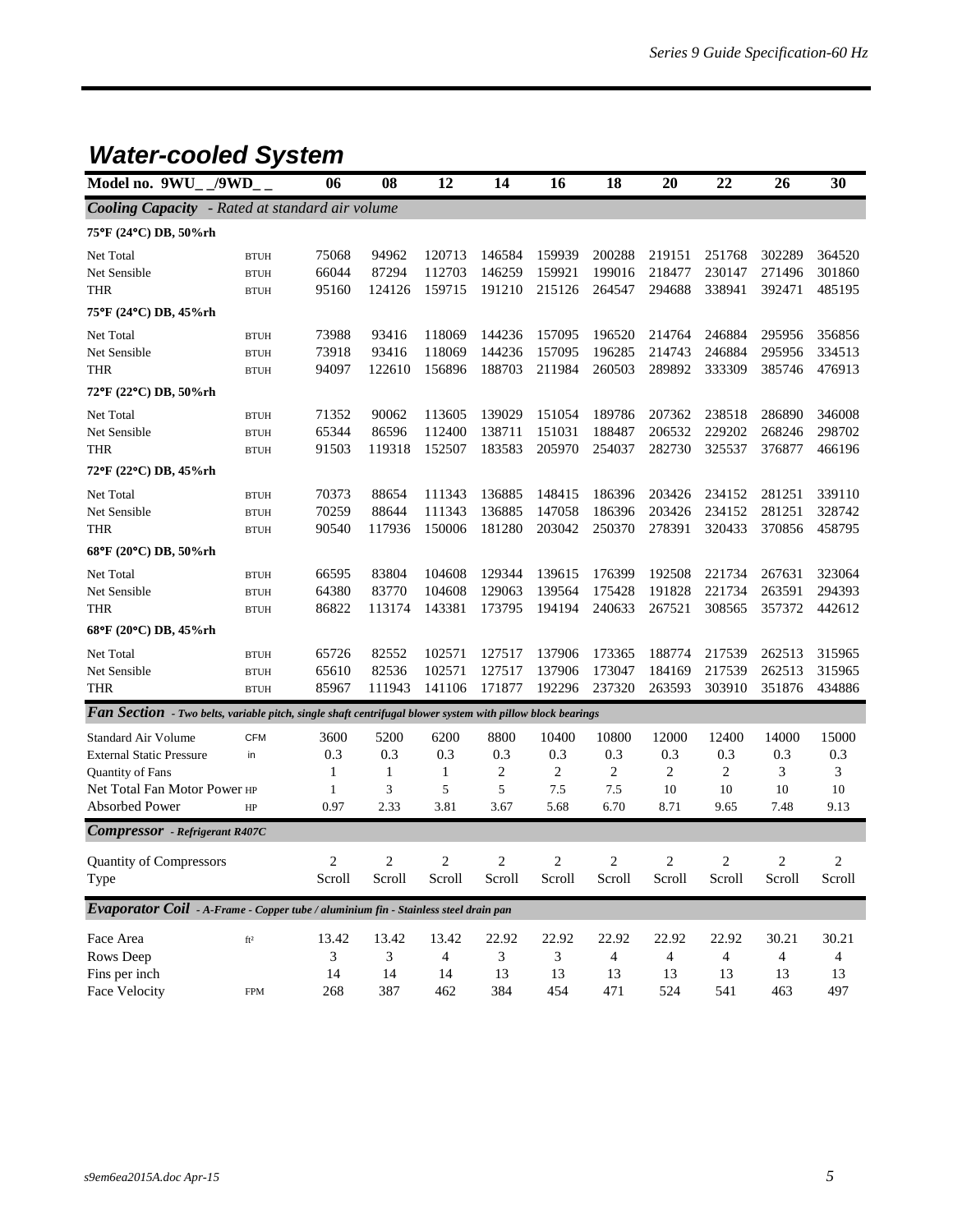| Model no. 9WU /9WD                                                                                                    |                     | 06             | 08                | 12             | 14             | 16           | 18                  | 20        | 22        | 26        | 30                 |
|-----------------------------------------------------------------------------------------------------------------------|---------------------|----------------|-------------------|----------------|----------------|--------------|---------------------|-----------|-----------|-----------|--------------------|
| <b>Reheat Section</b>                                                                                                 |                     |                |                   |                |                |              |                     |           |           |           |                    |
| Electric Reheat <sup>1</sup> - Single Stage, finned tubular type heater, SCR Controlled                               |                     |                |                   |                |                |              |                     |           |           |           |                    |
| Capacity                                                                                                              | kW                  | 6              | 6                 | 6              | 12             | 12           | 12                  | 12        | 12        | 30        | 30                 |
| Quantity of Heaters                                                                                                   |                     | 3              | 3                 | 3              | 3              | 3            | 3                   | 3         | 3         | 3         | 3                  |
| Hot Gas Reheat - 71.6°F (22°C) E.A.T., two stages                                                                     |                     |                |                   |                |                |              |                     |           |           |           |                    |
| <b>Heating Capacity</b>                                                                                               | <b>BTUH</b>         | 29324          | 34326             | 36832          | 57958          | 61968        | 62886               | 65470     | 66280     | 84420     | 86724              |
| Hot Water Reheat - 180 °F (82.2 ° C) E.W.T., 71.6 °F (22 ° C) E.A.T. - 2-way modulating control valve, optional 3-way |                     |                |                   |                |                |              |                     |           |           |           |                    |
| <b>Heating Capacity</b>                                                                                               | <b>BTUH</b>         | 44112          | 50302             | 53294          | 79623          | 83775        | 84708               | 87300     | 88101     | 107588    | 109632             |
| <b>Water Flow Rate</b>                                                                                                | <b>GPM</b>          | 5.1            | 5.1               | 5.1            | 5.1            | 5.1          | 5.1                 | 5.1       | 5.1       | 5.1       | 5.1                |
| Pressure Drop                                                                                                         | $ft-H2O$            | 0.67           | 0.67              | 0.67           | 0.96           | 0.96         | 0.96                | 0.96      | 0.96      | 1.22      | 1.22               |
| Steam Reheat - 227 °F (108.3 ° C) saturated steam, 71.6°F (22 ° C) E.A.T. - 2-way modulating control valve            |                     |                |                   |                |                |              |                     |           |           |           |                    |
| <b>Heating Capacity</b>                                                                                               | <b>BTUH</b>         | 70441          | 81739             | 87347          | 137996         | 146975       | 149025              | 154783    | 156583    | 200318    | 205460             |
| <b>Humidifier Section</b>                                                                                             |                     |                |                   |                |                |              |                     |           |           |           |                    |
| Electrode Boiler Type <sup>1</sup>                                                                                    |                     |                |                   |                |                |              |                     |           |           |           |                    |
| Capacity                                                                                                              | lb/hr               | 20             | 20                | 20             | 20             | 20           | 20                  | 20        | 20        | 20        | 20                 |
| Humidifier Power                                                                                                      | kW                  | 6.8            | 6.8               | 6.8            | 6.8            | 6.8          | 6.8                 | 6.8       | 6.8       | 6.8       | 6.8                |
| Filter Section - Pleated disposable type, 30% efficiency to ASHRAE 52-76                                              |                     |                |                   |                |                |              |                     |           |           |           |                    |
| <b>Upflow Models</b>                                                                                                  |                     |                |                   |                |                |              |                     |           |           |           |                    |
| <b>Quantity of Filters</b>                                                                                            |                     | 3              | 3                 | 3              | $\overline{4}$ | 4            | 4                   | 4         | 4         | 5         | 5                  |
| Nominal Size                                                                                                          | LxWxD-in            |                |                   | 20x25x4        |                |              |                     | 20x25x4   |           |           |                    |
| Downflow Models                                                                                                       |                     |                |                   |                |                |              |                     |           |           |           |                    |
| <b>Quantity of Filters</b>                                                                                            |                     | $\overline{4}$ | $\overline{4}$    | $\overline{4}$ | 6              | 6            | 6                   | 6         | 6         | 8         | 8                  |
| Nominal Size                                                                                                          | LxWxD-in            |                |                   | 16x25x4        |                |              |                     | 16x25x4   |           |           |                    |
| <b>Condensing Water Requirement</b>                                                                                   |                     |                |                   |                |                |              |                     |           |           |           |                    |
| 75°F EWT                                                                                                              |                     |                |                   |                |                |              |                     |           |           |           |                    |
| <b>Flow Rate</b>                                                                                                      | <b>GPM</b>          | 9.0            | 14.0              | 16.4           | 22.0           | 28.0         | 24.0                | 28.0      | 34.4      | 23.9      | 29.4               |
| Unit Pressure Drop<br>85°F EWT                                                                                        | $ft-H2O$            | 3.9            | 7.0               | 6.4            | 7.4            | 10.4         | 5.8                 | 7.2       | 10.1      | 6.6       | 5.4                |
| Flow Rate                                                                                                             | <b>GPM</b>          | 14.0           | 16.6              | 26.0           | 36.0           | 26.0         | 36.0                | 42.8      | 56.0      | 42.2      | 51.5               |
| Unit Pressure Drop                                                                                                    | ft-H <sub>2</sub> O | 6.7            | 6.7               | 12.3           | 16.1           | 9.7          | 10.5                | 13.9      | 22.0      | 15.9      | 13.7               |
| Water Regulating Valve - 2-way, head pressure controlled                                                              |                     |                |                   |                |                |              |                     |           |           |           |                    |
| Size - 75°F EWT                                                                                                       | in                  | 3/4            | 3/4               | 3/4            | 1              | 1            | 1                   | 1         | 1         | 1         | $1 - 1/4$          |
| $-85$ °F EWT                                                                                                          | in                  | 3/4            | 3/4               | $\mathbf{1}$   | $\mathbf{1}$   | $\mathbf{1}$ | $1 - 1/4$           | $1 - 1/4$ | $1 - 1/2$ | $1 - 1/4$ | $1 - 1/2$          |
| <b>Piping Connection Size</b>                                                                                         |                     |                |                   |                |                |              |                     |           |           |           |                    |
| Liquid Line                                                                                                           | - ODM -in           | 1/2            | 1/2               | 1/2            | 5/8            | 5/8          | 5/8                 | 5/8       | 5/8       | 7/8       | 7/8                |
| Hot Gas Line                                                                                                          | - ODM -in           | 7/8            | 7/8               | 7/8            | $1 - 1/8$      | $1 - 1/8$    | $1 - 1/8$           | $1 - 1/8$ | $1 - 1/8$ | $1 - 3/8$ | $1 - 3/8$          |
| Condensing Water                                                                                                      | - ODM -in           | $1 - 1/8$      | $1 - 1/8$         | $1 - 3/8$      | $1 - 3/8$      | $1 - 3/8$    | $1 - 5/8$           | $1 - 5/8$ | $1 - 5/8$ | $2 - 1/8$ | $2 - 1/8$          |
| Hot Water                                                                                                             | - ODM -in           | 7/8            | $7/8$             | 7/8            | 7/8            | 7/8          | 7/8                 | $7/8$     | $7/8$     | $1 - 1/8$ | $1 - 1/8$          |
| Steam                                                                                                                 | - ODM -in           | 7/8            | 7/8               | 7/8            | 7/8            | 7/8          | 7/8                 | 7/8       | $7/8$     | 7/8       | 7/8                |
| <b>Steam Condensate</b>                                                                                               | - ODM -in           | 3/4            | 3/4               | 3/4            | 3/4            | 3/4          | 3/4                 | 3/4       | 3/4       | 3/4       | 3/4                |
| Humidifier Water                                                                                                      | - ODM -in           | 1/4            | 1/4               | 1/4            | 1/4            | 1/4          | 1/4                 | 1/4       | 1/4       | 1/4       | 1/4                |
| Condensate Drain                                                                                                      | - ODM -in           | 3/4            | 3/4               | 3/4            | 3/4            | 3/4          | 3/4                 | 3/4       | 3/4       | 3/4       | 3/4                |
| Physical Details - For units with standard options only; consult factory for special options and configuration        |                     |                |                   |                |                |              |                     |           |           |           |                    |
| Dimensions                                                                                                            | in                  |                | 73(W)x34(D)x74(H) |                |                |              | 99(W) x34(D) x74(H) |           |           |           | 125(W)x34(D)x74(H) |
| Approx. Weight                                                                                                        | lbs                 | 1620           | 1650              | 1700           | 2090           | 2110         | 2180                | 2200      | 2200      | 2430      | 2470               |

 $^{\rm 1}$  Standard options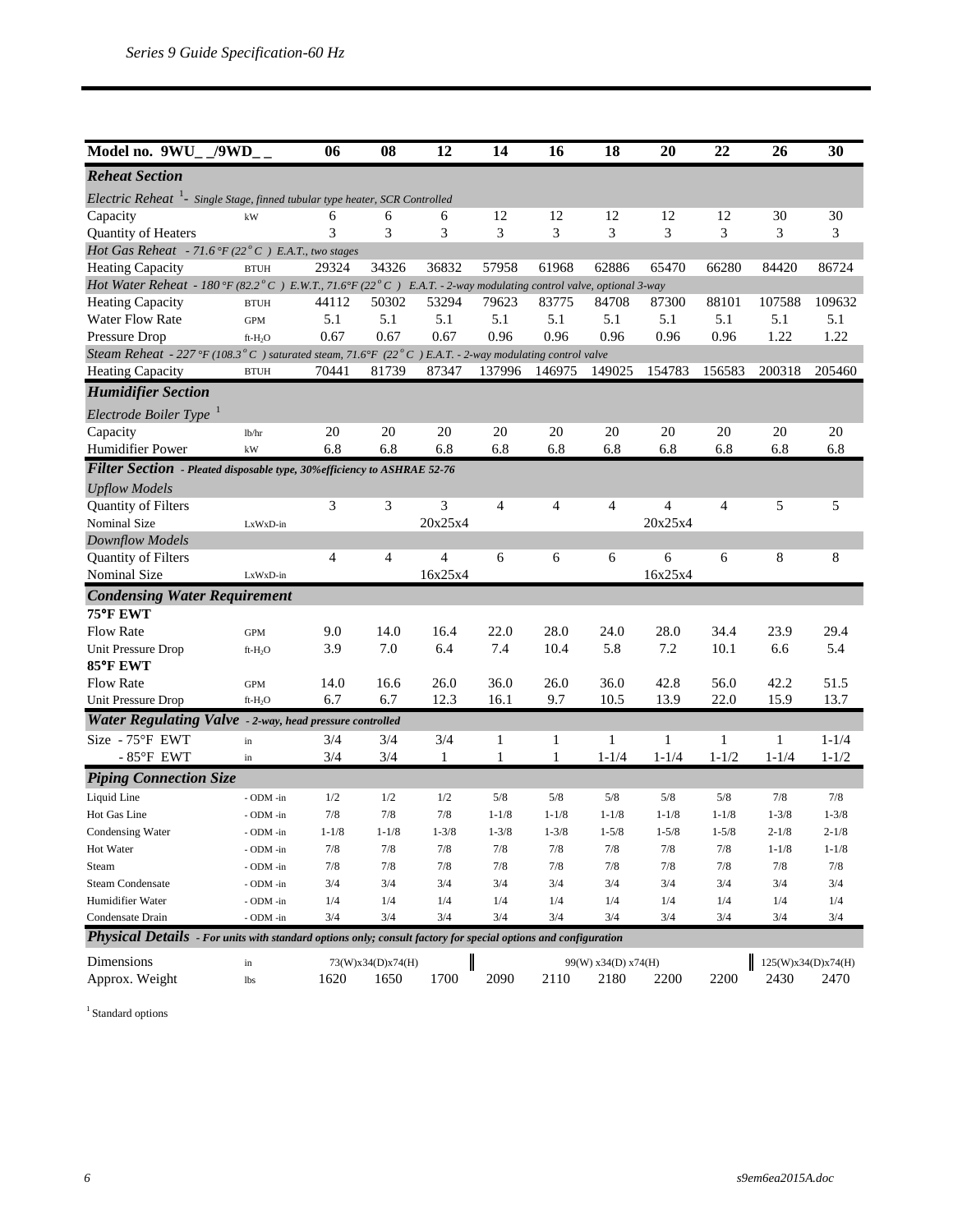### *Glycol-cooled System*

| Model no. 9GU                                                                                              | /9GD        | 06             | 08             | 12             | 14     | 16             | 18     | 20         | 22             | 26             | 30         |
|------------------------------------------------------------------------------------------------------------|-------------|----------------|----------------|----------------|--------|----------------|--------|------------|----------------|----------------|------------|
| <b>Cooling Capacity</b> - Rated at standard air volume                                                     |             |                |                |                |        |                |        |            |                |                |            |
| 75°F (24°C) DB, 50%rh                                                                                      |             |                |                |                |        |                |        |            |                |                |            |
| Net Total                                                                                                  | <b>BTUH</b> | 69053          | 86788          | 109886         | 134440 | 145691         | 183108 | 200698     | 230257         | 280628         | 333639     |
| Net Sensible                                                                                               | <b>BTUH</b> | 64580          | 85838          | 109272         | 134079 | 145596         | 181260 | 199096     | 229246         | 271634         | 292812     |
| <b>THR</b>                                                                                                 | <b>BTUH</b> | 93070          | 121122         | 154239         | 186254 | 209232         | 256692 | 286153     | 329046         | 380344         | 470983     |
| 75°F (24°C) DB, 45%rh                                                                                      |             |                |                |                |        |                |        |            |                |                |            |
| Net Total                                                                                                  | <b>BTUH</b> | 68008          | 85389          | 107352         | 132288 | 143673         | 179601 | 196516     | 225200         | 270596         | 326037     |
| Net Sensible                                                                                               | <b>BTUH</b> | 67843          | 85364          | 107352         | 132288 | 143673         | 179601 | 194883     | 225073         | 270596         | 326037     |
| <b>THR</b>                                                                                                 | <b>BTUH</b> | 92043          | 119686         | 151533         | 184013 | 207019         | 252988 | 281569     | 323667         | 373838         | 462681     |
| 72°F (22°C) DB, 50%rh                                                                                      |             |                |                |                |        |                |        |            |                |                |            |
| Net Total                                                                                                  | <b>BTUH</b> | 65543          | 82174          | 103221         | 127304 | 137322         | 173102 | 189623     | 217887         | 262989         | 318818     |
| Net Sensible                                                                                               | <b>BTUH</b> | 64064          | 82131          | 102656         | 127040 | 137283         | 171885 | 188548     | 216741         | 261709         | 289647     |
| <b>THR</b>                                                                                                 | <b>BTUH</b> | 89624          | 116607         | 147484         | 179045 | 200639         | 246706 | 274858     | 316562         | 366554         | 455816     |
| 72°F (22°C) DB, 45%rh                                                                                      |             |                |                |                |        |                |        |            |                |                |            |
| Net Total                                                                                                  | <b>BTUH</b> | 64576          | 80880          | 100887         | 125771 | 136010         | 170575 | 186340     | 213215         | 256600         | 309192     |
| Net Sensible                                                                                               | <b>BTUH</b> | 64444          | 80873          | 98115          | 125771 | 136010         | 170575 | 186340     | 213215         | 256600         | 309192     |
| <b>THR</b>                                                                                                 | <b>BTUH</b> | 88675          | 115273         | 144978         | 177425 | 199223         | 243979 | 271321     | 311501         | 359692         | 445433     |
| 68°F (20°C) DB, 50%rh                                                                                      |             |                |                |                |        |                |        |            |                |                |            |
| Net Total                                                                                                  | <b>BTUH</b> | 61026          | 76243          | 94607          | 118130 | 126515         | 160176 | 175267     | 201927         | 243732         | 294300     |
| Net Sensible                                                                                               | <b>BTUH</b> | 60808          | 76139          | 94330          | 118130 | 124334         | 152118 | 175267     | 201084         | 243432         | 285677     |
| <b>THR</b>                                                                                                 | <b>BTUH</b> | 85191          | 110796         | 138742         | 169759 | 189563         | 233799 | 260296     | 300444         | 347043         | 430644     |
| 68°F (20°C) DB, 45%rh                                                                                      |             |                |                |                |        |                |        |            |                |                |            |
| Net Total                                                                                                  | <b>BTUH</b> | 46040          | 75092          | 93474          | 117350 | 126144         | 158728 | 173416     | 197948         | 238716         | 287128     |
| Net Sensible                                                                                               | <b>BTUH</b> | 46040          | 75092          | 93474          | 117350 | 126144         | 158728 | 173416     | 193064         | 230601         | 287128     |
| THR                                                                                                        | <b>BTUH</b> | 64997          | 109600         | 137036         | 168899 | 189182         | 232285 | 258279     | 295870         | 341493         | 422819     |
| Fan Section - Two belts, variable pitch, single shaft centrifugal blower system with pillow block bearings |             |                |                |                |        |                |        |            |                |                |            |
| Standard Air Volume                                                                                        | <b>CFM</b>  | 3600           | 5200           | 6200           | 8800   | 10400          | 10800  | 12000      | 12400          | 14000          | 15000      |
| <b>External Static Pressure</b>                                                                            | in          | 0.3            | 0.3            | 0.3            | 0.3    | 0.3            | 0.3    | 0.3        | 0.3            | 0.3            | 0.3        |
| Quantity of Fans                                                                                           |             | 1              | 1              | 1              | 2      | 2              | 2      | 2          | $\overline{c}$ | 3              | 3          |
| Net Total Fan Motor Power HP                                                                               |             | 1              | 3              | 5              | 5      | 7.5            | 7.5    | 10         | 10             | 10             | 10         |
| <b>Absorbed Power</b>                                                                                      | HP          | 0.97           | 2.33           | 3.81           | 3.67   | 5.68           | 6.70   | 8.71       | 9.65           | 7.48           | 9.13       |
| <b>Compressor</b> - Refrigerant R407C                                                                      |             |                |                |                |        |                |        |            |                |                |            |
|                                                                                                            |             |                |                |                |        |                |        |            |                |                |            |
| <b>Quantity of Compressors</b>                                                                             |             | $\overline{c}$ | $\overline{c}$ | $\overline{c}$ | $\,2$  | $\overline{c}$ | $\,2$  | $\sqrt{2}$ | $\overline{c}$ | $\overline{c}$ | $\sqrt{2}$ |
| Type                                                                                                       |             | Scroll         | Scroll         | Scroll         | Scroll | Scroll         | Scroll | Scroll     | Scroll         | Scroll         | Scroll     |
| Evaporator Coil - A-Frame - Copper tube / aluminium fin - Stainless steel drain pan                        |             |                |                |                |        |                |        |            |                |                |            |
| Face Area                                                                                                  | $\rm ft^2$  | 13.42          | 13.42          | 13.42          | 22.92  | 22.92          | 22.92  | 22.92      | 22.92          | 30.21          | 30.21      |
| Rows Deep                                                                                                  |             | 3              | 3              | 4              | 3      | 3              | 4      | 4          | 4              | 4              | 4          |
| Fins per inch                                                                                              |             | 14             | 14             | 14             | 13     | 13             | 13     | 13         | 13             | 13             | 13         |
| Face Velocity                                                                                              | <b>FPM</b>  | 268            | 387            | 462            | 384    | 454            | 471    | 524        | 541            | 463            | 497        |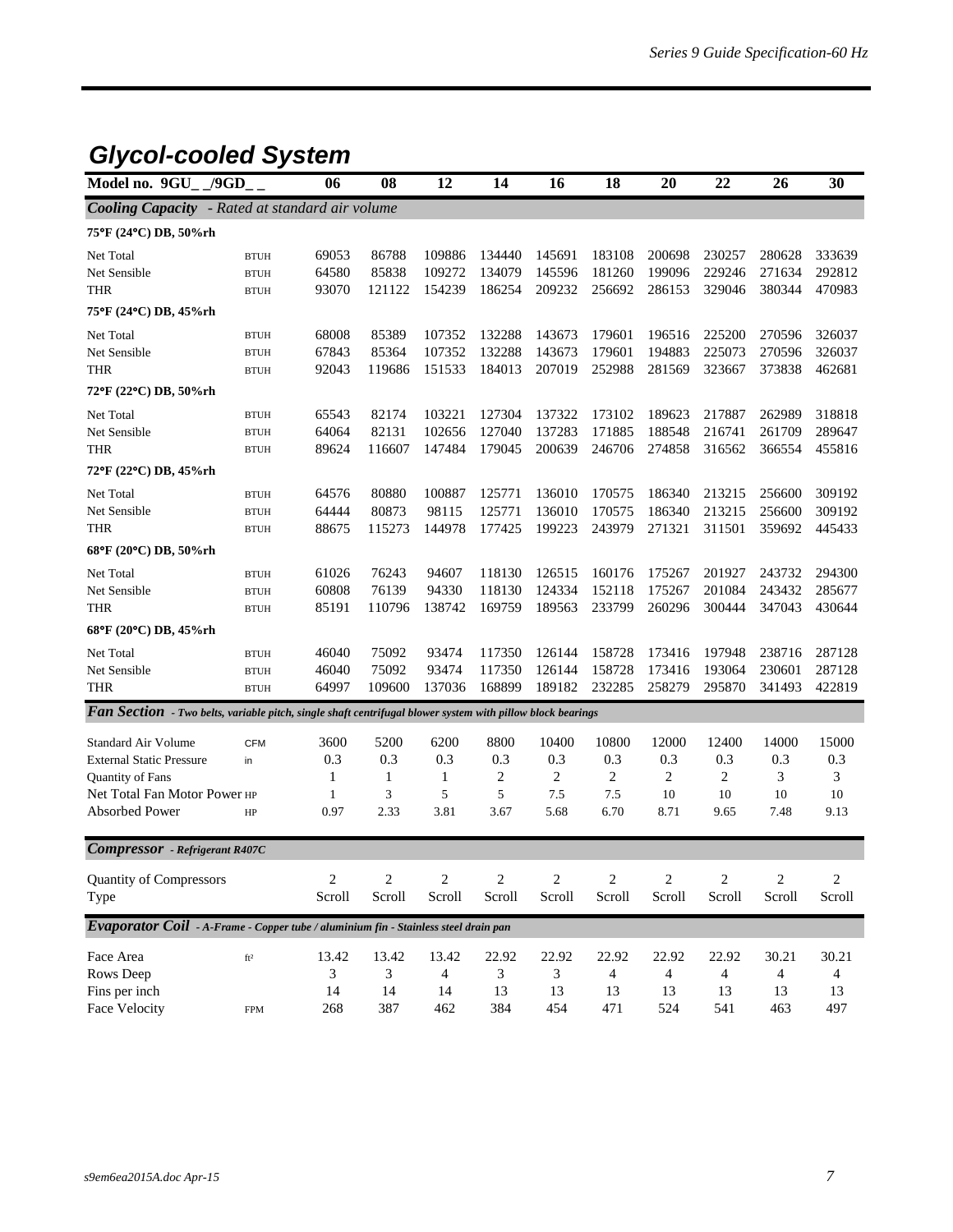| Face Velocity                                                                                                         | <b>FPM</b>          | 268        | 387            | 462            | 384            | 454            | 471            | 524            | 541            | 463       | 497       |
|-----------------------------------------------------------------------------------------------------------------------|---------------------|------------|----------------|----------------|----------------|----------------|----------------|----------------|----------------|-----------|-----------|
| Model no. 9GU_/9GD_                                                                                                   |                     | 06         | 08             | 12             | 14             | 16             | 18             | 20             | 22             | 26        | 30        |
| <b>Reheat Section</b>                                                                                                 |                     |            |                |                |                |                |                |                |                |           |           |
| Electric Reheat $^1$ - Single Stage, finned tubular type heater, SCR Controlled                                       |                     |            |                |                |                |                |                |                |                |           |           |
| Capacity                                                                                                              | kW                  | 6          | 6              | 6              | 12             | 12             | 12             | 12             | 12             | 30        | 30        |
| Quantity of Heaters                                                                                                   |                     | 3          | 3              | 3              | 3              | 3              | 3              | 3              | 3              | 3         | 3         |
| Hot Gas Reheat - 71.6 °F (22° C) E.A.T., two stages                                                                   |                     |            |                |                |                |                |                |                |                |           |           |
| <b>Heating Capacity</b>                                                                                               | <b>BTUH</b>         | 29324      | 34326          | 36832          | 57958          | 61968          | 62886          | 65470          | 66280          | 84420     | 86724     |
| Hot Water Reheat - 180 °F (82.2 ° C) E.W.T., 71.6 °F (22 ° C) E.A.T. - 2-way modulating control valve, optional 3-way |                     |            |                |                |                |                |                |                |                |           |           |
| <b>Heating Capacity</b>                                                                                               | <b>BTUH</b>         | 44112      | 50302          | 53294          | 79623          | 83775          | 84708          | 87300          | 88101          | 107588    | 109632    |
| <b>Water Flow Rate</b>                                                                                                | <b>GPM</b>          | 5.1        | 5.1            | 5.1            | 5.1            | 5.1            | 5.1            | 5.1            | 5.1            | 5.1       | 5.1       |
| Pressure Drop                                                                                                         | ft-H <sub>2</sub> O | 0.67       | 0.67           | 0.67           | 0.96           | 0.96           | 0.96           | 0.96           | 0.96           | 1.22      | 1.22      |
| Steam Reheat - 227°F (108.3°C) saturated steam, 71.6°F (22°C) E.A.T. - 2-way modulating control valve                 |                     |            |                |                |                |                |                |                |                |           |           |
| <b>Heating Capacity</b>                                                                                               | <b>BTUH</b>         | 70441      | 81739          | 87347          | 137996         | 146975         | 149025         | 154783         | 156583         | 200318    | 205460    |
| <b>Humidifier Section</b>                                                                                             |                     |            |                |                |                |                |                |                |                |           |           |
| Electrode Boiler Type <sup>1</sup>                                                                                    |                     |            |                |                |                |                |                |                |                |           |           |
| Capacity                                                                                                              | lb/hr               | 20         | 20             | 20             | 20             | 20             | 20             | 20             | 20             | 20        | 20        |
| Humidifier Power                                                                                                      | kW                  | 6.8        | 6.8            | 6.8            | 6.8            | 6.8            | 6.8            | 6.8            | 6.8            | 6.8       | 6.8       |
| Filter Section - Pleated disposable type, 30% efficiency to ASHRAE 52-76                                              |                     |            |                |                |                |                |                |                |                |           |           |
| <b>Upflow Models</b>                                                                                                  |                     |            |                |                |                |                |                |                |                |           |           |
| Quantity of Filters                                                                                                   |                     | 3          | 3              | 3              | 4              | 4              | 4              | 4              | 4              | 5         | 5         |
| Nominal Size                                                                                                          | LxWxD-in            |            |                | 20x25x4        |                |                |                | 20x25x4        |                |           |           |
| Downflow Models                                                                                                       |                     |            |                |                |                |                |                |                |                |           |           |
| Quantity of Filters                                                                                                   |                     | 4          | $\overline{4}$ | 4              | 6              | 6              | 6              | 6              | 6              | 8         | 8         |
|                                                                                                                       |                     |            |                |                |                |                |                |                |                |           |           |
| <b>Glycol Solution Requirement - 40% ethylene glycol</b>                                                              |                     |            |                |                |                |                |                |                |                |           |           |
| 95°F EWT                                                                                                              |                     |            |                |                |                |                |                |                |                |           |           |
| <b>Flow Rate</b>                                                                                                      | <b>GPM</b>          | 18.0       | 22.0           | 32.0           | 26.4           | 32.0           | 44.0           | 52.6           | 38.0           | 26.7      | 31.8      |
| Unit Pressure Drop<br><b>105°F EWT</b>                                                                                | $ft-H2O$            | 8.1        | 7.7            | 14.2           | 7.4            | 9.6            | 15.7           | 21.3           | 14.1           | 2.1       | 2.2       |
| <b>Flow Rate</b>                                                                                                      | <b>GPM</b>          | 22.6       | 36.0           | 32.0           | 42.0           | 52.0           | 42.0           | 48.8           | 54.0           | 50.4      | 59.5      |
| Unit Pressure Drop                                                                                                    | $ft-H2O$            | $\ \, 8.0$ | 16.6           | 7.3            | 12.2           | 17.5           | 13.1           | 17.3           | 21.1           | 11.6      | 11.6      |
| Glycol Solution Regulating Valve -2-way, head pressure controlled                                                     |                     |            |                |                |                |                |                |                |                |           |           |
| Size                                                                                                                  | in                  | 1          | 1              | $1\frac{1}{4}$ | $1\frac{1}{4}$ | $1\frac{1}{4}$ | $1\frac{1}{4}$ | $1\frac{1}{4}$ | $1\frac{1}{4}$ | $1 - 1/2$ | $1 - 1/2$ |
| <b>Piping Connection Size</b>                                                                                         |                     |            |                |                |                |                |                |                |                |           |           |
|                                                                                                                       |                     |            |                |                |                |                |                |                |                |           |           |
| Liquid Line                                                                                                           | - ODM -in           | 1/2        | 1/2            | 1/2            | $5/8$          | $5/8$          | $5/8$          | 5/8            | $5/8$          | $7/8$     | 7/8       |
| Hot Gas Line                                                                                                          | - ODM -in           | 7/8        | $7/8$          | 7/8            | $1 - 1/8$      | $1 - 1/8$      | $1 - 1/8$      | $1 - 1/8$      | $1 - 1/8$      | $1 - 3/8$ | $1 - 3/8$ |
| <b>Glycol Solution</b>                                                                                                | - ODM -in           | $1 - 1/8$  | $1 - 1/8$      | $2 - 1/8$      | $2 - 1/8$      | $2 - 1/8$      | $2 - 1/8$      | $2 - 1/8$      | $2 - 1/8$      | $2 - 1/8$ | $2 - 1/8$ |
| Hot Water                                                                                                             | - ODM -in           | $7/8$      | $7/8$          | 7/8            | $7/8$          | $7/8$          | 7/8            | 7/8            | $7/8$          | $1 - 1/8$ | $1 - 1/8$ |
| Steam                                                                                                                 | - ODM -in           | 7/8        | 7/8            | 7/8            | 7/8            | 7/8            | 7/8            | 7/8            | 7/8            | 7/8       | 7/8       |
| Steam Condensate                                                                                                      | - ODM -in           | 3/4        | 3/4            | 3/4            | 3/4            | 3/4            | 3/4            | 3/4            | 3/4            | 3/4       | 3/4       |
| Humidifier Water                                                                                                      | - ODM -in           | 1/4        | 1/4            | 1/4            | 1/4            | 1/4            | 1/4            | 1/4            | 1/4            | 1/4       | 1/4       |
| Condensate Drain                                                                                                      | - ODM -in           | 3/4        | 3/4            | 3/4            | 3/4            | 3/4            | 3/4            | 3/4            | 3/4            | 3/4       | 3/4       |
| <b>Physical Details</b> For with standard ortions only consult factors for enough ortions and configuration           |                     |            |                |                |                |                |                |                |                |           |           |

*Physical Details - For units with standard options only; consult factory for special options and configuration*

Dimensions in  $73(W)x34(D)x74(H)$  99(W) x34(D) x74(H) 125(W)x34(D)x74(H)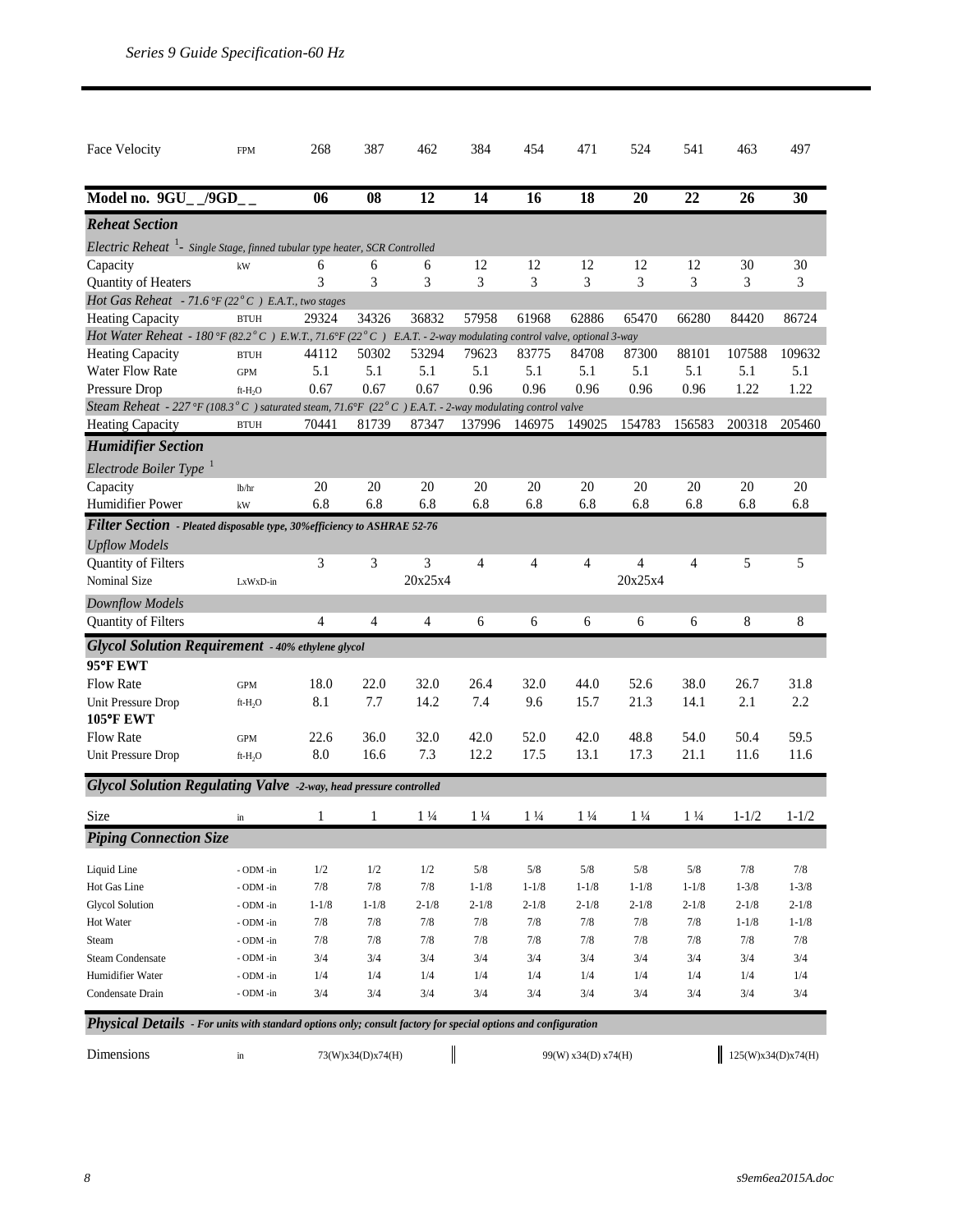### *Chilled-Water System*

| Cooling Capacity - Rated at standard air volume, 45°F (7.2°C)) entering water & 10°F (5.6°C) temperature rise<br>80°F (26°C) DB, 50%rh<br>Net Total<br>254912<br>293505<br>329718<br>389497<br>416816<br>422002<br>471956<br>550713<br><b>BTUH</b><br>Net Sensible<br>232707<br>263932<br>285082<br>327241<br>369396<br>174143<br>203699<br>286250<br><b>BTUH</b><br><b>Flow Rate</b><br>52.2<br>60.7<br>69.1<br>81.8<br>88.7<br>88.9<br>98.8<br>115.5<br>$\mbox{GPM}$<br>32.1<br>22.2<br>29.3<br>28.1<br>45.6<br>52.8<br>26.1<br>31.7<br>Unit Pressure Drop<br>$ft-H_2O$<br>80°F (26°C) DB, 45%rh<br>300315<br>353460<br>499809<br>Net Total<br>230805<br>267224<br>379114<br>382599<br>430033<br><b>BTUH</b><br>Net Sensible<br>177590<br>209658<br>240133<br>270389<br>293484<br>293129<br>336824<br>377753<br><b>BTUH</b><br><b>Flow Rate</b><br>55.2<br>63.2<br>74.5<br>81.0<br>90.4<br>105.3<br>47.3<br>81.0<br>$\mbox{GPM}$<br>18.5<br>24.6<br>23.9<br>38.6<br>44.9<br>21.9<br>27.0<br>Unit Pressure Drop<br>26.9<br>$ft-H2O$<br>75°F (24°C) DB, 50%rh<br>Net Total<br>241342<br>285173<br>402539<br>186761<br>215663<br>304582<br>307376<br>345790<br><b>BTUH</b><br>175168<br>200047<br>225046<br>243402<br>280281<br>313989<br>Net Sensible<br>148583<br>243353<br><b>BTUH</b><br><b>Flow Rate</b><br>38.5<br>44.9<br>51.3<br>60.8<br>66.1<br>65.9<br>73.5<br>85.8<br><b>GPM</b><br>12.7<br>16.8<br>16.4<br>26.8<br>31.1<br>15.0<br>18.4<br>18.4<br>Unit Pressure Drop<br>$ft-H2O$<br>75°F (24°C) DB, 45%rh<br>Net Total<br>171127<br>198828<br>224675<br>262778<br>282143<br>283321<br>321574<br>370586<br><b>BTUH</b><br>Net Sensible<br>182170<br>210308<br>255329<br>253964<br>326791<br>153972<br>234614<br>294214<br>$\operatorname{BTUH}$<br>35.4<br>48.0<br>68.6<br>79.3<br><b>Flow Rate</b><br>41.6<br>56.3<br>61.5<br>61.0<br>$\mbox{GPM}$ | Model no. $9CU_{-}$ / $9CD_{-}$ | 14 | 16 | 18 | 20 | 22 | 25 | 26 | 30     |
|----------------------------------------------------------------------------------------------------------------------------------------------------------------------------------------------------------------------------------------------------------------------------------------------------------------------------------------------------------------------------------------------------------------------------------------------------------------------------------------------------------------------------------------------------------------------------------------------------------------------------------------------------------------------------------------------------------------------------------------------------------------------------------------------------------------------------------------------------------------------------------------------------------------------------------------------------------------------------------------------------------------------------------------------------------------------------------------------------------------------------------------------------------------------------------------------------------------------------------------------------------------------------------------------------------------------------------------------------------------------------------------------------------------------------------------------------------------------------------------------------------------------------------------------------------------------------------------------------------------------------------------------------------------------------------------------------------------------------------------------------------------------------------------------------------------------------------------------------------------|---------------------------------|----|----|----|----|----|----|----|--------|
|                                                                                                                                                                                                                                                                                                                                                                                                                                                                                                                                                                                                                                                                                                                                                                                                                                                                                                                                                                                                                                                                                                                                                                                                                                                                                                                                                                                                                                                                                                                                                                                                                                                                                                                                                                                                                                                                |                                 |    |    |    |    |    |    |    |        |
|                                                                                                                                                                                                                                                                                                                                                                                                                                                                                                                                                                                                                                                                                                                                                                                                                                                                                                                                                                                                                                                                                                                                                                                                                                                                                                                                                                                                                                                                                                                                                                                                                                                                                                                                                                                                                                                                |                                 |    |    |    |    |    |    |    |        |
|                                                                                                                                                                                                                                                                                                                                                                                                                                                                                                                                                                                                                                                                                                                                                                                                                                                                                                                                                                                                                                                                                                                                                                                                                                                                                                                                                                                                                                                                                                                                                                                                                                                                                                                                                                                                                                                                |                                 |    |    |    |    |    |    |    |        |
|                                                                                                                                                                                                                                                                                                                                                                                                                                                                                                                                                                                                                                                                                                                                                                                                                                                                                                                                                                                                                                                                                                                                                                                                                                                                                                                                                                                                                                                                                                                                                                                                                                                                                                                                                                                                                                                                |                                 |    |    |    |    |    |    |    |        |
|                                                                                                                                                                                                                                                                                                                                                                                                                                                                                                                                                                                                                                                                                                                                                                                                                                                                                                                                                                                                                                                                                                                                                                                                                                                                                                                                                                                                                                                                                                                                                                                                                                                                                                                                                                                                                                                                |                                 |    |    |    |    |    |    |    |        |
|                                                                                                                                                                                                                                                                                                                                                                                                                                                                                                                                                                                                                                                                                                                                                                                                                                                                                                                                                                                                                                                                                                                                                                                                                                                                                                                                                                                                                                                                                                                                                                                                                                                                                                                                                                                                                                                                |                                 |    |    |    |    |    |    |    |        |
|                                                                                                                                                                                                                                                                                                                                                                                                                                                                                                                                                                                                                                                                                                                                                                                                                                                                                                                                                                                                                                                                                                                                                                                                                                                                                                                                                                                                                                                                                                                                                                                                                                                                                                                                                                                                                                                                |                                 |    |    |    |    |    |    |    |        |
|                                                                                                                                                                                                                                                                                                                                                                                                                                                                                                                                                                                                                                                                                                                                                                                                                                                                                                                                                                                                                                                                                                                                                                                                                                                                                                                                                                                                                                                                                                                                                                                                                                                                                                                                                                                                                                                                |                                 |    |    |    |    |    |    |    |        |
|                                                                                                                                                                                                                                                                                                                                                                                                                                                                                                                                                                                                                                                                                                                                                                                                                                                                                                                                                                                                                                                                                                                                                                                                                                                                                                                                                                                                                                                                                                                                                                                                                                                                                                                                                                                                                                                                |                                 |    |    |    |    |    |    |    |        |
|                                                                                                                                                                                                                                                                                                                                                                                                                                                                                                                                                                                                                                                                                                                                                                                                                                                                                                                                                                                                                                                                                                                                                                                                                                                                                                                                                                                                                                                                                                                                                                                                                                                                                                                                                                                                                                                                |                                 |    |    |    |    |    |    |    |        |
|                                                                                                                                                                                                                                                                                                                                                                                                                                                                                                                                                                                                                                                                                                                                                                                                                                                                                                                                                                                                                                                                                                                                                                                                                                                                                                                                                                                                                                                                                                                                                                                                                                                                                                                                                                                                                                                                |                                 |    |    |    |    |    |    |    |        |
|                                                                                                                                                                                                                                                                                                                                                                                                                                                                                                                                                                                                                                                                                                                                                                                                                                                                                                                                                                                                                                                                                                                                                                                                                                                                                                                                                                                                                                                                                                                                                                                                                                                                                                                                                                                                                                                                |                                 |    |    |    |    |    |    |    |        |
|                                                                                                                                                                                                                                                                                                                                                                                                                                                                                                                                                                                                                                                                                                                                                                                                                                                                                                                                                                                                                                                                                                                                                                                                                                                                                                                                                                                                                                                                                                                                                                                                                                                                                                                                                                                                                                                                |                                 |    |    |    |    |    |    |    |        |
|                                                                                                                                                                                                                                                                                                                                                                                                                                                                                                                                                                                                                                                                                                                                                                                                                                                                                                                                                                                                                                                                                                                                                                                                                                                                                                                                                                                                                                                                                                                                                                                                                                                                                                                                                                                                                                                                |                                 |    |    |    |    |    |    |    |        |
|                                                                                                                                                                                                                                                                                                                                                                                                                                                                                                                                                                                                                                                                                                                                                                                                                                                                                                                                                                                                                                                                                                                                                                                                                                                                                                                                                                                                                                                                                                                                                                                                                                                                                                                                                                                                                                                                |                                 |    |    |    |    |    |    |    |        |
|                                                                                                                                                                                                                                                                                                                                                                                                                                                                                                                                                                                                                                                                                                                                                                                                                                                                                                                                                                                                                                                                                                                                                                                                                                                                                                                                                                                                                                                                                                                                                                                                                                                                                                                                                                                                                                                                |                                 |    |    |    |    |    |    |    |        |
|                                                                                                                                                                                                                                                                                                                                                                                                                                                                                                                                                                                                                                                                                                                                                                                                                                                                                                                                                                                                                                                                                                                                                                                                                                                                                                                                                                                                                                                                                                                                                                                                                                                                                                                                                                                                                                                                |                                 |    |    |    |    |    |    |    |        |
|                                                                                                                                                                                                                                                                                                                                                                                                                                                                                                                                                                                                                                                                                                                                                                                                                                                                                                                                                                                                                                                                                                                                                                                                                                                                                                                                                                                                                                                                                                                                                                                                                                                                                                                                                                                                                                                                |                                 |    |    |    |    |    |    |    |        |
|                                                                                                                                                                                                                                                                                                                                                                                                                                                                                                                                                                                                                                                                                                                                                                                                                                                                                                                                                                                                                                                                                                                                                                                                                                                                                                                                                                                                                                                                                                                                                                                                                                                                                                                                                                                                                                                                |                                 |    |    |    |    |    |    |    |        |
|                                                                                                                                                                                                                                                                                                                                                                                                                                                                                                                                                                                                                                                                                                                                                                                                                                                                                                                                                                                                                                                                                                                                                                                                                                                                                                                                                                                                                                                                                                                                                                                                                                                                                                                                                                                                                                                                |                                 |    |    |    |    |    |    |    |        |
| 10.8<br>14.6<br>14.6<br>23.3<br>27.3<br>13.0<br>16.1<br>15.8<br>Unit Pressure Drop<br>$ft-H_2O$                                                                                                                                                                                                                                                                                                                                                                                                                                                                                                                                                                                                                                                                                                                                                                                                                                                                                                                                                                                                                                                                                                                                                                                                                                                                                                                                                                                                                                                                                                                                                                                                                                                                                                                                                                |                                 |    |    |    |    |    |    |    |        |
| 72°F (22°C) DB, 50%rh                                                                                                                                                                                                                                                                                                                                                                                                                                                                                                                                                                                                                                                                                                                                                                                                                                                                                                                                                                                                                                                                                                                                                                                                                                                                                                                                                                                                                                                                                                                                                                                                                                                                                                                                                                                                                                          |                                 |    |    |    |    |    |    |    |        |
| 232155<br>Net Total<br>150444<br>174930<br>197111<br>248055<br>248310<br>282514<br><b>BTUH</b>                                                                                                                                                                                                                                                                                                                                                                                                                                                                                                                                                                                                                                                                                                                                                                                                                                                                                                                                                                                                                                                                                                                                                                                                                                                                                                                                                                                                                                                                                                                                                                                                                                                                                                                                                                 |                                 |    |    |    |    |    |    |    | 325159 |
| Net Sensible<br>158143<br>181974<br>203608<br>219421<br>133831<br>220607<br>254650<br><b>BTUH</b>                                                                                                                                                                                                                                                                                                                                                                                                                                                                                                                                                                                                                                                                                                                                                                                                                                                                                                                                                                                                                                                                                                                                                                                                                                                                                                                                                                                                                                                                                                                                                                                                                                                                                                                                                              |                                 |    |    |    |    |    |    |    | 282726 |
| <b>Flow Rate</b><br>31.2<br>42.5<br>50.2<br>60.8<br>70.2<br>36.9<br>54.7<br>54.0<br>GPM                                                                                                                                                                                                                                                                                                                                                                                                                                                                                                                                                                                                                                                                                                                                                                                                                                                                                                                                                                                                                                                                                                                                                                                                                                                                                                                                                                                                                                                                                                                                                                                                                                                                                                                                                                        |                                 |    |    |    |    |    |    |    |        |
| 8.6<br>11.7<br>11.7<br>19.0<br>22.2<br>10.4<br>12.9<br>12.6<br>Unit Pressure Drop<br>ft-H <sub>2</sub> O                                                                                                                                                                                                                                                                                                                                                                                                                                                                                                                                                                                                                                                                                                                                                                                                                                                                                                                                                                                                                                                                                                                                                                                                                                                                                                                                                                                                                                                                                                                                                                                                                                                                                                                                                       |                                 |    |    |    |    |    |    |    |        |
| 72°F (22°C) DB, 45%rh                                                                                                                                                                                                                                                                                                                                                                                                                                                                                                                                                                                                                                                                                                                                                                                                                                                                                                                                                                                                                                                                                                                                                                                                                                                                                                                                                                                                                                                                                                                                                                                                                                                                                                                                                                                                                                          |                                 |    |    |    |    |    |    |    |        |
| 165933<br>Net Total<br>141742<br>188912<br>219252<br>235878<br>234446<br>270202<br><b>BTUH</b>                                                                                                                                                                                                                                                                                                                                                                                                                                                                                                                                                                                                                                                                                                                                                                                                                                                                                                                                                                                                                                                                                                                                                                                                                                                                                                                                                                                                                                                                                                                                                                                                                                                                                                                                                                 |                                 |    |    |    |    |    |    |    | 306575 |
| Net Sensible<br>188912<br>215803<br>141176<br>165933<br>235256<br>232763<br>270202<br><b>BTUH</b>                                                                                                                                                                                                                                                                                                                                                                                                                                                                                                                                                                                                                                                                                                                                                                                                                                                                                                                                                                                                                                                                                                                                                                                                                                                                                                                                                                                                                                                                                                                                                                                                                                                                                                                                                              |                                 |    |    |    |    |    |    |    | 299423 |
| 29.5<br>35.0<br>40.8<br>52.2<br>51.2<br>58.2<br>66.3<br><b>Flow Rate</b><br>47.5<br>GPM                                                                                                                                                                                                                                                                                                                                                                                                                                                                                                                                                                                                                                                                                                                                                                                                                                                                                                                                                                                                                                                                                                                                                                                                                                                                                                                                                                                                                                                                                                                                                                                                                                                                                                                                                                        |                                 |    |    |    |    |    |    |    |        |
| 7.7<br>17.2<br>20.3<br>11.3<br>10.6<br>10.9<br>9.4<br>11.9<br>Unit Pressure Drop<br>$ft-H2O$                                                                                                                                                                                                                                                                                                                                                                                                                                                                                                                                                                                                                                                                                                                                                                                                                                                                                                                                                                                                                                                                                                                                                                                                                                                                                                                                                                                                                                                                                                                                                                                                                                                                                                                                                                   |                                 |    |    |    |    |    |    |    |        |
|                                                                                                                                                                                                                                                                                                                                                                                                                                                                                                                                                                                                                                                                                                                                                                                                                                                                                                                                                                                                                                                                                                                                                                                                                                                                                                                                                                                                                                                                                                                                                                                                                                                                                                                                                                                                                                                                |                                 |    |    |    |    |    |    |    |        |
| Fan Section - Two belts, variable pitch, single shaft centrifugal blower system with pillow block bearings                                                                                                                                                                                                                                                                                                                                                                                                                                                                                                                                                                                                                                                                                                                                                                                                                                                                                                                                                                                                                                                                                                                                                                                                                                                                                                                                                                                                                                                                                                                                                                                                                                                                                                                                                     |                                 |    |    |    |    |    |    |    |        |
| 7000 8600 10400 11000 12400 12000<br>Standard Air Volume<br>14000<br><b>CFM</b>                                                                                                                                                                                                                                                                                                                                                                                                                                                                                                                                                                                                                                                                                                                                                                                                                                                                                                                                                                                                                                                                                                                                                                                                                                                                                                                                                                                                                                                                                                                                                                                                                                                                                                                                                                                |                                 |    |    |    |    |    |    |    | 15000  |
| <b>External Static Pressure</b><br>0.3<br>0.3<br>0.3<br>0.3<br>0.3<br>0.3<br>0.3<br>0.3<br>in                                                                                                                                                                                                                                                                                                                                                                                                                                                                                                                                                                                                                                                                                                                                                                                                                                                                                                                                                                                                                                                                                                                                                                                                                                                                                                                                                                                                                                                                                                                                                                                                                                                                                                                                                                  |                                 |    |    |    |    |    |    |    |        |
| Quantity of Fans<br>$\overline{c}$<br>2<br>3<br>1<br>2<br>3<br>1<br>1                                                                                                                                                                                                                                                                                                                                                                                                                                                                                                                                                                                                                                                                                                                                                                                                                                                                                                                                                                                                                                                                                                                                                                                                                                                                                                                                                                                                                                                                                                                                                                                                                                                                                                                                                                                          |                                 |    |    |    |    |    |    |    |        |
| Net Total Fan Motor Power HP<br>3<br>5<br>7.5<br>7.5<br>10<br>10<br>10<br>10                                                                                                                                                                                                                                                                                                                                                                                                                                                                                                                                                                                                                                                                                                                                                                                                                                                                                                                                                                                                                                                                                                                                                                                                                                                                                                                                                                                                                                                                                                                                                                                                                                                                                                                                                                                   |                                 |    |    |    |    |    |    |    |        |
| Absorbed Power<br>6.06<br>2.20<br>3.67<br>7.35<br>9.87<br>8.58<br>8.49<br>9.21<br>HP                                                                                                                                                                                                                                                                                                                                                                                                                                                                                                                                                                                                                                                                                                                                                                                                                                                                                                                                                                                                                                                                                                                                                                                                                                                                                                                                                                                                                                                                                                                                                                                                                                                                                                                                                                           |                                 |    |    |    |    |    |    |    |        |
| Chilled-water Coil - A-Frame - Copper tube / aluminium fin - Stainless steel drain pan                                                                                                                                                                                                                                                                                                                                                                                                                                                                                                                                                                                                                                                                                                                                                                                                                                                                                                                                                                                                                                                                                                                                                                                                                                                                                                                                                                                                                                                                                                                                                                                                                                                                                                                                                                         |                                 |    |    |    |    |    |    |    |        |
| 30.21<br>Face Area<br>22.92<br>22.92<br>22.92<br>30.21<br>30.21<br>22.92<br>22.92<br>$\mathrm{ft}^2$                                                                                                                                                                                                                                                                                                                                                                                                                                                                                                                                                                                                                                                                                                                                                                                                                                                                                                                                                                                                                                                                                                                                                                                                                                                                                                                                                                                                                                                                                                                                                                                                                                                                                                                                                           |                                 |    |    |    |    |    |    |    |        |
| Rows Deep<br>5<br>5<br>4<br>$\overline{4}$<br>4<br>5<br>5<br>6                                                                                                                                                                                                                                                                                                                                                                                                                                                                                                                                                                                                                                                                                                                                                                                                                                                                                                                                                                                                                                                                                                                                                                                                                                                                                                                                                                                                                                                                                                                                                                                                                                                                                                                                                                                                 |                                 |    |    |    |    |    |    |    |        |
| Fins per inch<br>13<br>13<br>13<br>13<br>13<br>13<br>13<br>13                                                                                                                                                                                                                                                                                                                                                                                                                                                                                                                                                                                                                                                                                                                                                                                                                                                                                                                                                                                                                                                                                                                                                                                                                                                                                                                                                                                                                                                                                                                                                                                                                                                                                                                                                                                                  |                                 |    |    |    |    |    |    |    |        |

Face Velocity FPM 305 375 454 480 541 397 463 497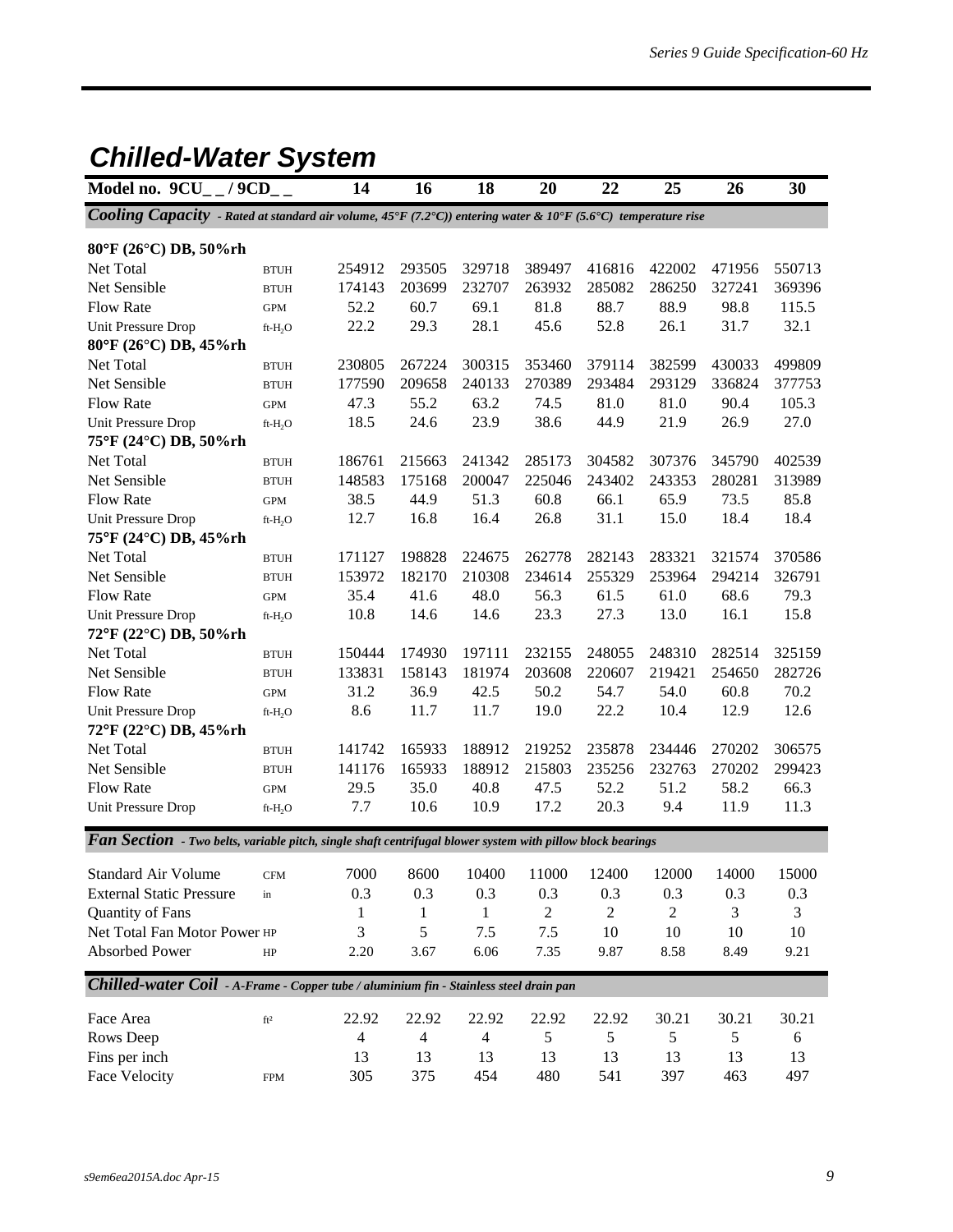| Model no. 9CU_ / 9CD_                                                                                             |                        | 14     | 16             | 18             | 20                  | 22             | 25             | 26                 | 30     |
|-------------------------------------------------------------------------------------------------------------------|------------------------|--------|----------------|----------------|---------------------|----------------|----------------|--------------------|--------|
| <b>Reheat Section</b>                                                                                             |                        |        |                |                |                     |                |                |                    |        |
| Electric Reheat <sup>1</sup> - Three stages, finned tubular type heater, SCR Controlled                           |                        |        |                |                |                     |                |                |                    |        |
| Capacity                                                                                                          | kW                     | 12     | 12             | 12             | 12                  | 12             | 30             | 30                 | 30     |
| Quantity of Heaters                                                                                               |                        | 3      | 3              | 3              | 3                   | 3              | 3              | 3                  | 3      |
| Hot Water Reheat - 180° F (82.2°C) E.W.T., 71.6° F (22°C) E.A.T. - 2-way modulating control valve, optional 3-way |                        |        |                |                |                     |                |                |                    |        |
| <b>Heating Capacity</b>                                                                                           | <b>BTUH</b>            | 79623  | 83775          | 84708          | 87300               | 88101          | 87300          | 107588             | 109632 |
| <b>Water Flow Rate</b>                                                                                            | <b>GPM</b>             | 5.1    | 5.1            | 5.1            | 5.1                 | 5.1            | 5.1            | 5.1                | 5.1    |
| Pressure Drop                                                                                                     | ft-H <sub>2</sub> O    | 0.96   | 0.96           | 0.96           | 0.96                | 0.96           | 2.9            | 3.7                | 3.7    |
| Steam Reheat - 227° F (108.3°C) saturated steam, 71.6° F (22°C) E.A.T. - 2-way modulating control valve           |                        |        |                |                |                     |                |                |                    |        |
| <b>Heating Capacity</b>                                                                                           | <b>BTUH</b>            | 137996 | 146975         | 149025         | 154783              | 156583         | 154783         | 200318             | 205460 |
| <b>Humidifier Section</b>                                                                                         |                        |        |                |                |                     |                |                |                    |        |
| Electrode Boiler Type                                                                                             |                        |        |                |                |                     |                |                |                    |        |
| Capacity                                                                                                          | lb/hr                  | 20     | 20             | 20             | 20                  | 20             | 20             | 20                 | 20     |
| <b>Humidifier Power</b>                                                                                           | $\mathbf{k}\mathbf{W}$ | 6.8    | 6.8            | 6.8            | 6.8                 | 6.8            | 6.8            | 6.8                | 6.8    |
| Filter Section - Pleated disposable type, 30% efficiency to ASHRAE 52-76                                          |                        |        |                |                |                     |                |                |                    |        |
| <b>Upflow Models</b>                                                                                              |                        |        |                |                |                     |                |                |                    |        |
| Quantity of Filters                                                                                               |                        | 4      | $\overline{4}$ | $\overline{4}$ | 4                   | 4              | $\overline{4}$ | 5                  | 5      |
| Nominal Size                                                                                                      | LxWxD-in               |        |                |                |                     | 20 x 25 x 4    |                |                    |        |
| Downflow Models                                                                                                   |                        |        |                |                |                     |                |                |                    |        |
| Quantity of Filters                                                                                               |                        | 6      | 6              | 6              | 6                   | 6              | 6              | 8                  | 8      |
| Nominal Size                                                                                                      | LxWxD-in               |        |                |                |                     | 16 x 25 x 4    |                |                    |        |
| <b>Chilled-water Valve</b> - 2-Way modulating                                                                     |                        |        |                |                |                     |                |                |                    |        |
| Valve Size                                                                                                        | in                     | 11/2   | 11/2           | $\overline{c}$ | $\overline{c}$      | $\mathfrak{2}$ | $\overline{c}$ | $\mathfrak{2}$     | 2      |
| <b>Piping Connection Size</b>                                                                                     |                        |        |                |                |                     |                |                |                    |        |
| Chilled-water                                                                                                     | - ODM -in              | 15/8   | 15/8           | 21/8           | 21/8                | 21/8           | 21/8           | 21/8               | 21/8   |
| Hot Water                                                                                                         | - ODM -in              | 7/8    | 7/8            | 7/8            | 7/8                 | 7/8            | 11/8           | 11/8               | 11/8   |
| Steam                                                                                                             | - ODM -in              | 7/8    | 7/8            | 7/8            | 7/8                 | 7/8            | 7/8            | 7/8                | 7/8    |
| <b>Steam Condensate</b>                                                                                           | - ODM -in              | 3/4    | 3/4            | 3/4            | 3/4                 | 3/4            | 3/4            | 3/4                | 3/4    |
| Humidifier Water                                                                                                  | - ODM -in              | 1/4    | 1/4            | 1/4            | 1/4                 | 1/4            | 1/4            | 1/4                | 1/4    |
| Condensate Drain                                                                                                  | - ODM -in              | 3/4    | 3/4            | 3/4            | 3/4                 | 3/4            | 3/4            | 3/4                | 3/4    |
| Physical Details - For units with standard options only; consult factory for special options and configuration    |                        |        |                |                |                     |                |                |                    |        |
| Dimensions                                                                                                        | in                     |        |                |                | 99(W) x34(D) x74(H) |                |                | 125(W)x34(D)x74(H) |        |
| Weight                                                                                                            | <b>lbs</b>             | 1463   | 1463           | 1573           | 1585                | 1585           | 1610           | 1885               | 1932   |

 $^{\rm 1}$  Standard options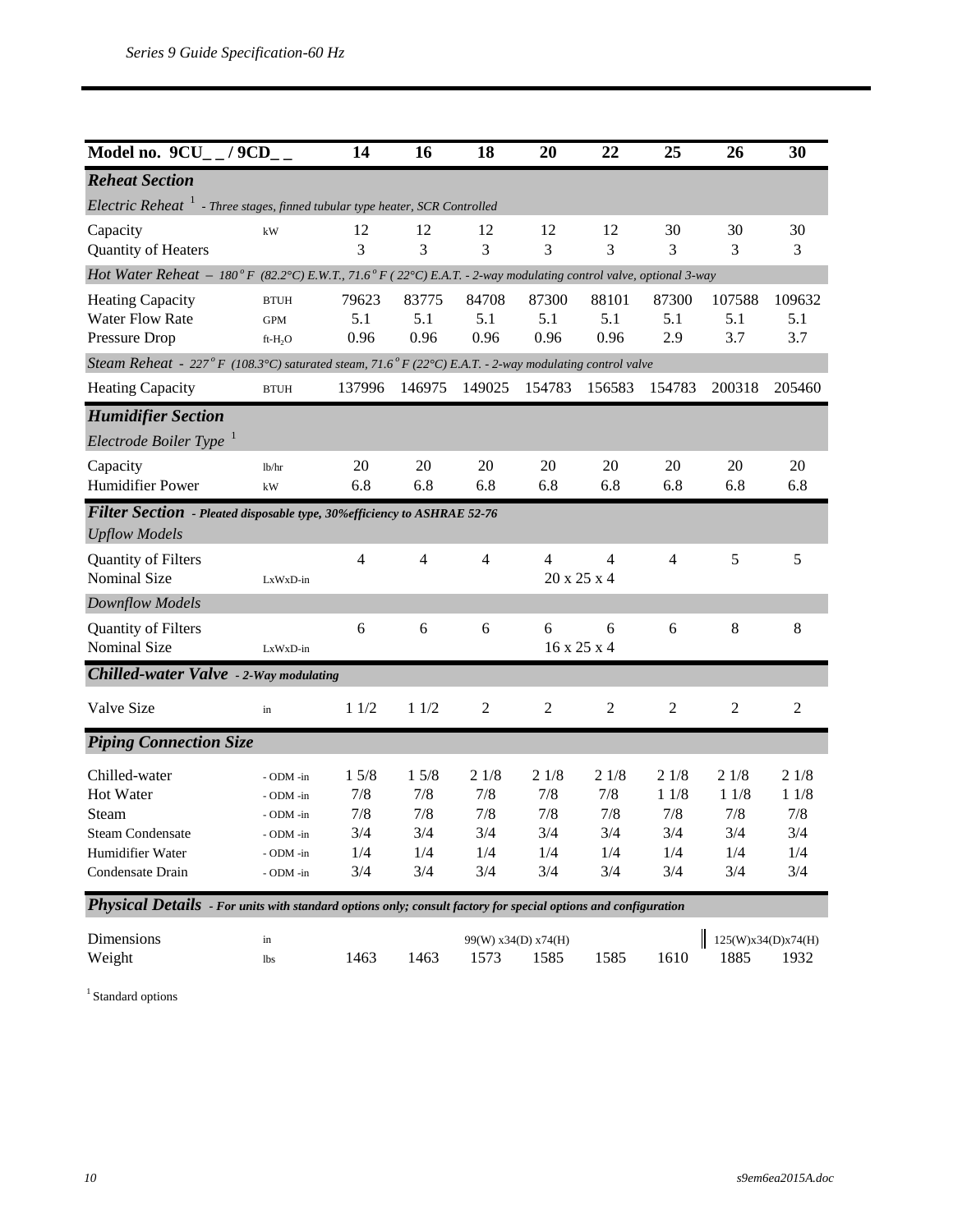### *Air Dual-cooling System*

| Model no. 9DU                                                                                                                               | /9DD                    | 06             | 08                                                                                     | 12               | 14               | 16                                                        | 18               | 20               | 22               | 30                 |
|---------------------------------------------------------------------------------------------------------------------------------------------|-------------------------|----------------|----------------------------------------------------------------------------------------|------------------|------------------|-----------------------------------------------------------|------------------|------------------|------------------|--------------------|
| Cooling Capacity - Rated at standard air volume, 95°F (35°C) ambient temperature                                                            |                         |                |                                                                                        |                  |                  |                                                           |                  |                  |                  |                    |
| 75°F (24°C) DB, 50%rh                                                                                                                       |                         |                |                                                                                        |                  |                  |                                                           |                  |                  |                  |                    |
| Net Net Total                                                                                                                               | <b>BTUH</b>             | 72010          | 90475                                                                                  | 105404           | 139254           | 152019                                                    | 181642           | 196571           | 224112           | 273192             |
| Net Sensible                                                                                                                                | <b>BTUH</b>             | 64992          | 85636                                                                                  | 98460            | 138900           | 151984                                                    | 180511           | 196143           | 206513           | 258800             |
| <b>THR</b>                                                                                                                                  | <b>BTUH</b>             | 94173          | 122783                                                                                 | 147420           | 188867           | 212818                                                    | 249785           | 277340           | 318062           | 374770             |
| 75°F (24°C) DB, 45%rh                                                                                                                       |                         |                |                                                                                        |                  |                  |                                                           |                  |                  |                  |                    |
| Net Net Total                                                                                                                               | <b>BTUH</b>             | 71139          | 89283                                                                                  | 103696           | 137425           | 149829                                                    | 178921           | 193404           | 220377           | 268437             |
| Net Sensible                                                                                                                                | <b>BTUH</b>             | 71016          | 89283                                                                                  | 103696           | 137425           | 145534                                                    | 178921           | 193404           | 220377           | 268437             |
| <b>THR</b>                                                                                                                                  | <b>BTUH</b>             | 93177          | 121380                                                                                 | 145307           | 186569           | 209937                                                    | 246456           | 273333           | 313433           | 369082             |
| 72°F (22°C) DB, 50%rh                                                                                                                       |                         |                |                                                                                        |                  |                  |                                                           |                  |                  |                  |                    |
| Net Net Total                                                                                                                               | <b>BTUH</b>             | 68772          | 86216                                                                                  | 99714            | 132916           | 144431                                                    | 173017           | 186970           | 213617           | 260426             |
| Net Sensible                                                                                                                                | <b>BTUH</b>             | 64392          | 85079                                                                                  | 97531            | 132571           | 144355                                                    | 173017           | 186970           | 205145           | 257677             |
| <b>THR</b>                                                                                                                                  | <b>BTUH</b>             | 90739          | 118285                                                                                 | 141157           | 181761           | 204262                                                    | 240468           | 266762           | 306421           | 360764             |
| 72°F (22°C) DB, 45%rh                                                                                                                       |                         |                |                                                                                        |                  |                  |                                                           |                  |                  |                  |                    |
| Net Net Total                                                                                                                               | <b>BTUH</b>             | 67972          | 85117                                                                                  | 98231            | 131125           | 142686                                                    | 170485           | 183953           | 210097           | 256163             |
| Net Sensible                                                                                                                                | <b>BTUH</b>             | 67829          | 85096                                                                                  | 98231            | 129643           | 142686                                                    | 170485           | 183953           | 210097           | 256163             |
| <b>THR</b>                                                                                                                                  | <b>BTUH</b>             | 89818          | 116979                                                                                 | 139174           | 179594           | 201804                                                    | 237340           | 262992           | 302026           | 355387             |
| 68°F (20°C) DB, 50%rh                                                                                                                       |                         |                |                                                                                        |                  |                  |                                                           |                  |                  |                  |                    |
| Net Net Total                                                                                                                               | <b>BTUH</b>             | 64647          | 80853                                                                                  | 92358            | 124490           | 134609                                                    | 161801           | 174518           | 199821           | 244057             |
| Net Sensible                                                                                                                                | <b>BTUH</b>             | 63854          | 80790                                                                                  | 92358            | 124293           | 134596                                                    | 161801           | 174518           | 199821           | 244057             |
| <b>THR</b>                                                                                                                                  | <b>BTUH</b>             | 86294          | 112473                                                                                 | 133011           | 172517           | 193106                                                    | 228323           | 253112           | 291292           | 342762             |
| 68°F (20°C) DB, 45%rh                                                                                                                       |                         |                |                                                                                        |                  |                  |                                                           |                  |                  |                  |                    |
| Net Net Total                                                                                                                               | <b>BTUH</b>             | 63865          | 79733                                                                                  | 90842            | 123178           | 133343                                                    | 159236           | 171449           | 196286           | 239901             |
| Net Sensible                                                                                                                                | <b>BTUH</b>             | 63759          | 79733                                                                                  | 90842            | 123178           | 133343                                                    | 159236           | 171449           | 196286           | 239901             |
| <b>THR</b>                                                                                                                                  | <b>BTUH</b>             | 85466          | 111290                                                                                 | 131214           | 170958           | 191558                                                    | 225451           | 249655           | 287252           | 337834             |
| Cooling Capacity - Chilled-water - Rated at standard air volume, 45°F entering water & 10°F water temperature rise<br>75°F (24°C) DB, 50%rh |                         |                |                                                                                        |                  |                  |                                                           |                  |                  |                  |                    |
|                                                                                                                                             |                         |                |                                                                                        |                  | 177203           | 193280                                                    | 196924           |                  |                  |                    |
| Net Total<br>Net Sensible                                                                                                                   | <b>BTUH</b>             | 77105<br>66459 | 99873<br>87956                                                                         | 110892<br>99036  | 155666           | 173486                                                    | 177774           | 205434<br>188577 | 207702<br>191712 | 281340<br>249348   |
|                                                                                                                                             | <b>BTUH</b>             |                |                                                                                        |                  |                  |                                                           |                  |                  |                  |                    |
| Flow/Pressure Drop                                                                                                                          | GPM/ft-H <sub>2</sub> O |                | 16.0/8.3 21.4/14.4 24.3/8.7 37.6/10.2 42.1/12.6 43.1/9.5 46.1/10.8 47.0/11.2 61.5/22.0 |                  |                  |                                                           |                  |                  |                  |                    |
| 75°F (24°C) DB, 45%rh                                                                                                                       |                         |                |                                                                                        |                  |                  |                                                           |                  |                  |                  |                    |
| Net Total<br>Net Sensible                                                                                                                   | <b>BTUH</b>             | 71526<br>69766 | 93539<br>93234                                                                         | 104543<br>104543 | 166601<br>165095 | 183880<br>183880                                          | 187713<br>187713 | 197186<br>197186 | 199873<br>199873 | 266876<br>266517   |
|                                                                                                                                             | <b>BTUH</b>             |                |                                                                                        |                  |                  |                                                           |                  |                  |                  |                    |
| Flow/Pressure Drop<br>72°F (22°C) DB, 50%rh                                                                                                 | GPM/ft-H <sub>2</sub> O |                | 14.9/7.2 20.1/12.8 23.0/7.8                                                            |                  |                  | 35.5/9.1 40.1/11.5 41.2/8.8 44.3/10.0 45.3/10.4 58.4/20.1 |                  |                  |                  |                    |
| Net Total                                                                                                                                   | <b>BTUH</b>             | 61001          | 79598                                                                                  | 88659            | 143010           | 157513                                                    | 160847           | 169487           | 170819           | 231399             |
| Net Sensible                                                                                                                                | <b>BTUH</b>             | 59820          | 79573                                                                                  | 88659            | 141562           | 157513                                                    | 160847           | 169487           | 170819           | 228815             |
| Flow/Pressure Drop<br>72°F (22°C) DB, 45%rh                                                                                                 | GPM/ft-H <sub>2</sub> O | 12.8/5.4       | 17.3/9.6                                                                               | 19.8/6.0         |                  | 30.8/7.0 34.9/8.9                                         | 35.9/6.8         | 38.7/7.8         |                  | 39.6/8.2 51.4/15.9 |
| Net Total                                                                                                                                   | $\operatorname{BTUH}$   | 59037          | 77629                                                                                  | 86814            | 139600           | 154393                                                    | 158016           | 166943           | 169307           | 226598             |
| Net Sensible                                                                                                                                | <b>BTUH</b>             | 59037          | 77629                                                                                  | 86814            | 139600           | 154393                                                    | 158016           | 166943           | 169307           | 226598             |
| Flow/Pressure Drop                                                                                                                          | GPM/ft-H <sub>2</sub> O | 12.4/5.4       | 16.9/9.2                                                                               | 19.4/5.8         | 30/6.7           | 34.2/8.5                                                  | 35.2/6.6         | 38.2/7.7         |                  | 39.1/8.0 50.3/15.3 |
| 68°F (20°C) DB, 50%rh                                                                                                                       |                         |                |                                                                                        |                  |                  |                                                           |                  |                  |                  |                    |
| Net Total                                                                                                                                   | <b>BTUH</b>             | 43488          | 58127                                                                                  | 64792            | 106397           | 117209                                                    | 119751           | 125423           | 126772           | 176850             |
| Net Sensible                                                                                                                                | $\operatorname{BTUH}$   | 43488          | 58127                                                                                  | 64792            | 106397           | 117209                                                    | 119751           | 125423           | 126772           | 176850             |
| Flow/Pressure Drop                                                                                                                          | GPM/ft-H <sub>2</sub> O | 9.3/3.0        | 13.0/5.6                                                                               | 15.0/3.6         | 23.4/4.2         | 26.8/5.4 27.6/4.3                                         |                  | 29.9/4.9         |                  | 30.7/5.2 40.4/10.3 |
| 68°F (20°C) DB, 45%rh                                                                                                                       |                         |                |                                                                                        |                  |                  |                                                           |                  |                  |                  |                    |
| Net Total                                                                                                                                   | <b>BTUH</b>             | 43898          | 58215                                                                                  | 64960            | 106749           | 117101                                                    | 119989           | 125809           | 127230           | 177485             |
| Net Sensible                                                                                                                                | <b>BTUH</b>             | 43898          | 58215                                                                                  | 64960            | 106749           | 117101                                                    | 119989           | 125809           | 127230           | 177485             |
| Flow/Pressure Drop                                                                                                                          | GPM/ft-H <sub>2</sub> O | 9.3/3.0        | 13.0/5.6                                                                               | 15.1/3.7         | 23.5/4.2         | 26.8/5.4 27.6/4.3                                         |                  | 30.0/4.9         |                  | 30.7/5.2 40.5/10.4 |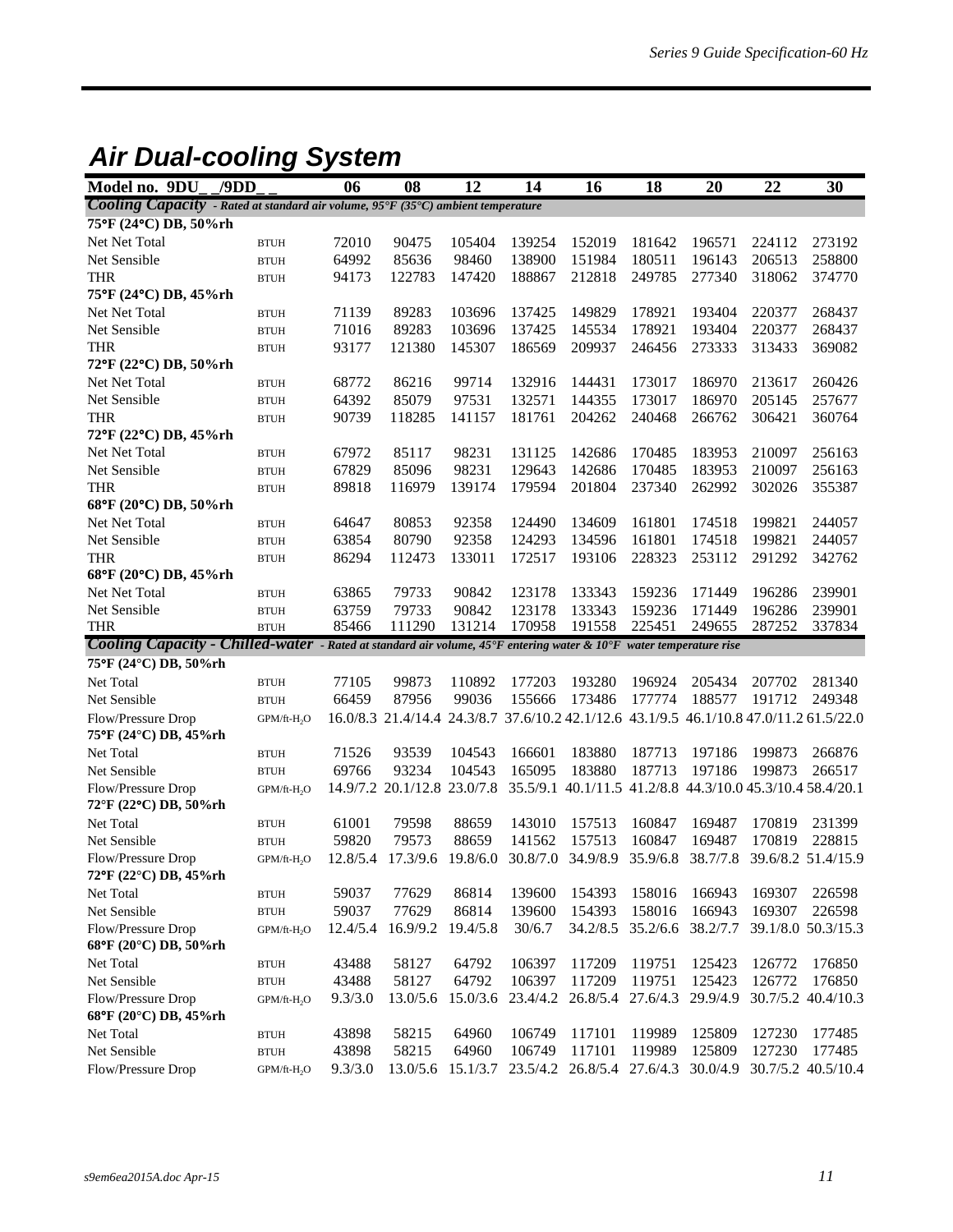| Model no. 9DU_/9DD                                                                                                                  |                                                  | 06                              | 08                            | 12                                       | 14                                         | 16                                            | 18                                            | 20                              | 22                               | 30                       |
|-------------------------------------------------------------------------------------------------------------------------------------|--------------------------------------------------|---------------------------------|-------------------------------|------------------------------------------|--------------------------------------------|-----------------------------------------------|-----------------------------------------------|---------------------------------|----------------------------------|--------------------------|
| Fan Section - Two belts, variable pitch, single shaft centrifugal blower system with pillow block bearings                          |                                                  |                                 |                               |                                          |                                            |                                               |                                               |                                 |                                  |                          |
| <b>Standard Air Volume</b><br>External Static Pressure in 0.3<br>Quantity of Fans<br>Net Total Fan Motor Power HP<br>Absorbed Power | <b>CFM</b><br>HP                                 | 3600<br>0.3<br>1<br>1.5<br>1.10 | 5200<br>0.3<br>1<br>3<br>2.73 | 6200<br>0.3<br>$\mathbf{1}$<br>5<br>4.18 | 8800<br>0.3<br>$\overline{2}$<br>5<br>4.35 | 10400<br>0.3<br>$\overline{2}$<br>7.5<br>6.73 | 10800<br>0.3<br>$\overline{c}$<br>7.5<br>7.32 | 12000<br>0.3<br>2<br>10<br>9.71 | 12400<br>0.3<br>2<br>15<br>10.70 | 15000<br>3<br>10<br>9.20 |
| <b>Compressor</b> - Refrigerant R407C                                                                                               |                                                  |                                 |                               |                                          |                                            |                                               |                                               |                                 |                                  |                          |
| <b>Quantity of Compressors</b><br>Type                                                                                              |                                                  | $\overline{2}$<br>Scroll        | $\overline{c}$<br>Scroll      | $\overline{2}$<br>Scroll                 | $\mathfrak{2}$<br>Scroll                   | $\overline{2}$<br>Scroll                      | $\overline{2}$<br>Scroll                      | $\overline{c}$<br>Scroll        | $\overline{c}$<br>Scroll         | $\overline{c}$<br>Scroll |
| Evaporator Coil - A-Frame- Copper tube / aluminium fin - Stainless steel drain pan                                                  |                                                  |                                 |                               |                                          |                                            |                                               |                                               |                                 |                                  |                          |
| Face Area<br>Rows Deep (DX/Chilled W:3/3<br>Fins per inch<br><b>Face Velocity</b>                                                   | ft <sup>2</sup><br><b>FPM</b>                    | 13.42<br>3/3<br>14<br>268       | 13.42<br>3/3<br>14<br>387     | 13.42<br>3/3<br>14<br>462                | 22.92<br>3/3<br>13<br>384                  | 22.92<br>3/3<br>13<br>454                     | 22.92<br>3/3<br>13<br>471                     | 22.92<br>3/3<br>13<br>524       | 22.92<br>3/3<br>13<br>541        | 30.21<br>13<br>497       |
| <b>Reheat Section</b>                                                                                                               |                                                  |                                 |                               |                                          |                                            |                                               |                                               |                                 |                                  |                          |
| Electric Reheat <sup>1</sup> - Single Stage, finned tubular type heater, SCR Controlled                                             |                                                  |                                 |                               |                                          |                                            |                                               |                                               |                                 |                                  |                          |
| Capacity<br>Quantity of Heaters                                                                                                     | kW                                               | 6<br>3                          | 6<br>3                        | 6<br>3                                   | 12<br>3                                    | 12<br>3                                       | 12<br>3                                       | 12<br>3                         | 12<br>3                          | 30<br>3                  |
| Hot Gas Reheat - 71.6 °F (22 $^{\circ}$ C) E.A.T., two stages                                                                       |                                                  |                                 |                               |                                          |                                            |                                               |                                               |                                 |                                  |                          |
| <b>Heating Capacity</b>                                                                                                             | <b>BTUH</b>                                      | 29324                           | 34326                         | 36832                                    | 57958                                      | 61968                                         | 62886                                         | 65470                           | 66280                            | 86724                    |
| Hot Water Reheat - 180°F (82.2°C) E.W.T., 71.6°F (22°C) E.A.T. - 2-way modulating control valve, optional 3-way                     |                                                  |                                 |                               |                                          |                                            |                                               |                                               |                                 |                                  |                          |
| <b>Heating Capacity</b><br>Water Flow Rate<br>Pressure Drop                                                                         | <b>BTUH</b><br><b>GPM</b><br>ft-H <sub>2</sub> O | 44112<br>5.1<br>0.67            | 50302<br>5.1<br>0.67          | 53294<br>5.1<br>0.67                     | 79623<br>5.1<br>0.96                       | 83775<br>5.1<br>0.96                          | 84708<br>5.1<br>0.96                          | 87300<br>5.1<br>0.96            | 88101<br>5.1<br>0.96             | 109632<br>5.1<br>1.22    |
| Steam Reheat - 227 °F (108.3 ° C) saturated steam, 71.6°F (22 ° C) E.A.T. - 2-way modulating control valve                          |                                                  |                                 |                               |                                          |                                            |                                               |                                               |                                 |                                  |                          |
| <b>Heating Capacity</b>                                                                                                             | <b>BTUH</b>                                      | 70441                           | 81739                         | 87347                                    | 137996                                     | 146975                                        | 149025                                        | 154783                          | 156583                           | 205460                   |
| <b>Humidifier Section</b><br>Electrode Boiler Type <sup>1</sup>                                                                     |                                                  |                                 |                               |                                          |                                            |                                               |                                               |                                 |                                  |                          |
| Capacity<br>Humidifier Power                                                                                                        | lb/hr<br>kW                                      | 20<br>6.8                       | 20<br>6.8                     | 20<br>6.8                                | 20<br>6.8                                  | 20<br>6.8                                     | 20<br>6.8                                     | 20<br>6.8                       | 20<br>6.8                        | 20<br>6.8                |
| Filter Section - Pleated disposable type, 30% efficiency to ASHRAE 52-76<br><b>Upflow Models</b>                                    |                                                  |                                 |                               |                                          |                                            |                                               |                                               |                                 |                                  |                          |
| Quantity of Filters<br>Nominal Size                                                                                                 | LxWxD-in                                         | 3                               | 3<br>20x25x4                  | 3                                        | $\overline{4}$                             | $\overline{4}$                                | $\overline{4}$<br>20x25x4                     | 4                               | $\overline{4}$                   | 5                        |
| Downflow Models                                                                                                                     |                                                  |                                 |                               |                                          |                                            |                                               |                                               |                                 |                                  |                          |
| Quantity of Filters<br>Nominal Size                                                                                                 | LxWxD-in                                         | 4                               | $\overline{4}$<br>16x25x4     | $\overline{4}$                           | 6                                          | 6                                             | 6<br>16x25x4                                  | 6                               | 6                                | $8\,$                    |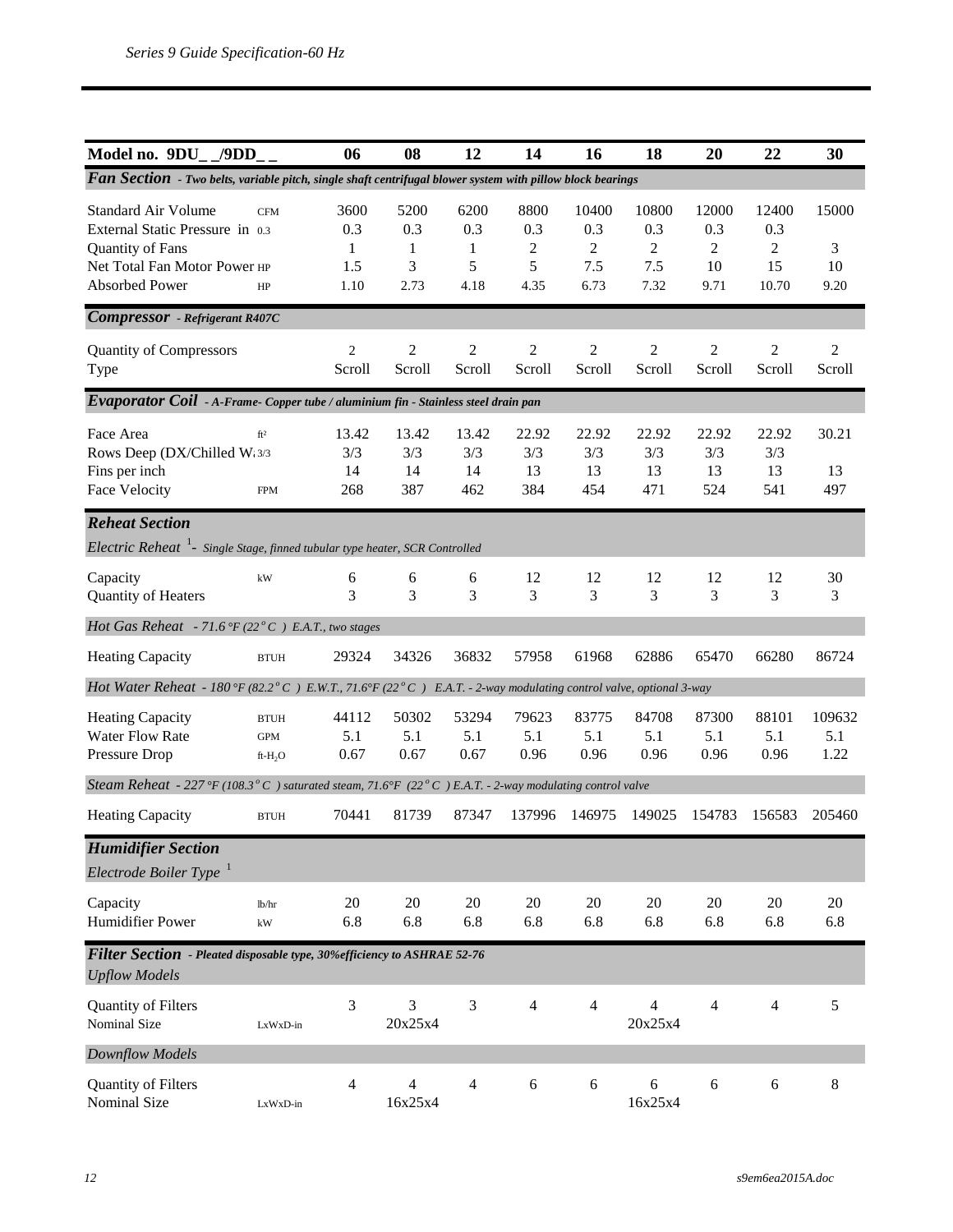| Model no. 9DU_/9DD                                                                                             |                | 06        | 08                      | 12             | 14             | 16                                                                                                 | 18        | 20        | 22        | 30                 |
|----------------------------------------------------------------------------------------------------------------|----------------|-----------|-------------------------|----------------|----------------|----------------------------------------------------------------------------------------------------|-----------|-----------|-----------|--------------------|
| <b>Chilled-water Valve</b> - 2-Way modulating                                                                  |                |           |                         |                |                |                                                                                                    |           |           |           |                    |
| Valve Size                                                                                                     | in             | 1         | 1                       | $1\frac{1}{2}$ | $1\frac{1}{2}$ | $1\frac{1}{2}$                                                                                     | 2         | 2         | 2         | 2                  |
| <b>Piping Connection Size</b>                                                                                  |                |           |                         |                |                |                                                                                                    |           |           |           |                    |
| Liquid Line                                                                                                    | - ODM -in      | 1/2       | 1/2                     | 1/2            | 5/8            | 5/8                                                                                                | 5/8       | 5/8       | 5/8       | 7/8                |
| Hot Gas Line                                                                                                   | - ODM -in      | 7/8       | 7/8                     | 7/8            | $1 - 1/8$      | $1 - 1/8$                                                                                          | $1 - 1/8$ | $1 - 1/8$ | $1 - 1/8$ | $1 - 3/8$          |
| <b>Glycol Solution</b>                                                                                         | - ODM -in      | $1 - 1/8$ | $1 - 1/8$               | $2 - 1/8$      | $2 - 1/8$      | $2 - 1/8$                                                                                          | $2 - 1/8$ | $2 - 1/8$ | $2 - 1/8$ | $2 - 1/8$          |
| Chilled Water                                                                                                  | -ODM -in       | 11/8      | 11/8                    | 15/8           | 15/8           | 15/8                                                                                               | 21/8      | 21/8      | 21/8      | $2 - 1/8$          |
| Hot Water                                                                                                      | - ODM -in      | 7/8       | 7/8                     | 7/8            | 7/8            | 7/8                                                                                                | 7/8       | 7/8       | 7/8       | $1 - 1/8$          |
| Steam                                                                                                          | $-MPT$ -in     | 7/8       | 7/8                     | 7/8            | 7/8            | 7/8                                                                                                | 7/8       | 7/8       | 7/8       | 7/8                |
| <b>Steam Condensate</b>                                                                                        | - ODM -in      | 3/4       | 3/4                     | 3/4            | 3/4            | 3/4                                                                                                | 3/4       | 3/4       | 3/4       | 3/4                |
| Humidifier Water                                                                                               | $-$ ODM $-$ in | 1/4       | 1/4                     | 1/4            | 1/4            | 1/4                                                                                                | 1/4       | 1/4       | 1/4       | 1/4                |
| Condensate Drain                                                                                               | - ODM -in      | 3/4       | 3/4                     | 3/4            | 3/4            | 3/4                                                                                                | 3/4       | 3/4       | 3/4       | 3/4                |
| Physical Details - For units with standard options only; consult factory for special options and configuration |                |           |                         |                |                |                                                                                                    |           |           |           |                    |
| Dimensions                                                                                                     | in             |           | $82(W)$ x 34(D) x 74(H) |                | I              | $108(W)$ x 34(D) x 74(H)                                                                           |           |           |           | 134(W)x34(D)x74(H) |
| Approx. Weight                                                                                                 | lbs            | 1470      | 1500                    | 1600           | 1850           | 1900                                                                                               | 2000      | 2050      | 2050      | 2570               |
| <b>Matching Air-Cooled Condenser</b> - Selected at 95° F Ambient                                               |                |           |                         |                |                |                                                                                                    |           |           |           |                    |
| Model                                                                                                          |                |           |                         |                |                | KS11-097-2 KS12-128-2 KS12-154-2 KS12-193-2 KS13-230-2 KS13-288-2 KM13-305-2 KM13-334-2 KM13-396-2 |           |           |           |                    |
| Width x Depth x Height in                                                                                      |                |           |                         |                |                | 51 x 30 x 54 68 x 30 x 54 68 x 30 x 54 88 x 30 x 54 54 x 30 x 54 69 x 30 x 54                      |           | 135x30x48 | 135x30x48 | 135x30x48          |
| Weight                                                                                                         | lbs            | 217       | 274                     | 289            | 345            | 401                                                                                                | 467       | 630       | 640       | 695                |

 $^{\rm 1}$  Standard options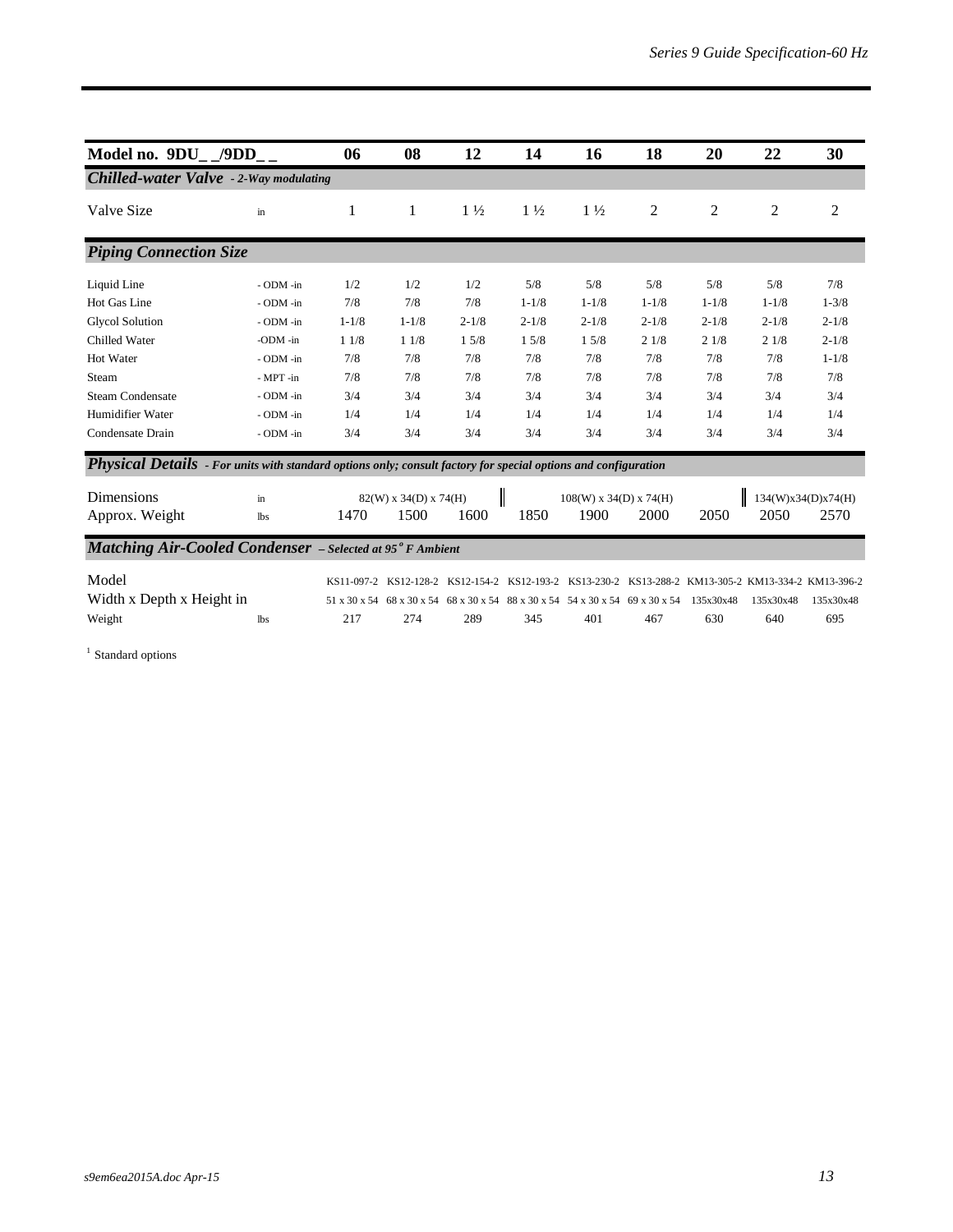### *Water Dual-cooling System*

| Model no. 9HU                                                                                                      | /9HD                    | 06             | 08                                                                                     | 12               | 14               | 16                                                        | 18               | 20               | 22     | 30                 |
|--------------------------------------------------------------------------------------------------------------------|-------------------------|----------------|----------------------------------------------------------------------------------------|------------------|------------------|-----------------------------------------------------------|------------------|------------------|--------|--------------------|
| <b>Cooling Capacity - Direct Expansion</b> - Rated at standard air volume                                          |                         |                |                                                                                        |                  |                  |                                                           |                  |                  |        |                    |
| 75°F (24°C) DB, 50%rh                                                                                              |                         |                |                                                                                        |                  |                  |                                                           |                  |                  |        |                    |
| Net Total                                                                                                          | <b>BTUH</b>             | 74727          | 93938                                                                                  | 109389           | 144864           | 157277                                                    | 185586           | 201621           | 231528 | 281908             |
| Net Sensible                                                                                                       | <b>BTUH</b>             | 65703          | 86270                                                                                  | 99424            | 144539           | 157259                                                    | 181254           | 197068           | 208298 | 260412             |
| <b>THR</b>                                                                                                         | <b>BTUH</b>             | 95160          | 124126                                                                                 | 149200           | 191210           | 215126                                                    | 251403           | 279468           | 321161 | 378676             |
| 75°F (24°C) DB, 45%rh                                                                                              |                         |                |                                                                                        |                  |                  |                                                           |                  |                  |        |                    |
| Net Total                                                                                                          | <b>BTUH</b>             | 73715          | 92597                                                                                  | 107454           | 142666           | 154706                                                    | 182583           | 198290           | 227370 | 276818             |
| Net Sensible                                                                                                       | <b>BTUH</b>             | 73645          | 92597                                                                                  | 107454           | 142666           | 154706                                                    | 182583           | 198290           | 227370 | 276818             |
| <b>THR</b>                                                                                                         | <b>BTUH</b>             | 94097          | 122610                                                                                 | 146960           | 188703           | 211984                                                    | 247918           | 275257           | 316335 | 372842             |
| 72°F (22°C) DB, 50%rh                                                                                              |                         |                |                                                                                        |                  |                  |                                                           |                  |                  |        |                    |
| Net Total                                                                                                          | <b>BTUH</b>             | 71011          | 89175                                                                                  | 102958           | 137459           | 148597                                                    | 176041           | 190915           | 219603 | 267601             |
| Net Sensible                                                                                                       | <b>BTUH</b>             | 65002          | 85709                                                                                  | 98238            | 137141           | 148573                                                    | 176041           | 190915           | 206418 | 258098             |
| <b>THR</b>                                                                                                         | <b>BTUH</b>             | 91503          | 119318                                                                                 | 142538           | 183583           | 205970                                                    | 241641           | 268398           | 308826 | 363979             |
| 72°F (22°C) DB, 45%rh                                                                                              |                         |                |                                                                                        |                  |                  |                                                           |                  |                  |        |                    |
| Net Total                                                                                                          | <b>BTUH</b>             | 70100          | 87835                                                                                  | 101106           | 135452           | 146162                                                    | 173264           | 187585           | 215691 | 262755             |
| Net Sensible                                                                                                       | <b>BTUH</b>             | 69986          | 87825                                                                                  | 101106           | 135452           | 144805                                                    | 173264           | 187585           | 215691 | 262755             |
| <b>THR</b>                                                                                                         | <b>BTUH</b>             | 90540          | 117936                                                                                 | 140450           | 181280           | 203042                                                    | 238381           | 264464           | 304249 | 358345             |
| 68°F (20°C) DB, 50%rh                                                                                              |                         |                |                                                                                        |                  |                  |                                                           |                  |                  |        |                    |
| Net Total                                                                                                          | <b>BTUH</b>             | 66322          | 82985                                                                                  | 94603            | 127911           | 137430                                                    | 163657           | 177127           | 203985 | 249277             |
| Net Sensible                                                                                                       | <b>BTUH</b>             | 64107          | 82951                                                                                  | 94603            | 127629           | 137379                                                    | 163657           | 177127           | 203985 | 249277             |
| <b>THR</b>                                                                                                         | <b>BTUH</b>             | 86822          | 113174                                                                                 | 133919           | 173795           | 194194                                                    | 229029           | 254126           | 292826 | 345002             |
| 68°F (20°C) DB, 45%rh                                                                                              |                         |                |                                                                                        |                  |                  |                                                           |                  |                  |        |                    |
| Net Total                                                                                                          | <b>BTUH</b>             | 65453          | 81733                                                                                  | 92885            | 126152           | 135653                                                    | 160891           | 173809           | 200167 | 244554             |
| Net Sensible                                                                                                       | <b>BTUH</b>             | 65337          | 81717                                                                                  | 92885            | 126152           | 135653                                                    | 160891           | 173809           | 200167 | 244554             |
| <b>THR</b>                                                                                                         | <b>BTUH</b>             | 85967          | 111943                                                                                 | 132036           | 171877           | 192296                                                    | 226052           | 250549           | 288619 | 339905             |
| Cooling Capacity - Chilled-water - Rated at standard air volume, 45°F entering water & 10°F water temperature rise |                         |                |                                                                                        |                  |                  |                                                           |                  |                  |        |                    |
| 75°F (24°C) DB, 50%rh                                                                                              |                         |                |                                                                                        |                  |                  |                                                           |                  |                  |        |                    |
| Net Total                                                                                                          | <b>BTUH</b>             | 77105          | 99873                                                                                  | 110892           | 177203           | 193280                                                    | 196924           | 205434           | 207702 | 281340             |
| Net Sensible                                                                                                       | <b>BTUH</b>             | 66459          | 87956                                                                                  | 99036            | 155666           | 173486                                                    | 177774           | 188577           | 191712 | 249348             |
| Flow/Pressure Drop                                                                                                 | GPM/ft-H <sub>2</sub> O |                | 16.0/8.3 21.4/14.4 24.3/8.7 37.6/10.2 42.1/12.6 43.1/9.5 46.1/10.8 47.0/11.2 61.5/22.0 |                  |                  |                                                           |                  |                  |        |                    |
| 75°F (24°C) DB, 45%rh                                                                                              |                         |                |                                                                                        |                  |                  |                                                           |                  |                  | 199873 |                    |
| Net Total<br>Net Sensible                                                                                          | <b>BTUH</b>             | 71526<br>69766 | 93539<br>93234                                                                         | 104543<br>104543 | 166601<br>165095 | 183880<br>183880                                          | 187713<br>187713 | 197186<br>197186 | 199873 | 266876<br>266517   |
| Flow/Pressure Drop                                                                                                 | <b>BTUH</b>             |                | 14.9/7.2 20.1/12.8 23.0/7.8                                                            |                  |                  | 35.5/9.1 40.1/11.5 41.2/8.8 44.3/10.0 45.3/10.4 58.4/20.1 |                  |                  |        |                    |
| 72°F (22°C) DB, 50%rh                                                                                              | GPM/ft-H <sub>2</sub> O |                |                                                                                        |                  |                  |                                                           |                  |                  |        |                    |
| Net Total                                                                                                          | <b>BTUH</b>             | 61001          | 79598                                                                                  | 88659            | 143010           | 157513                                                    | 160847           | 169487           | 170819 | 231399             |
| Net Sensible                                                                                                       | <b>BTUH</b>             | 59820          | 79573                                                                                  | 88659            | 141562           | 157513                                                    | 160847           | 169487           | 170819 | 228815             |
| Flow/Pressure Drop                                                                                                 | GPM/ft-H <sub>2</sub> O |                | 12.8/5.4 17.3/9.6 19.8/6.0 30.8/7.0 34.9/8.9 35.9/6.8 38.7/7.8 39.6/8.2 51.4/15.9      |                  |                  |                                                           |                  |                  |        |                    |
| 72°F (22°C) DB, 45%rh                                                                                              |                         |                |                                                                                        |                  |                  |                                                           |                  |                  |        |                    |
| Net Total                                                                                                          | $\operatorname{BTUH}$   | 59037          | 77629                                                                                  | 86814            | 139600           | 154393                                                    | 158016           | 166943           | 169307 | 226598             |
| Net Sensible                                                                                                       | <b>BTUH</b>             | 59037          | 77629                                                                                  | 86814            | 139600           | 154393                                                    | 158016           | 166943           | 169307 | 226598             |
| Flow/Pressure Drop                                                                                                 | $GPM/ft-H2O$            | 12.4/5.4       | 16.9/9.2                                                                               | 19.4/5.8         | 30/6.7           | 34.2/8.5                                                  | 35.2/6.6         | 38.2/7.7         |        | 39.1/8.0 50.3/15.3 |
| 68°F (20°C) DB, 50%rh                                                                                              |                         |                |                                                                                        |                  |                  |                                                           |                  |                  |        |                    |
| Net Total                                                                                                          | $\operatorname{BTUH}$   | 43488          | 58127                                                                                  | 64792            | 106397           | 117209                                                    | 119751           | 125423           | 126772 | 176850             |
| Net Sensible                                                                                                       | <b>BTUH</b>             | 43488          | 58127                                                                                  | 64792            | 106397           | 117209                                                    | 119751           | 125423           | 126772 | 176850             |
| Flow/Pressure Drop                                                                                                 | GPM/ft-H <sub>2</sub> O | 9.3/3.0        | 13.0/5.6                                                                               | 15.0/3.6         | 23.4/4.2         | 26.8/5.4 27.6/4.3                                         |                  | 29.9/4.9         |        | 30.7/5.2 40.4/10.3 |
| 68°F (20°C) DB, 45%rh                                                                                              |                         |                |                                                                                        |                  |                  |                                                           |                  |                  |        |                    |
| Net Total                                                                                                          | $\operatorname{BTUH}$   | 43898          | 58215                                                                                  | 64960            | 106749           | 117101                                                    | 119989           | 125809           | 127230 | 177485             |
| Net Sensible                                                                                                       | <b>BTUH</b>             | 43898          | 58215                                                                                  | 64960            | 106749           | 117101                                                    | 119989           | 125809           | 127230 | 177485             |
| Flow/Pressure Drop                                                                                                 | GPM/ft-H <sub>2</sub> O | 9.3/3.0        | 13.0/5.6                                                                               | 15.1/3.7         | 23.5/4.2         | 26.8/5.4 27.6/4.3                                         |                  | 30.0/4.9         |        | 30.7/5.2 40.5/10.4 |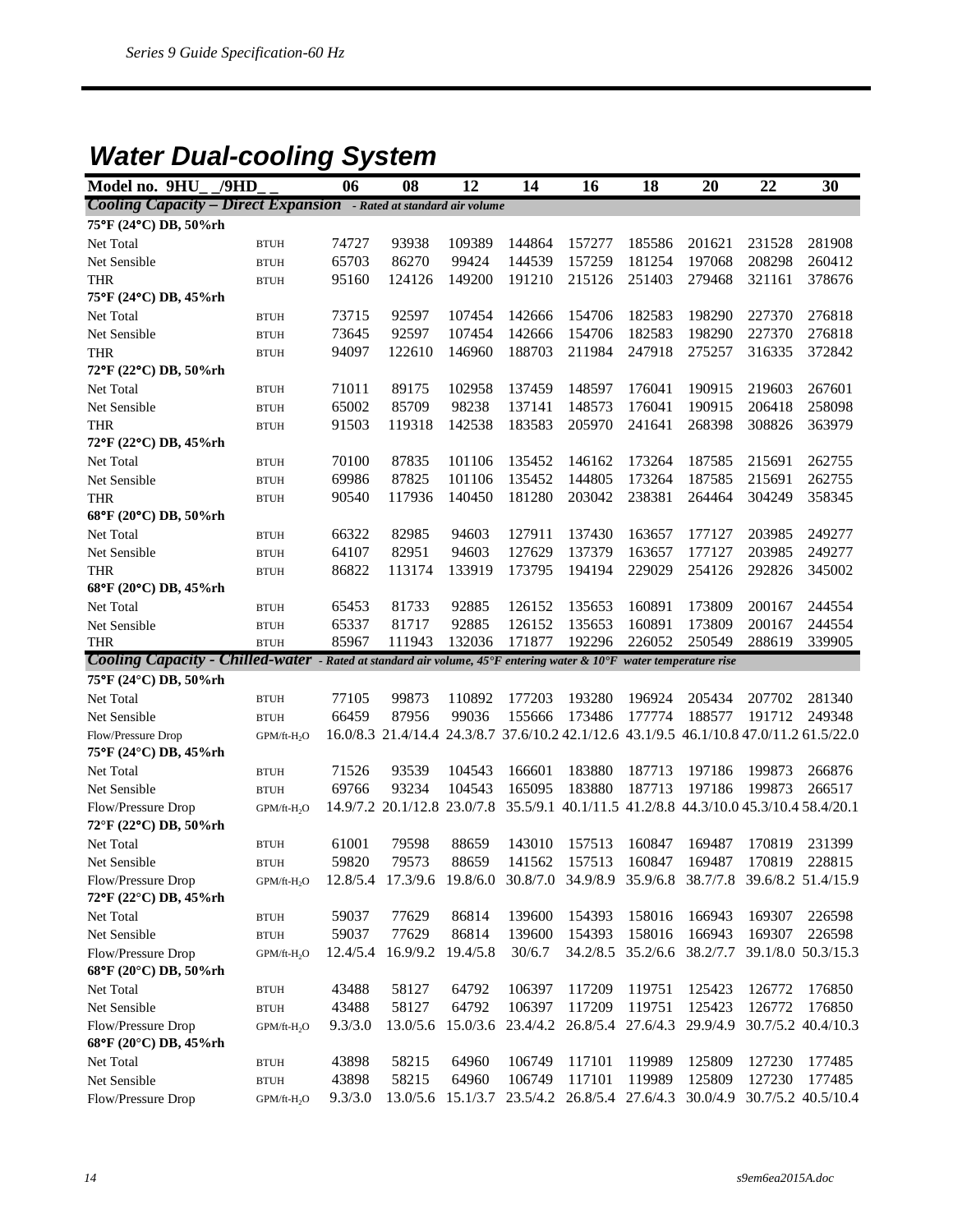| Model no. $9HU_{-}/9HD_{-}$                                                                                                     |                                       | 06                              | 08                                  | 12                                       | 14                            | 16                               | 18                                            | 20                              | 22                               | 30                              |
|---------------------------------------------------------------------------------------------------------------------------------|---------------------------------------|---------------------------------|-------------------------------------|------------------------------------------|-------------------------------|----------------------------------|-----------------------------------------------|---------------------------------|----------------------------------|---------------------------------|
| Fan Section - Two belts, variable pitch, single shaft centrifugal blower system with pillow block bearings                      |                                       |                                 |                                     |                                          |                               |                                  |                                               |                                 |                                  |                                 |
| <b>Standard Air Volume</b><br>External Static Pressure in<br>Quantity of Fans<br>Net Total Fan Motor Power HP<br>Absorbed Power | <b>CFM</b><br>HP                      | 3600<br>0.3<br>1<br>1.5<br>1.10 | 5200<br>0.3<br>1<br>3<br>2.73       | 6200<br>0.3<br>$\mathbf{1}$<br>5<br>4.18 | 8800<br>0.3<br>2<br>5<br>4.35 | 10400<br>0.3<br>2<br>7.5<br>6.73 | 10800<br>0.3<br>$\overline{c}$<br>7.5<br>7.32 | 12000<br>0.3<br>2<br>10<br>9.71 | 12400<br>0.3<br>2<br>15<br>10.70 | 15000<br>0.3<br>3<br>10<br>9.20 |
| <b>Compressor</b> - Refrigerant R407C                                                                                           |                                       |                                 |                                     |                                          |                               |                                  |                                               |                                 |                                  |                                 |
| <b>Quantity of Compressors</b><br>Type                                                                                          |                                       | $\overline{2}$<br>Scroll        | $\overline{2}$<br>Scroll            | $\overline{2}$<br>Scroll                 | $\overline{2}$<br>Scroll      | $\overline{2}$<br>Scroll         | $\overline{c}$<br>Scroll                      | $\overline{c}$<br>Scroll        | $\overline{2}$<br>Scroll         | $\overline{c}$<br>Scroll        |
| Evaporator Coil - A-Frame-Copper tube / aluminium fin - Stainless steel drain pan                                               |                                       |                                 |                                     |                                          |                               |                                  |                                               |                                 |                                  |                                 |
| Face Area<br>Rows Deep (DX/Chilled W:3/3<br>Fins per inch<br>Face Velocity                                                      | ft <sup>2</sup><br><b>FPM</b>         | 13.42<br>3/3<br>14<br>268       | 13.42<br>3/3<br>14<br>387           | 13.42<br>3/3<br>14<br>462                | 22.92<br>3/3<br>13<br>384     | 22.92<br>3/3<br>13<br>454        | 22.92<br>3/3<br>13<br>471                     | 22.92<br>3/3<br>13<br>524       | 22.92<br>3/3<br>13<br>541        | 30.21<br>13<br>497              |
| <b>Reheat Section</b><br>Electric Reheat <sup>1</sup> - Single Stage, finned tubular type heater, SCR Controlled                |                                       |                                 |                                     |                                          |                               |                                  |                                               |                                 |                                  |                                 |
| Capacity<br>Quantity of Heaters                                                                                                 | kW                                    | 6<br>3                          | 6<br>3                              | 6<br>3                                   | 12<br>3                       | 12<br>3                          | 12<br>3                                       | 12<br>3                         | 12<br>3                          | 30<br>3                         |
| Hot Gas Reheat - 71.6 °F (22 $^{\circ}$ C) E.A.T., two stages                                                                   |                                       |                                 |                                     |                                          |                               |                                  |                                               |                                 |                                  |                                 |
| <b>Heating Capacity</b>                                                                                                         | <b>BTUH</b>                           | 29324                           | 34326                               | 36832                                    | 57958                         | 61968                            | 62886                                         | 65470                           | 66280                            | 86724                           |
| Hot Water Reheat - 180 °F (82.2 ° C) E.W.T., 71.6 °F (22 ° C) E.A.T. - 2-way modulating control valve, optional 3-way           |                                       |                                 |                                     |                                          |                               |                                  |                                               |                                 |                                  |                                 |
| <b>Heating Capacity</b><br><b>Water Flow Rate</b><br>Pressure Drop                                                              | <b>BTUH</b><br><b>GPM</b><br>$ft-H2O$ | 44112<br>5.1<br>0.67            | 50302<br>5.1<br>0.67                | 53294<br>5.1<br>0.67                     | 79623<br>5.1<br>0.96          | 83775<br>5.1<br>0.96             | 84708<br>5.1<br>0.96                          | 87300<br>5.1<br>0.96            | 88101<br>5.1<br>0.96             | 109632<br>5.1<br>1.22           |
| Steam Reheat - 227 °F (108.3° C) saturated steam, 71.6°F (22° C) E.A.T. - 2-way modulating control valve                        |                                       |                                 |                                     |                                          |                               |                                  |                                               |                                 |                                  |                                 |
| <b>Heating Capacity</b>                                                                                                         | <b>BTUH</b>                           | 70441                           | 81739                               | 87347                                    | 137996                        | 146975                           | 149025                                        | 154783                          | 156583                           | 205460                          |
| <b>Humidifier Section</b><br>Electrode Boiler Type <sup>1</sup><br>Capacity                                                     | lb/hr                                 | 20                              | 20                                  | 20                                       | 20                            | $20\,$                           | 20                                            | 20                              | 20                               | 20                              |
| Humidifier Power                                                                                                                | kW                                    | 6.8                             | 6.8                                 | 6.8                                      | 6.8                           | 6.8                              | 6.8                                           | 6.8                             | 6.8                              | 6.8                             |
| Filter Section - Pleated disposable type, 30% efficiency to ASHRAE 52-76<br><b>Upflow Models</b>                                |                                       |                                 |                                     |                                          |                               |                                  |                                               |                                 |                                  |                                 |
| Quantity of Filters<br>Nominal Size                                                                                             | LxWxD-in                              | $\mathfrak{Z}$                  | 3<br>20x25x4                        | $\mathfrak{Z}$                           | $\overline{4}$                | $\overline{4}$                   | $\overline{4}$<br>20x25x4                     | $\overline{4}$                  | $\overline{4}$                   | 5                               |
| Downflow Models                                                                                                                 |                                       |                                 |                                     |                                          |                               |                                  |                                               |                                 |                                  |                                 |
| Quantity of Filters<br>Nominal Size                                                                                             | LxWxD-in                              | $\overline{4}$                  | $\overline{\mathcal{L}}$<br>16x25x4 | $\overline{4}$                           | $\sqrt{6}$                    | 6                                | $\sqrt{6}$<br>16x25x4                         | 6                               | $\boldsymbol{6}$                 | $8\,$                           |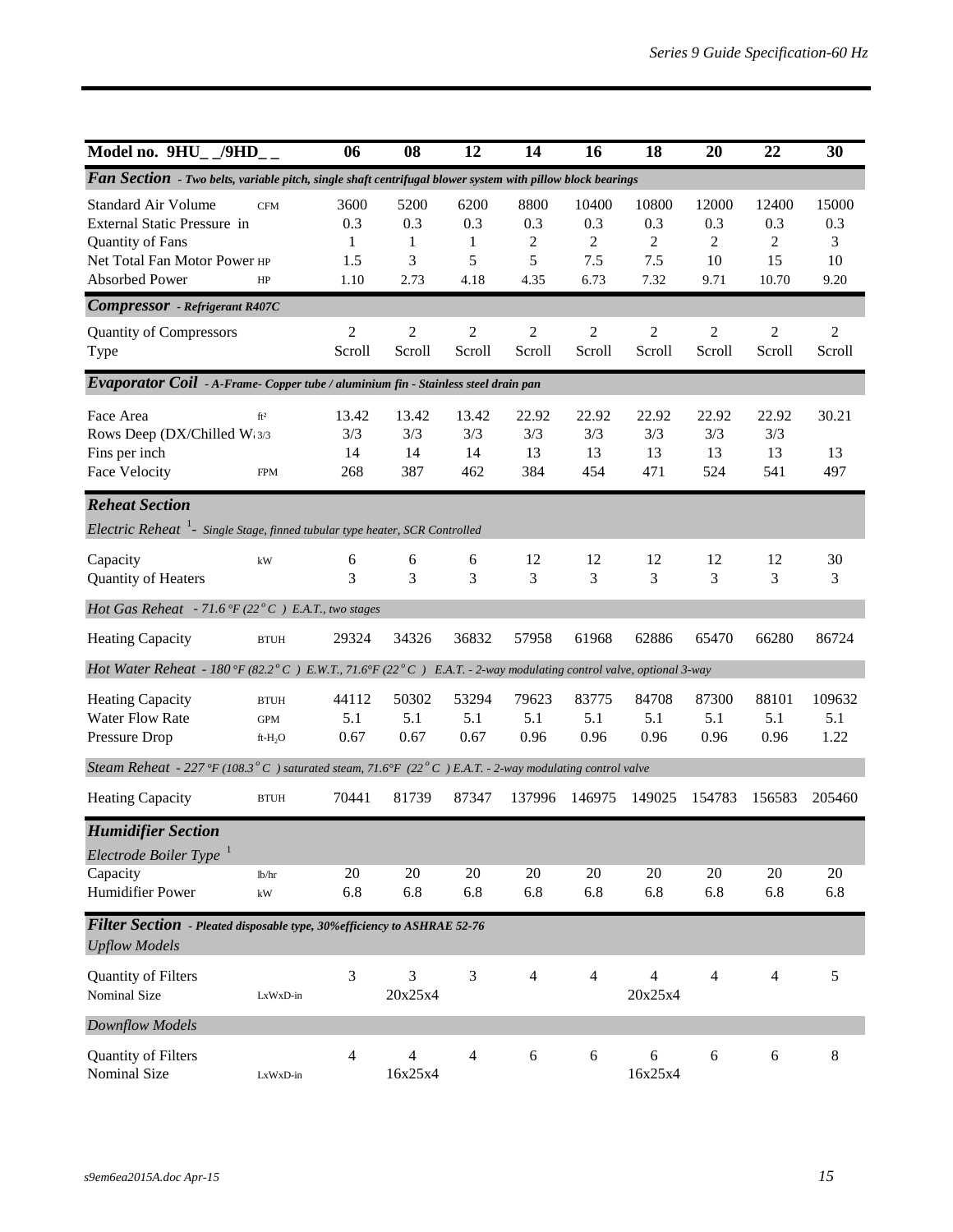| Model no. 9HU_ _/9HD_ _                                                                                        |                     | 06           | 08                    | 12             | 14             | 16                       | 18           | 20               | 22                 | 30             |
|----------------------------------------------------------------------------------------------------------------|---------------------|--------------|-----------------------|----------------|----------------|--------------------------|--------------|------------------|--------------------|----------------|
| <b>Condensing Water Requirement</b>                                                                            |                     |              |                       |                |                |                          |              |                  |                    |                |
| 75°F EWT                                                                                                       |                     |              |                       |                |                |                          |              |                  |                    |                |
| <b>Flow Rate</b>                                                                                               | <b>GPM</b>          | 9.0          | 14.0                  | 14.6           | 22.0           | 28.0                     | 21.6         | 26.0             | 32.0               | 22.8           |
| Unit Pressure Drop                                                                                             | ft-H <sub>2</sub> O | 3.9          | 7.0                   | 5.7            | 7.4            | 10.4                     | 5.0          | 6.5              | 8.9                | 6.2            |
| 85°F EWT                                                                                                       |                     |              |                       |                |                |                          |              |                  |                    |                |
| <b>Flow Rate</b>                                                                                               | <b>GPM</b>          | 14.0         | 16.6                  | 22.4           | 36.0           | 26.0                     | 32.0         | 40.0             | 50.0               | 40.2           |
| <b>Unit Pressure Drop</b>                                                                                      | ft-H <sub>2</sub> O | 6.7          | 6.7                   | 10.2           | 16.1           | 6.5                      | 9.1          | 12.2             | 14.9               | 9.7            |
| Water Regulating Valve - 2-way, head pressure controlled                                                       |                     |              |                       |                |                |                          |              |                  |                    |                |
| Size - 75°F EWT                                                                                                | in                  | 3/4          | 3/4                   | 3/4            | 1              | 1                        | 1            | 1                | 1                  | 1              |
| $-85^{\circ}$ F EWT                                                                                            | in                  | 3/4          | 3/4                   | 3/4            | 1              | 1                        | $\mathbf{1}$ | 1                | $1 - 1/4$          | 1              |
| <b>Chilled-water Valve</b> - 2-Way modulating                                                                  |                     |              |                       |                |                |                          |              |                  |                    |                |
| Valve Size                                                                                                     | in                  | $\mathbf{1}$ | $\mathbf{1}$          | $1\frac{1}{2}$ | $1\frac{1}{2}$ | $1\frac{1}{2}$           | $\sqrt{2}$   | $\boldsymbol{2}$ | $\overline{2}$     | $\overline{c}$ |
| <b>Piping Connection Size</b>                                                                                  |                     |              |                       |                |                |                          |              |                  |                    |                |
| Liquid Line                                                                                                    | - ODM -in           | 1/2          | 1/2                   | 1/2            | 5/8            | 5/8                      | 5/8          | 5/8              | 5/8                | 7/8            |
| Hot Gas Line                                                                                                   | - ODM -in           | 7/8          | 7/8                   | 7/8            | $1 - 1/8$      | $1 - 1/8$                | $1 - 1/8$    | $1 - 1/8$        | $1 - 1/8$          | $1 - 3/8$      |
| <b>Glycol Solution</b>                                                                                         | - ODM -in           | $1 - 1/8$    | $1 - 1/8$             | $2 - 1/8$      | $2 - 1/8$      | $2 - 1/8$                | $2 - 1/8$    | $2 - 1/8$        | $2 - 1/8$          | $2 - 1/8$      |
| Chilled Water                                                                                                  | -ODM -in            | 11/8         | 11/8                  | 15/8           | 15/8           | 15/8                     | 21/8         | 21/8             | 21/8               | $2 - 1/8$      |
| Hot Water                                                                                                      | - ODM -in           | 7/8          | 7/8                   | 7/8            | 7/8            | 7/8                      | 7/8          | 7/8              | 7/8                | $1 - 1/8$      |
| Steam                                                                                                          | - ODM -in           | 7/8          | 7/8                   | 7/8            | 7/8            | 7/8                      | 7/8          | 7/8              | 7/8                | 7/8            |
| <b>Steam Condensate</b>                                                                                        | - ODM -in           | 3/4          | 3/4                   | 3/4            | 3/4            | 3/4                      | 3/4          | 3/4              | 3/4                | 3/4            |
| Humidifier Water                                                                                               | - ODM -in           | 1/4          | 1/4                   | 1/4            | 1/4            | 1/4                      | 1/4          | 1/4              | 1/4                | 1/4            |
| Condensate Drain                                                                                               | - ODM -in           | 3/4          | 3/4                   | 3/4            | 3/4            | 3/4                      | 3/4          | 3/4              | 3/4                | 3/4            |
| Physical Details - For units with standard options only; consult factory for special options and configuration |                     |              |                       |                |                |                          |              |                  |                    |                |
| Dimensions                                                                                                     | in                  |              | 82(W) x 34(D) x 74(H) |                |                | $108(W)$ x 34(D) x 74(H) |              |                  | 134(W)x34(D)x74(H) |                |
| Approx. Weight                                                                                                 | lbs                 | 1470         | 1500                  | 1600           | 1850           | 1900                     | 2000         | 2050             | 2050               | 2720           |

<sup>1</sup> Standard options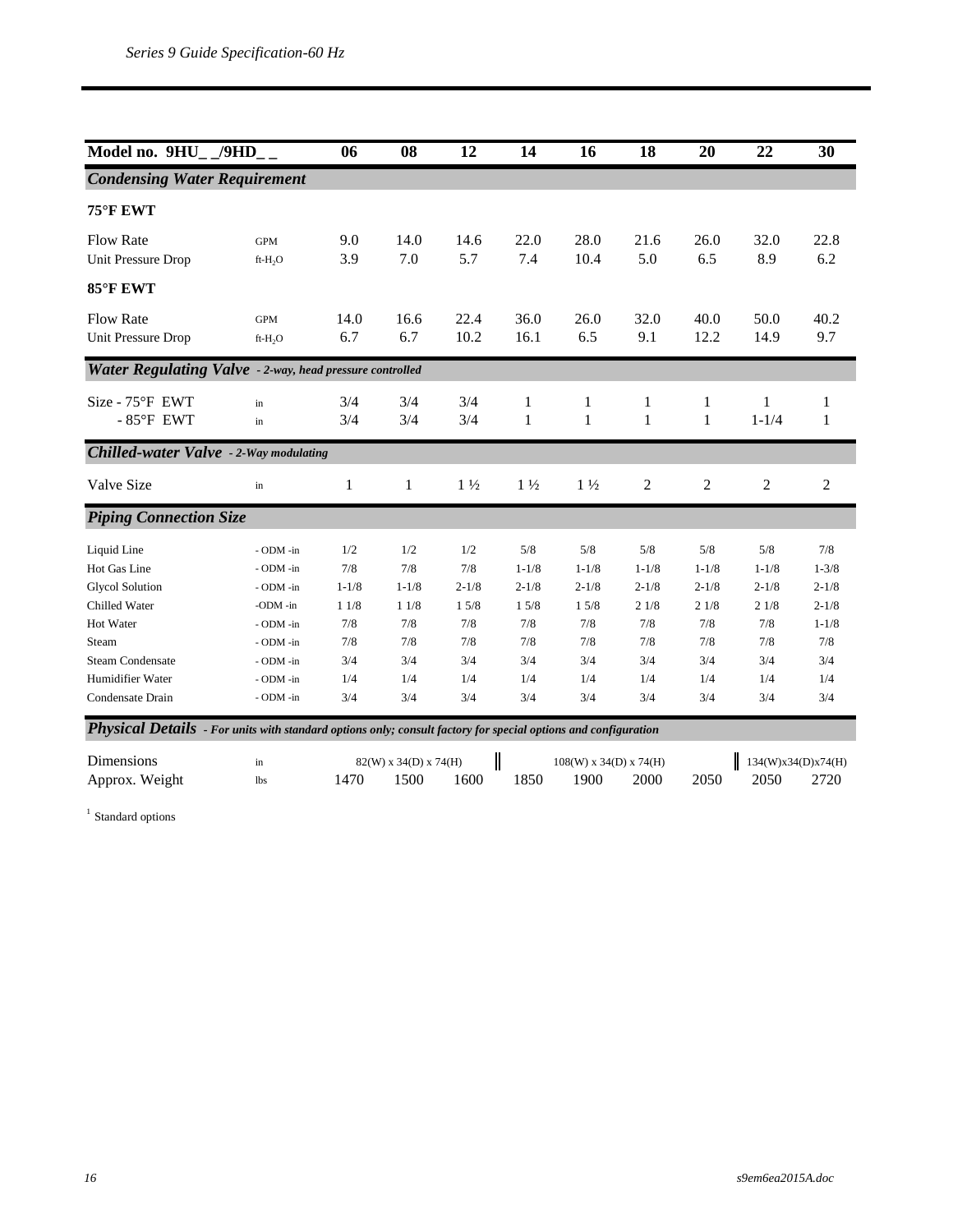### *Glycol Dual-cooling System*

| Model no. 9EU                                                             | /9ED                    | 06             | 08                                                                                     | 12              | 14               | 16                                                        | 18               | 20               | 22               | 30                 |
|---------------------------------------------------------------------------|-------------------------|----------------|----------------------------------------------------------------------------------------|-----------------|------------------|-----------------------------------------------------------|------------------|------------------|------------------|--------------------|
| <b>Cooling Capacity - Direct Expansion</b> - Rated at standard air volume |                         |                |                                                                                        |                 |                  |                                                           |                  |                  |                  |                    |
| 75°F (24°C) DB, 50%rh                                                     |                         |                |                                                                                        |                 |                  |                                                           |                  |                  |                  |                    |
| Net Total                                                                 | <b>BTUH</b>             | 68712          | 85832                                                                                  | 99754           | 132733           | 142961                                                    | 169706           | 184879           | 212091           | 257877             |
| Net Sensible                                                              | <b>BTUH</b>             | 64239          | 84882                                                                                  | 97449           | 132372           | 142866                                                    | 169706           | 184879           | 204196           | 257877             |
| THR                                                                       | <b>BTUH</b>             | 93070          | 121122                                                                                 | 145006          | 186254           | 209232                                                    | 245019           | 272678           | 313467           | 368115             |
| 75°F (24°C) DB, 45%rh                                                     |                         |                |                                                                                        |                 |                  |                                                           |                  |                  |                  |                    |
| Net Total                                                                 | <b>BTUH</b>             | 67735          | 84501                                                                                  | 97916           | 130718           | 141216                                                    | 166820           | 181392           | 208087           | 252739             |
| Net Sensible                                                              | <b>BTUH</b>             | 67570          | 84477                                                                                  | 97916           | 130718           | 141216                                                    | 166820           | 181392           | 208087           | 252739             |
| THR                                                                       | <b>BTUH</b>             | 92043          | 119686                                                                                 | 142864          | 184013           | 207019                                                    | 241661           | 268657           | 308804           | 362301             |
| 72°F (22°C) DB, 50%rh                                                     |                         |                |                                                                                        |                 |                  |                                                           |                  |                  |                  |                    |
| Net Total                                                                 | <b>BTUH</b>             | 65202          | 81287                                                                                  | 93666           | 125666           | 134797                                                    | 160617           | 174652           | 200802           | 244304             |
| Net Sensible                                                              | <b>BTUH</b>             | 63723          | 81244                                                                                  | 93666           | 125402           | 134758                                                    | 160617           | 174652           | 200802           | 244304             |
| <b>THR</b>                                                                | <b>BTUH</b>             | 89624          | 116607                                                                                 | 138688          | 179045           | 200639                                                    | 235671           | 262165           | 301859           | 354186             |
| 72°F (22°C) DB, 45%rh                                                     |                         |                |                                                                                        |                 |                  |                                                           |                  |                  |                  |                    |
| Net Total                                                                 | <b>BTUH</b>             | 64303          | 80061                                                                                  | 91891           | 124337           | 133826                                                    | 157902           | 171507           | 196969           | 239240             |
| Net Sensible                                                              | <b>BTUH</b>             | 64171          | 80054                                                                                  | 91891           | 124337           | 133826                                                    | 157902           | 171507           | 196969           | 239240             |
| <b>THR</b>                                                                | <b>BTUH</b>             | 88675          | 115273                                                                                 | 136676          | 177425           | 199223                                                    | 232482           | 258351           | 297434           | 348535             |
| 68°F (20°C) DB, 50%rh                                                     |                         |                |                                                                                        |                 |                  |                                                           |                  |                  |                  |                    |
| Net Total                                                                 | <b>BTUH</b>             | 60753          | 75424                                                                                  | 86297           | 116765           | 124262                                                    | 148589           | 161519           | 186127           | 226819             |
| Net Sensible                                                              | <b>BTUH</b>             | 60535          | 75320                                                                                  | 86297           | 116765           | 122082                                                    | 148589           | 161519           | 186127           | 226788             |
| <b>THR</b>                                                                | <b>BTUH</b>             | 85191          | 110796                                                                                 | 130989          | 169759           | 189563                                                    | 223517           | 248486           | 286746           | 336085             |
| 68°F (20°C) DB, 45%rh                                                     |                         |                |                                                                                        |                 |                  |                                                           |                  |                  |                  |                    |
| Net Total                                                                 | <b>BTUH</b>             | 45767          | 74273                                                                                  | 84008           | 115916           | 123959                                                    | 146073           | 158356           | 182453           | 222022             |
| Net Sensible                                                              | <b>BTUH</b>             | 45767<br>64997 | 74273<br>109600                                                                        | 84008<br>128660 | 115916<br>168899 | 123959<br>189182                                          | 146073<br>220797 | 158356<br>245134 | 182453<br>282682 | 212571<br>330816   |
| <b>THR</b><br><b>Cooling Capacity - Chilled-water</b>                     | <b>BTUH</b>             |                | - Rated at standard air volume, 45°F entering water & 10°F water temperature rise      |                 |                  |                                                           |                  |                  |                  |                    |
| 75°F (24°C) DB, 50%rh                                                     |                         |                |                                                                                        |                 |                  |                                                           |                  |                  |                  |                    |
| Net Total                                                                 | <b>BTUH</b>             | 77105          | 99873                                                                                  | 110892          | 177203           | 193280                                                    | 196924           | 205434           | 207702           | 281340             |
| Net Sensible                                                              | <b>BTUH</b>             | 66459          | 87956                                                                                  | 99036           | 155666           | 173486                                                    | 177774           | 188577           | 191712           | 249348             |
| Flow/Pressure Drop                                                        | GPM/ft-H <sub>2</sub> O |                | 16.0/8.3 21.4/14.4 24.3/8.7 37.6/10.2 42.1/12.6 43.1/9.5 46.1/10.8 47.0/11.2 61.5/22.0 |                 |                  |                                                           |                  |                  |                  |                    |
| 75°F (24°C) DB, 45%rh                                                     |                         |                |                                                                                        |                 |                  |                                                           |                  |                  |                  |                    |
| Net Total                                                                 | <b>BTUH</b>             | 71526          | 93539                                                                                  | 104543          | 166601           | 183880                                                    | 187713           | 197186           | 199873           | 266876             |
| Net Sensible                                                              | <b>BTUH</b>             | 69766          | 93234                                                                                  | 104543          | 165095           | 183880                                                    | 187713           | 197186           | 199873           | 266517             |
| Flow/Pressure Drop                                                        | GPM/ft-H <sub>2</sub> O |                | 14.9/7.2 20.1/12.8 23.0/7.8                                                            |                 |                  | 35.5/9.1 40.1/11.5 41.2/8.8 44.3/10.0 45.3/10.4 58.4/20.1 |                  |                  |                  |                    |
| 72°F (22°C) DB, 50%rh                                                     |                         |                |                                                                                        |                 |                  |                                                           |                  |                  |                  |                    |
| Net Total                                                                 | <b>BTUH</b>             | 61001          | 79598                                                                                  | 88659           | 143010           | 157513                                                    | 160847           | 169487           | 170819           | 231399             |
| Net Sensible                                                              | <b>BTUH</b>             | 59820          | 79573                                                                                  | 88659           | 141562           | 157513                                                    | 160847           | 169487           | 170819           | 228815             |
| Flow/Pressure Drop                                                        | GPM/ft-H <sub>2</sub> O |                | 12.8/5.4 17.3/9.6 19.8/6.0 30.8/7.0 34.9/8.9 35.9/6.8 38.7/7.8 39.6/8.2 51.4/15.9      |                 |                  |                                                           |                  |                  |                  |                    |
| 72°F (22°C) DB, 45%rh                                                     |                         |                |                                                                                        |                 |                  |                                                           |                  |                  |                  |                    |
| Net Total                                                                 | <b>BTUH</b>             | 59037          | 77629                                                                                  | 86814           | 139600           | 154393                                                    | 158016           | 166943           | 169307           | 226598             |
| Net Sensible                                                              | <b>BTUH</b>             | 59037          | 77629                                                                                  | 86814           | 139600           | 154393                                                    | 158016           | 166943           | 169307           | 226598             |
| Flow/Pressure Drop                                                        | $GPM/ft-H2O$            | 12.4/5.4       | 16.9/9.2                                                                               | 19.4/5.8        | 30/6.7           | 34.2/8.5                                                  | 35.2/6.6         | 38.2/7.7         |                  | 39.1/8.0 50.3/15.3 |
| 68°F (20°C) DB, 50%rh                                                     |                         |                |                                                                                        |                 |                  |                                                           |                  |                  |                  |                    |
| Net Total                                                                 | $\operatorname{BTUH}$   | 43488          | 58127                                                                                  | 64792           | 106397           | 117209                                                    | 119751           | 125423           | 126772           | 176850             |
| Net Sensible                                                              | <b>BTUH</b>             | 43488          | 58127                                                                                  | 64792           | 106397           | 117209                                                    | 119751           | 125423           | 126772           | 176850             |
| Flow/Pressure Drop                                                        | $GPM/ft-H2O$            | 9.3/3.0        | 13.0/5.6                                                                               | 15.0/3.6        | 23.4/4.2         | 26.8/5.4 27.6/4.3                                         |                  | 29.9/4.9         |                  | 30.7/5.2 40.4/10.3 |
| 68°F (20°C) DB, 45%rh                                                     |                         |                |                                                                                        |                 |                  |                                                           |                  |                  |                  |                    |
| Net Total                                                                 | $\operatorname{BTUH}$   | 43898          | 58215                                                                                  | 64960           | 106749           | 117101                                                    | 119989           | 125809           | 127230           | 177485             |
| Net Sensible                                                              | <b>BTUH</b>             | 43898          | 58215                                                                                  | 64960           | 106749           | 117101                                                    | 119989           | 125809           | 127230           | 177485             |
| Flow/Pressure Drop                                                        | $GPM/ft-H2O$            | 9.3/3.0        | 13.0/5.6                                                                               | 15.1/3.7        |                  | 23.5/4.2 26.8/5.4 27.6/4.3                                |                  | 30.0/4.9         |                  | 30.7/5.2 40.5/10.4 |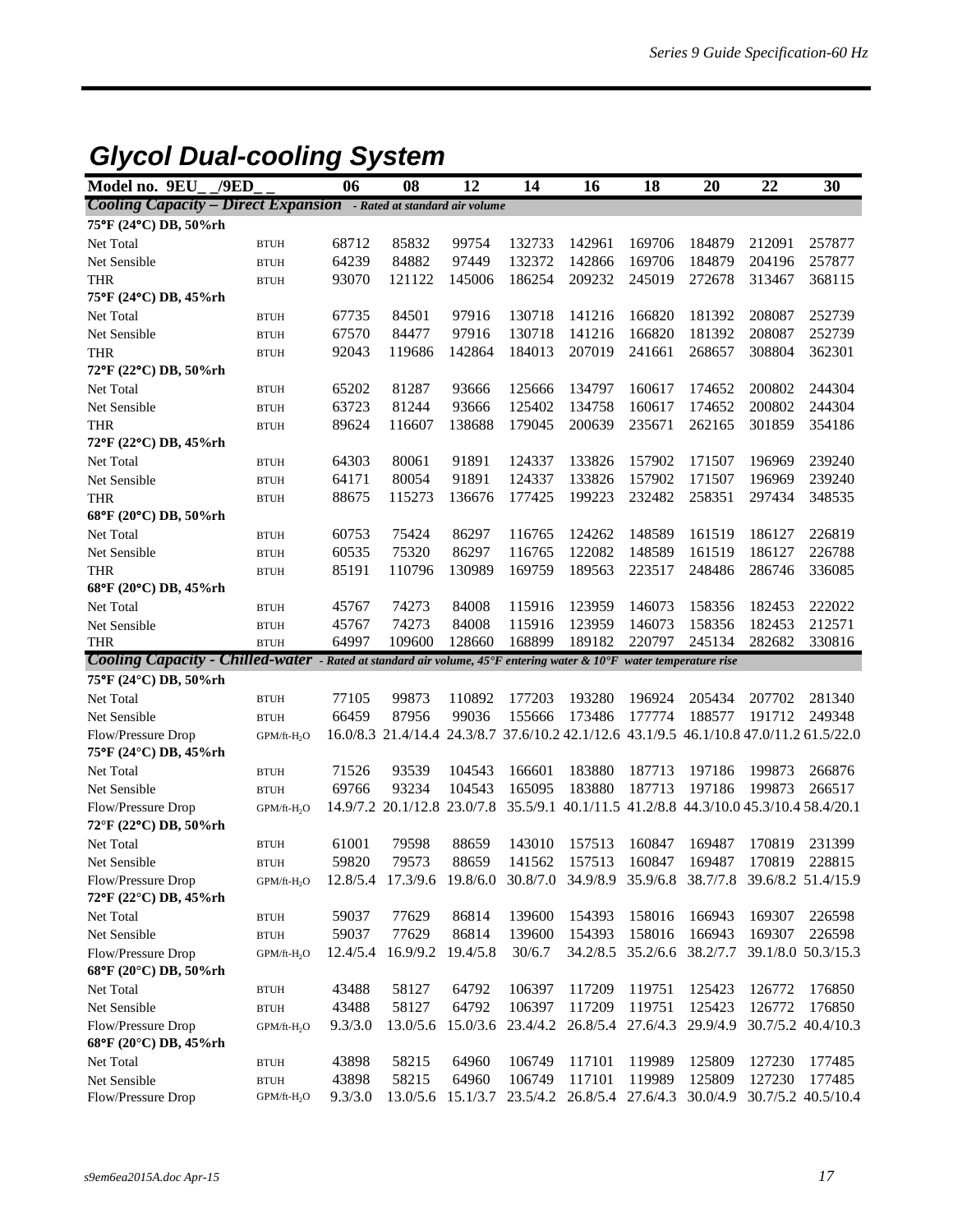| Model no. 9EU_/9ED_                                                                                                      |                                                  | 06                              | 08                            | 12                            | 14                            | 16                               | 18                               | 20                              | 22                               | 30                              |
|--------------------------------------------------------------------------------------------------------------------------|--------------------------------------------------|---------------------------------|-------------------------------|-------------------------------|-------------------------------|----------------------------------|----------------------------------|---------------------------------|----------------------------------|---------------------------------|
| Fan Section - Two belts, variable pitch, single shaft centrifugal blower system with pillow block bearings               |                                                  |                                 |                               |                               |                               |                                  |                                  |                                 |                                  |                                 |
| Standard Air Volume<br>External Static Pressure in<br>Quantity of Fans<br>Net Total Fan Motor Power HP<br>Absorbed Power | <b>CFM</b><br>HP                                 | 3600<br>0.3<br>1<br>1.5<br>1.10 | 5200<br>0.3<br>1<br>3<br>2.73 | 6200<br>0.3<br>1<br>5<br>4.18 | 8800<br>0.3<br>2<br>5<br>4.35 | 10400<br>0.3<br>2<br>7.5<br>6.73 | 10800<br>0.3<br>2<br>7.5<br>7.32 | 12000<br>0.3<br>2<br>10<br>9.71 | 12400<br>0.3<br>2<br>15<br>10.70 | 15000<br>0.3<br>3<br>10<br>9.20 |
| <b>Compressor</b> - Refrigerant R407C                                                                                    |                                                  |                                 |                               |                               |                               |                                  |                                  |                                 |                                  |                                 |
| <b>Quantity of Compressors</b><br>Type                                                                                   |                                                  | $\overline{c}$<br>Scroll        | $\overline{c}$<br>Scroll      | $\overline{c}$<br>Scroll      | $\overline{c}$<br>Scroll      | $\overline{c}$<br>Scroll         | $\overline{c}$<br>Scroll         | $\overline{c}$<br>Scroll        | $\overline{2}$<br>Scroll         | 2<br>Scroll                     |
| Evaporator Coil - A-Frame-Copper tube / aluminium fin - Stainless steel drain pan                                        |                                                  |                                 |                               |                               |                               |                                  |                                  |                                 |                                  |                                 |
| Face Area<br>Rows Deep (DX/Chilled W:3/3<br>Fins per inch<br>Face Velocity                                               | ft <sup>2</sup><br><b>FPM</b>                    | 13.42<br>3/3<br>14<br>268       | 13.42<br>3/3<br>14<br>387     | 13.42<br>3/3<br>14<br>462     | 22.92<br>3/3<br>13<br>384     | 22.92<br>3/3<br>13<br>454        | 22.92<br>3/3<br>13<br>471        | 22.92<br>3/3<br>13<br>524       | 22.92<br>3/3<br>13<br>541        | 30.21<br>13<br>497              |
| <b>Reheat Section</b>                                                                                                    |                                                  |                                 |                               |                               |                               |                                  |                                  |                                 |                                  |                                 |
| Electric Reheat <sup>1</sup> - Single Stage, finned tubular type heater, SCR Controlled                                  |                                                  |                                 |                               |                               |                               |                                  |                                  |                                 |                                  |                                 |
| Capacity<br>Quantity of Heaters                                                                                          | kW                                               | 6<br>3                          | 6<br>3                        | 6<br>3                        | 12<br>3                       | 12<br>3                          | 12<br>3                          | 12<br>3                         | 12<br>3                          | 30<br>3                         |
| Hot Gas Reheat - 71.6 °F (22 $^o$ C) E.A.T., two stages                                                                  |                                                  |                                 |                               |                               |                               |                                  |                                  |                                 |                                  |                                 |
| <b>Heating Capacity</b>                                                                                                  | <b>BTUH</b>                                      | 29324                           | 34326                         | 36832                         | 57958                         | 61968                            | 62886                            | 65470                           | 66280                            | 86724                           |
| Hot Water Reheat - 180 °F (82.2 ° C) E.W.T., 71.6 °F (22 ° C) E.A.T. - 2-way modulating control valve, optional 3-way    |                                                  |                                 |                               |                               |                               |                                  |                                  |                                 |                                  |                                 |
| <b>Heating Capacity</b><br><b>Water Flow Rate</b><br>Pressure Drop                                                       | <b>BTUH</b><br><b>GPM</b><br>ft-H <sub>2</sub> O | 44112<br>5.1<br>0.67            | 50302<br>5.1<br>0.67          | 53294<br>5.1<br>0.67          | 79623<br>5.1<br>0.96          | 83775<br>5.1<br>0.96             | 84708<br>5.1<br>0.96             | 87300<br>5.1<br>0.96            | 88101<br>5.1<br>0.96             | 109632<br>5.1<br>1.22           |
| Steam Reheat - 227 °F (108.3° C) saturated steam, 71.6°F (22° C) E.A.T. - 2-way modulating control valve                 |                                                  |                                 |                               |                               |                               |                                  |                                  |                                 |                                  |                                 |
| <b>Heating Capacity</b>                                                                                                  | <b>BTUH</b>                                      | 70441                           | 81739                         | 87347                         | 137996                        | 146975                           | 149025                           | 154783                          | 156583                           | 205460                          |
| <b>Humidifier Section</b><br>Electrode Boiler Type <sup>1</sup>                                                          |                                                  |                                 |                               |                               |                               |                                  |                                  |                                 |                                  |                                 |
| Capacity<br><b>Humidifier Power</b>                                                                                      | lb/hr<br>kW                                      | 20<br>6.8                       | $20\,$<br>6.8                 | $20\,$<br>6.8                 | $20\,$<br>6.8                 | 20<br>6.8                        | $20\,$<br>6.8                    | 20<br>6.8                       | 20<br>6.8                        | 20<br>6.8                       |
| Filter Section - Pleated disposable type, 30% efficiency to ASHRAE 52-76<br><b>Upflow Models</b>                         |                                                  |                                 |                               |                               |                               |                                  |                                  |                                 |                                  |                                 |
| Quantity of Filters<br>Nominal Size                                                                                      | LxWxD-in                                         | 3                               | 3<br>20x25x4                  | 3                             | 4                             | 4                                | $\overline{4}$<br>20x25x4        | 4                               | $\overline{4}$                   | 5                               |
| Downflow Models                                                                                                          |                                                  |                                 |                               |                               |                               |                                  |                                  |                                 |                                  |                                 |
| Quantity of Filters<br>Nominal Size                                                                                      | LxWxD-in                                         | 4                               | 4<br>16x25x4                  | 4                             | $\sqrt{6}$                    | 6                                | 6<br>16x25x4                     | $\sqrt{6}$                      | 6                                | $8\,$                           |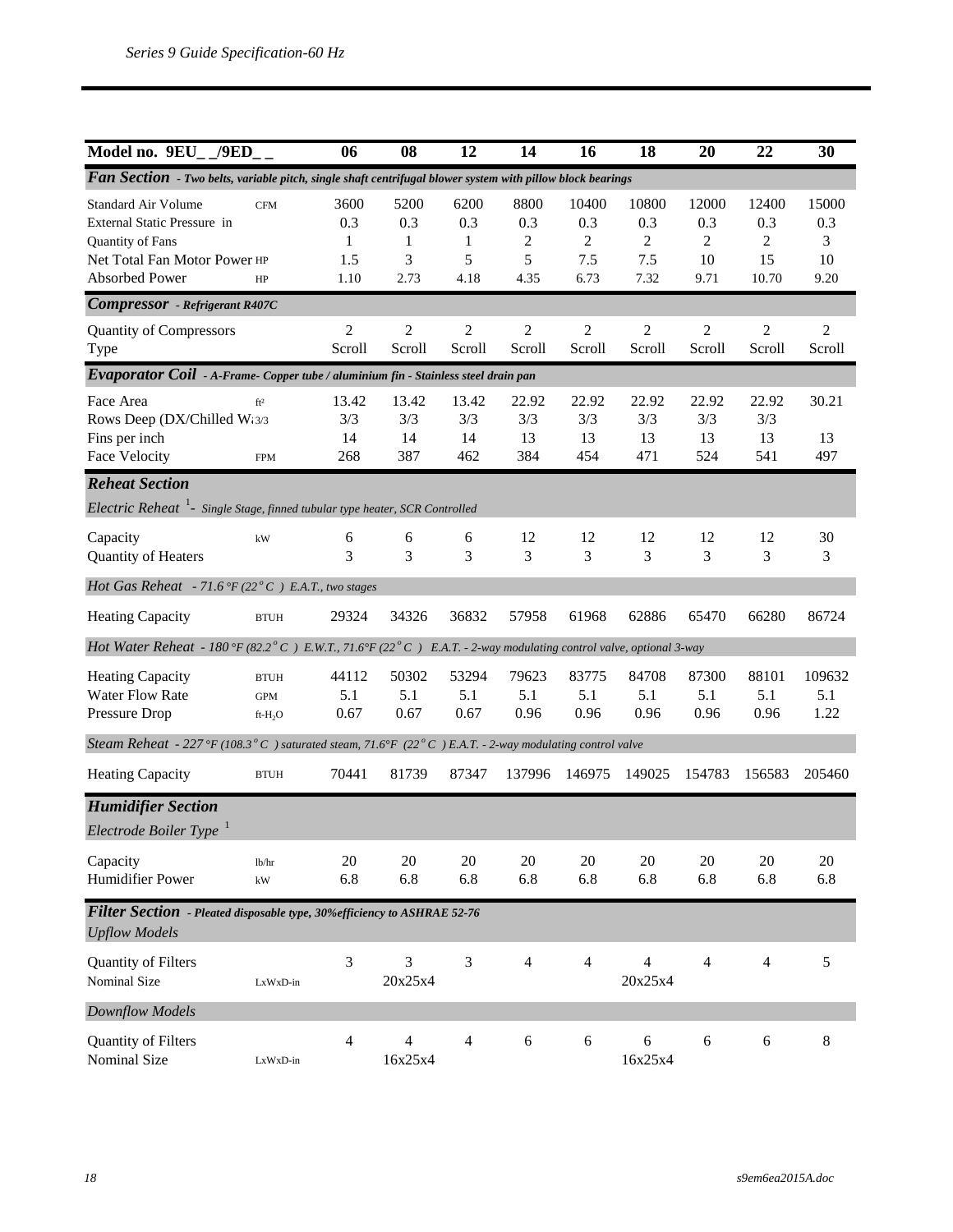| Model no. $9EU_-$ /9ED_                                                                                        |                                                   | 06                              | 08                              | 12                              | 14                                    | 16                                    | 18                                    | 20                                    | 22                                    | 30                                         |
|----------------------------------------------------------------------------------------------------------------|---------------------------------------------------|---------------------------------|---------------------------------|---------------------------------|---------------------------------------|---------------------------------------|---------------------------------------|---------------------------------------|---------------------------------------|--------------------------------------------|
| <b>Glycol Solution Requirement - 40% ethylene glycol</b>                                                       |                                                   |                                 |                                 |                                 |                                       |                                       |                                       |                                       |                                       |                                            |
| 95°F EWT                                                                                                       |                                                   |                                 |                                 |                                 |                                       |                                       |                                       |                                       |                                       |                                            |
| <b>Flow Rate</b><br><b>Unit Pressure Drop</b>                                                                  | <b>GPM</b><br>ft-H <sub>2</sub> O                 | 18.0<br>8.1                     | 22.0<br>7.7                     | 29.0<br>11.9                    | 26.4<br>5.6                           | 32.0<br>7.3                           | 40.0<br>10.9                          | 48.4<br>15.0                          | 36.0<br>10.2                          | 25.5<br>2.3                                |
| <b>105°F EWT</b>                                                                                               |                                                   |                                 |                                 |                                 |                                       |                                       |                                       |                                       |                                       |                                            |
| <b>Flow Rate</b><br>Unit Pressure Drop                                                                         | <b>GPM</b><br>ft-H <sub>2</sub> O                 | 22.6<br>8.0                     | 36.0<br>16.6                    | 28.4<br>8.2                     | 42.0<br>12.2                          | 52.0<br>17.5                          | 38.4<br>11.9                          | 46.0<br>15.5                          | 50.0<br>18.5                          | 48.0<br>11.6                               |
| <b>Glycol Solution Regulating Valve</b> - 2-way, head pressure controlled                                      |                                                   |                                 |                                 |                                 |                                       |                                       |                                       |                                       |                                       |                                            |
| Size                                                                                                           | in.                                               | $\mathbf{1}$                    | 1                               | 1                               | $1\frac{1}{4}$                        | $1\frac{1}{4}$                        | $1\frac{1}{4}$                        | $1\frac{1}{4}$                        | $1\frac{1}{4}$                        | $1 - 1/2$                                  |
| <b>Chilled-water Valve</b> - 2-Way modulating                                                                  |                                                   |                                 |                                 |                                 |                                       |                                       |                                       |                                       |                                       |                                            |
| Valve Size                                                                                                     | in.                                               | $\mathbf{1}$                    | $\mathbf{1}$                    | $1\frac{1}{2}$                  | $1\frac{1}{2}$                        | $1\frac{1}{2}$                        | $\sqrt{2}$                            | $\overline{c}$                        | $\overline{2}$                        | $\overline{c}$                             |
| <b>Piping Connection Size</b>                                                                                  |                                                   |                                 |                                 |                                 |                                       |                                       |                                       |                                       |                                       |                                            |
| Liquid Line<br>Hot Gas Line<br><b>Glycol Solution</b><br>Chilled Water                                         | - ODM -in<br>- ODM -in<br>- ODM -in<br>$-ODM$ -in | 1/2<br>7/8<br>$1 - 1/8$<br>11/8 | 1/2<br>7/8<br>$1 - 1/8$<br>11/8 | 1/2<br>7/8<br>$2 - 1/8$<br>15/8 | 5/8<br>$1 - 1/8$<br>$2 - 1/8$<br>15/8 | 5/8<br>$1 - 1/8$<br>$2 - 1/8$<br>15/8 | 5/8<br>$1 - 1/8$<br>$2 - 1/8$<br>21/8 | 5/8<br>$1 - 1/8$<br>$2 - 1/8$<br>21/8 | 5/8<br>$1 - 1/8$<br>$2 - 1/8$<br>21/8 | 7/8<br>$1 - 3/8$<br>$2 - 1/8$<br>$2 - 1/8$ |
| Hot Water                                                                                                      | - ODM -in                                         | 7/8                             | 7/8                             | 7/8                             | 7/8                                   | 7/8                                   | 7/8                                   | 7/8                                   | 7/8                                   | $1 - 1/8$                                  |
| Steam                                                                                                          | - ODM -in                                         | 7/8                             | 7/8                             | 7/8                             | 7/8                                   | 7/8                                   | 7/8                                   | 7/8                                   | 7/8                                   | 7/8                                        |
| <b>Steam Condensate</b>                                                                                        | - ODM -in                                         | 3/4                             | 3/4                             | 3/4                             | 3/4                                   | 3/4                                   | 3/4                                   | 3/4                                   | 3/4                                   | 3/4                                        |
| Humidifier Water<br>Condensate Drain                                                                           | - ODM -in<br>- ODM -in                            | 1/4<br>3/4                      | 1/4<br>3/4                      | 1/4<br>3/4                      | 1/4<br>3/4                            | 1/4<br>3/4                            | 1/4<br>3/4                            | 1/4<br>3/4                            | 1/4<br>3/4                            | 1/4<br>3/4                                 |
| Physical Details - For units with standard options only; consult factory for special options and configuration |                                                   |                                 |                                 |                                 |                                       |                                       |                                       |                                       |                                       |                                            |

| Dimensions     | m   |       | 82(W) x 34(D) x 74(H) |      |      | $108(W)$ x 34(D) x 74(H) |      |      | 134(W)x34(D)x74(H) |      |
|----------------|-----|-------|-----------------------|------|------|--------------------------|------|------|--------------------|------|
| Approx. Weight | lbs | 1470. | 1500                  | 1600 | 1850 | 1900                     | 2000 | 2050 | 2050               | 2720 |

<sup>1</sup> Standard options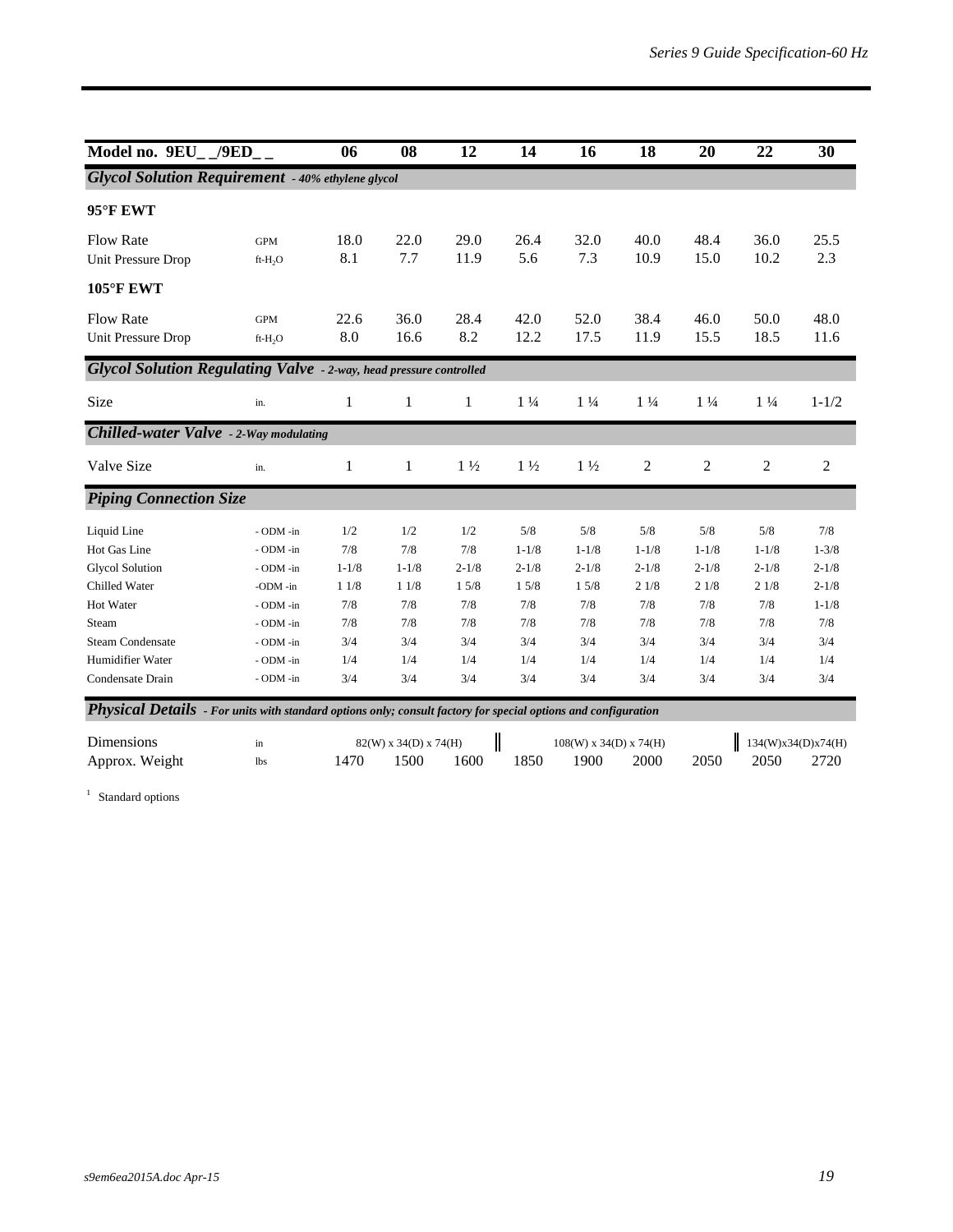# *Glycol Free-cooling System*

| Model no. 9FU_/9FD_                                                                       |                       | 06    | 08     | 12     | 14     | 16     | 18     | 20     | 22     | 30     |
|-------------------------------------------------------------------------------------------|-----------------------|-------|--------|--------|--------|--------|--------|--------|--------|--------|
| <b>Cooling Capacity - Direct Expansion</b> - Rated at standard air volume                 |                       |       |        |        |        |        |        |        |        |        |
| 75°F (24°C) DB, 50%rh                                                                     |                       |       |        |        |        |        |        |        |        |        |
| Net Total                                                                                 | <b>BTUH</b>           | 68712 | 85832  | 99754  | 132733 | 142961 | 169706 | 184879 | 212091 | 257877 |
| Net Sensible                                                                              | <b>BTUH</b>           | 64239 | 84882  | 97449  | 132372 | 142866 | 169706 | 184879 | 204196 | 257877 |
| <b>THR</b>                                                                                | <b>BTUH</b>           | 93070 | 121122 | 145006 | 186254 | 209232 | 245019 | 272678 | 313467 | 368115 |
| 75°F (24°C) DB, 45%rh                                                                     |                       |       |        |        |        |        |        |        |        |        |
| Net Total                                                                                 | <b>BTUH</b>           | 67735 | 84501  | 97916  | 130718 | 141216 | 166820 | 181392 | 208087 | 252739 |
| Net Sensible                                                                              | <b>BTUH</b>           | 67570 | 84477  | 97916  | 130718 | 141216 | 166820 | 181392 | 208087 | 252739 |
| <b>THR</b>                                                                                | <b>BTUH</b>           | 92043 | 119686 | 142864 | 184013 | 207019 | 241661 | 268657 | 308804 | 362301 |
| 72°F (22°C) DB, 50%rh                                                                     |                       |       |        |        |        |        |        |        |        |        |
| Net Total                                                                                 | <b>BTUH</b>           | 65202 | 81287  | 93666  | 125666 | 134797 | 160617 | 174652 | 200802 | 244304 |
| Net Sensible                                                                              | <b>BTUH</b>           | 63723 | 81244  | 93666  | 125402 | 134758 | 160617 | 174652 | 200802 | 244304 |
| <b>THR</b>                                                                                | <b>BTUH</b>           | 89624 | 116607 | 138688 | 179045 | 200639 | 235671 | 262165 | 301859 | 354186 |
| 72°F (22°C) DB, 45%rh                                                                     |                       |       |        |        |        |        |        |        |        |        |
| Net Total                                                                                 | <b>BTUH</b>           | 64303 | 80061  | 91891  | 124337 | 133826 | 157902 | 171507 | 196969 | 239240 |
| Net Sensible                                                                              | <b>BTUH</b>           | 64171 | 80054  | 91891  | 124337 | 133826 | 157902 | 171507 | 196969 | 239240 |
| <b>THR</b>                                                                                | <b>BTUH</b>           | 88675 | 115273 | 136676 | 177425 | 199223 | 232482 | 258351 | 297434 | 348535 |
| 68°F (20°C) DB, 50%rh                                                                     |                       |       |        |        |        |        |        |        |        |        |
| Net Total                                                                                 | <b>BTUH</b>           | 60753 | 75424  | 86297  | 116765 | 124262 | 148589 | 161519 | 186127 | 226819 |
| Net Sensible                                                                              | <b>BTUH</b>           | 60535 | 75320  | 86297  | 116765 | 122082 | 148589 | 161519 | 186127 | 226788 |
| <b>THR</b>                                                                                | <b>BTUH</b>           | 85191 | 110796 | 130989 | 169759 | 189563 | 223517 | 248486 | 286746 | 336085 |
| 68°F (20°C) DB, 45%rh                                                                     |                       |       |        |        |        |        |        |        |        |        |
| Net Total                                                                                 | <b>BTUH</b>           | 45767 | 74273  | 84008  | 115916 | 123959 | 146073 | 158356 | 182453 | 222022 |
| Net Sensible                                                                              | <b>BTUH</b>           | 45767 | 74273  | 84008  | 115916 | 123959 | 146073 | 158356 | 182453 | 212571 |
| <b>THR</b>                                                                                | <b>BTUH</b>           | 64997 | 109600 | 128660 | 168899 | 189182 | 220797 | 245134 | 282682 | 330816 |
| Cooling Capacity - 100% Free-cooling - Rated at standard air volume, 45°F entering glycol |                       |       |        |        |        |        |        |        |        |        |
| 75°F (24°C) DB, 50%rh                                                                     |                       |       |        |        |        |        |        |        |        |        |
| Net Total                                                                                 | <b>BTUH</b>           | 77839 | 103677 | 115975 | 186050 | 205209 | 209587 | 219975 | 222756 | 261069 |
| Net Sensible                                                                              | <b>BTUH</b>           | 66738 | 89428  | 101054 | 159046 | 178162 | 182736 | 194224 | 197514 | 241198 |
| 75°F (24°C) DB, 45%rh                                                                     |                       |       |        |        |        |        |        |        |        |        |
| Net Total                                                                                 | <b>BTUH</b>           | 70775 | 95450  | 107576 | 172072 | 191347 | 195944 | 207346 | 210506 | 250006 |
| Net Sensible                                                                              | <b>BTUH</b>           | 69360 | 93889  | 106791 | 167040 | 188447 | 193691 | 207310 | 210506 | 250006 |
| 72°F (22°C) DB, 50%rh                                                                     |                       |       |        |        |        |        |        |        |        |        |
| Net Total                                                                                 | <b>BTUH</b>           | 58485 | 80938  | 91323  | 148297 | 164596 | 168325 | 177554 | 180021 | 210569 |
| Net Sensible                                                                              | <b>BTUH</b>           | 58485 | 80196  | 91029  | 143717 | 161675 | 165933 | 177028 | 180021 | 210569 |
| 72°F (22°C) DB, 45%rh                                                                     |                       |       |        |        |        |        |        |        |        |        |
| Net Total                                                                                 | <b>BTUH</b>           | 57011 | 78713  | 89427  | 143614 | 160758 | 164832 | 175089 | 178043 | 209660 |
| Net Sensible                                                                              | <b>BTUH</b>           | 57011 | 78713  | 89427  | 143614 | 160758 | 164832 | 175089 | 178043 | 209660 |
| 68°F (20°C) DB, 50%rh                                                                     |                       |       |        |        |        |        |        |        |        |        |
| Net Total                                                                                 | <b>BTUH</b>           | 38913 | 57741  | 66588  | 110329 | 123630 | 126719 | 133946 | 135811 | 153466 |
| Net Sensible                                                                              | <b>BTUH</b>           | 38913 | 57741  | 66588  | 110329 | 123630 | 126719 | 133946 | 135811 | 153466 |
| 68°F (20°C) DB, 45%rh                                                                     |                       |       |        |        |        |        |        |        |        |        |
| Net Total                                                                                 | $\operatorname{BTUH}$ | 38949 | 57848  | 66838  | 110561 | 123880 | 126974 | 134282 | 136287 | 149411 |
| Net Sensible                                                                              | $\operatorname{BTUH}$ | 38949 | 57848  | 66838  | 110561 | 123880 | 126974 | 134282 | 136287 | 149411 |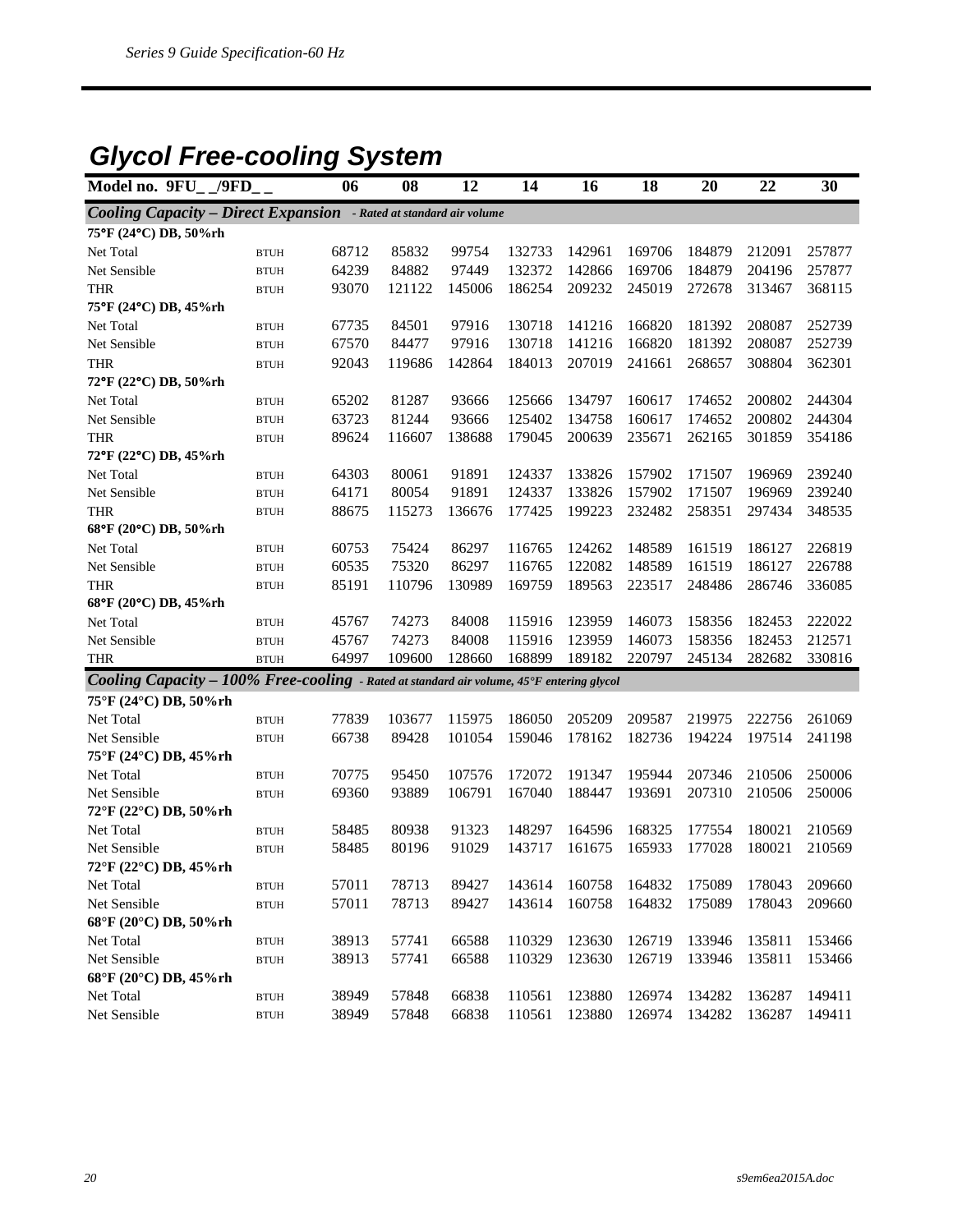| Model no. $9FU_{-}/9FD_{-}$                                                                                                     |                                       | 06                              | 08                                       | 12                            | 14                            | 16                               | 18                                 | 20                              | 22                               | 30                              |
|---------------------------------------------------------------------------------------------------------------------------------|---------------------------------------|---------------------------------|------------------------------------------|-------------------------------|-------------------------------|----------------------------------|------------------------------------|---------------------------------|----------------------------------|---------------------------------|
| Fan Section - Two belts, variable pitch, single shaft centrifugal blower system with pillow block bearings                      |                                       |                                 |                                          |                               |                               |                                  |                                    |                                 |                                  |                                 |
| <b>Standard Air Volume</b><br>External Static Pressure in<br>Quantity of Fans<br>Net Total Fan Motor Power HP<br>Absorbed Power | <b>CFM</b><br>HP                      | 3600<br>0.3<br>1<br>1.5<br>1.10 | 5200<br>0.3<br>$\mathbf{1}$<br>3<br>2.73 | 6200<br>0.3<br>1<br>5<br>4.18 | 8800<br>0.3<br>2<br>5<br>4.35 | 10400<br>0.3<br>2<br>7.5<br>6.73 | 10800<br>0.3<br>2<br>7.5<br>7.32   | 12000<br>0.3<br>2<br>10<br>9.71 | 12400<br>0.3<br>2<br>15<br>10.70 | 15000<br>0.3<br>3<br>10<br>9.20 |
| <b>Compressor</b> - Refrigerant R407C                                                                                           |                                       |                                 |                                          |                               |                               |                                  |                                    |                                 |                                  |                                 |
| <b>Quantity of Compressors</b><br>Type                                                                                          |                                       | $\overline{c}$<br>Scroll        | $\overline{c}$<br>Scroll                 | $\overline{c}$<br>Scroll      | $\overline{2}$<br>Scroll      | $\overline{c}$<br>Scroll         | $\overline{c}$<br>Scroll           | $\overline{c}$<br>Scroll        | $\overline{c}$<br>Scroll         | $\overline{c}$<br>Scroll        |
| Evaporator Coil - A-Frame-Copper tube / aluminium fin - Stainless steel drain pan                                               |                                       |                                 |                                          |                               |                               |                                  |                                    |                                 |                                  |                                 |
| Face Area<br>Rows Deep (DX/Free Cooling)<br>Fins per inch<br>Face Velocity                                                      | ft <sup>2</sup><br><b>FPM</b>         | 13.42<br>3/3<br>14<br>268       | 13.42<br>3/3<br>14<br>387                | 13.42<br>3/3<br>14<br>462     | 22.92<br>3/3<br>13<br>384     | 22.92<br>3/3<br>13<br>454        | 22.92<br>3/3<br>13<br>471          | 22.92<br>3/3<br>13<br>524       | 22.92<br>3/3<br>13<br>541        | 30.21<br>3/3<br>13<br>497       |
| <b>Reheat Section</b>                                                                                                           |                                       |                                 |                                          |                               |                               |                                  |                                    |                                 |                                  |                                 |
| Electric Reheat <sup>1</sup> - Single Stage, finned tubular type heater, SCR Controlled                                         |                                       |                                 |                                          |                               |                               |                                  |                                    |                                 |                                  |                                 |
| Capacity<br>Quantity of Heaters                                                                                                 | kW                                    | 6<br>3                          | 6<br>3                                   | 6<br>3                        | 12<br>3                       | 12<br>3                          | 12<br>3                            | 12<br>3                         | 12<br>3                          | 30<br>3                         |
| Hot Gas Reheat - 71.6°F (22°C) E.A.T., two stages                                                                               |                                       |                                 |                                          |                               |                               |                                  |                                    |                                 |                                  |                                 |
| <b>Heating Capacity</b>                                                                                                         | <b>BTUH</b>                           | 29324                           | 34326                                    | 36832                         | 57958                         | 61968                            | 62886                              | 65470                           | 66280                            | 86724                           |
| Hot Water Reheat - 180°F (82.2°C) E.W.T., 71.6°F (22°C) E.A.T. - 2-way modulating control valve, optional 3-way                 |                                       |                                 |                                          |                               |                               |                                  |                                    |                                 |                                  |                                 |
| <b>Heating Capacity</b><br><b>Water Flow Rate</b><br>Pressure Drop                                                              | <b>BTUH</b><br><b>GPM</b><br>$ft-H2O$ | 44112<br>5.1<br>0.67            | 50302<br>5.1<br>0.67                     | 53294<br>5.1<br>0.67          | 79623<br>5.1<br>0.96          | 83775<br>5.1<br>0.96             | 84708<br>5.1<br>0.96               | 87300<br>5.1<br>0.96            | 88101<br>5.1<br>0.96             | 109632<br>5.1<br>1.22           |
| Steam Reheat - 227 °F (108.3 °C) saturated steam, 71.6°F (22 °C) E.A.T. - 2-way modulating control valve                        |                                       |                                 |                                          |                               |                               |                                  |                                    |                                 |                                  |                                 |
| <b>Heating Capacity</b>                                                                                                         | <b>BTUH</b>                           | 70441                           | 81739                                    | 87347                         | 137996                        | 146975                           | 149025                             | 154783                          | 156583                           | 205460                          |
| <b>Humidifier Section</b><br>Electrode Boiler Type                                                                              |                                       |                                 |                                          |                               |                               |                                  |                                    |                                 |                                  |                                 |
| Capacity<br><b>Humidifier Power</b>                                                                                             | lb/hr<br>$\mathbf{k}\mathbf{W}$       | 20<br>6.8                       | 20<br>6.8                                | $20\,$<br>6.8                 | 20<br>6.8                     | 20<br>6.8                        | 20<br>6.8                          | 20<br>6.8                       | 20<br>6.8                        | 20<br>6.8                       |
| Filter Section - Pleated disposable type, 30% efficiency to ASHRAE 52-76<br><b>Upflow Models</b>                                |                                       |                                 |                                          |                               |                               |                                  |                                    |                                 |                                  |                                 |
| Quantity of Filters<br>Nominal Size                                                                                             | LxWxD-in                              | $\overline{3}$                  | 3<br>20x25x4                             | $\mathfrak{Z}$                | $\overline{4}$                | 4                                | $\overline{\mathbf{4}}$<br>20x25x4 | $\overline{\mathcal{L}}$        | $\overline{4}$                   | 5                               |
| Downflow Models                                                                                                                 |                                       |                                 |                                          |                               |                               |                                  |                                    |                                 |                                  |                                 |
| Quantity of Filters<br>Nominal Size                                                                                             | LxWxD-in                              | $\overline{4}$                  | $\overline{\mathcal{L}}$<br>16x25x4      | $\overline{4}$                | $\sqrt{6}$                    | 6                                | $\sqrt{6}$<br>16x25x4              | 6                               | $\sqrt{6}$                       | $8\,$                           |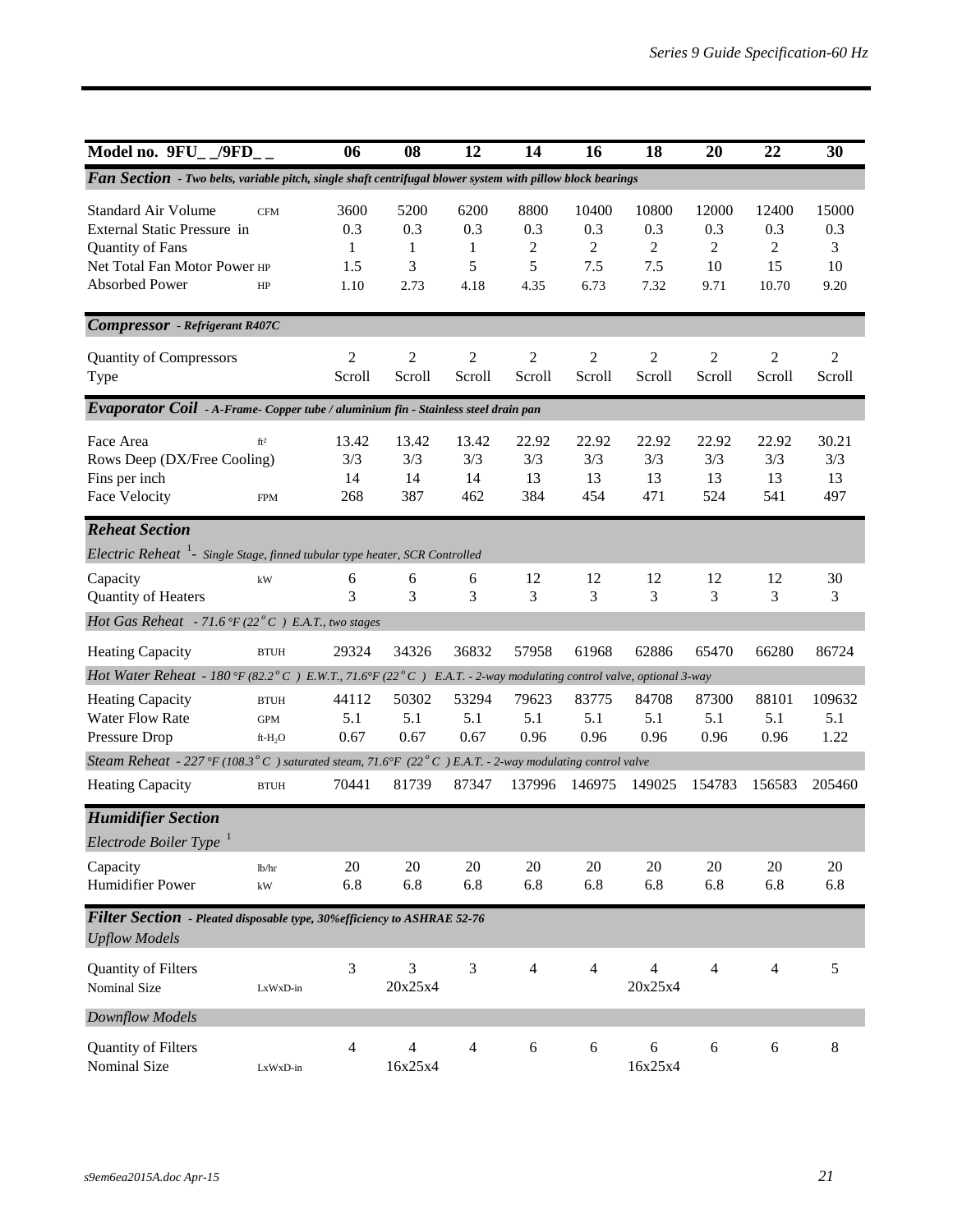| Model no. $9FU_{-}/9FD_{-}$                                                                                                                                                                                                                                      |                                                                                                      | 06                                                    | 08                                                    | 12                                                         | 14                                                               | 16                                                               | 18                                                               | 20                                                               | 22                                                               | 30                                                                     |
|------------------------------------------------------------------------------------------------------------------------------------------------------------------------------------------------------------------------------------------------------------------|------------------------------------------------------------------------------------------------------|-------------------------------------------------------|-------------------------------------------------------|------------------------------------------------------------|------------------------------------------------------------------|------------------------------------------------------------------|------------------------------------------------------------------|------------------------------------------------------------------|------------------------------------------------------------------|------------------------------------------------------------------------|
| <b>Glycol Solution Regulating Valve</b> - 3-way modulating                                                                                                                                                                                                       |                                                                                                      |                                                       |                                                       |                                                            |                                                                  |                                                                  |                                                                  |                                                                  |                                                                  |                                                                        |
| Valve Size<br><b>Quantity of Valves</b>                                                                                                                                                                                                                          | $\operatorname{in}$                                                                                  | 1<br>$\overline{2}$                                   | 1<br>$\overline{2}$                                   | $1\frac{1}{4}$<br>$\overline{2}$                           | $1\frac{1}{4}$<br>$\overline{2}$                                 | $1\frac{1}{4}$<br>$\overline{2}$                                 | $1\frac{1}{4}$<br>$\mathbf{2}$                                   | $1\frac{1}{4}$<br>$\overline{c}$                                 | $1\frac{1}{4}$<br>$\overline{c}$                                 | $1 - 1/2$<br>2                                                         |
| Glycol Solution Requirement - 40% ethylene glycol at 7.2 °C (45 °F) entering temperature, 0 °C (32 °F) ambient temperature                                                                                                                                       |                                                                                                      |                                                       |                                                       |                                                            |                                                                  |                                                                  |                                                                  |                                                                  |                                                                  |                                                                        |
| <b>Flow Rate</b><br>Unit Pressure Drop                                                                                                                                                                                                                           | <b>GPM</b><br>ft-H <sub>2</sub> O                                                                    | 32.2<br>20.6                                          | 44.2<br>36.5                                          | 50.5<br>36.1                                               | 78.7<br>33.9                                                     | 88.8<br>42.0                                                     | 91.1<br>40.0                                                     | 97.7<br>45.3                                                     | 99.8<br>47.0                                                     | 81.9<br>41.8                                                           |
| <b>Piping Connection Size</b>                                                                                                                                                                                                                                    |                                                                                                      |                                                       |                                                       |                                                            |                                                                  |                                                                  |                                                                  |                                                                  |                                                                  |                                                                        |
| Liquid Line<br>Hot Gas Line<br><b>Glycol Solution</b><br>Hot Water<br>Steam<br><b>Steam Condensate</b><br>Humidifier Water<br>Condensate Drain<br>Physical Details - For units with standard options only; consult factory for special options and configuration | - ODM -in<br>- ODM -in<br>- ODM -in<br>- ODM -in<br>- ODM -in<br>- ODM -in<br>- ODM -in<br>- ODM -in | 1/2<br>7/8<br>11/8<br>7/8<br>7/8<br>3/4<br>1/4<br>3/4 | 1/2<br>7/8<br>11/8<br>7/8<br>7/8<br>3/4<br>1/4<br>3/4 | 1/2<br>7/8<br>$2 - 1/8$<br>7/8<br>7/8<br>3/4<br>1/4<br>3/4 | 5/8<br>$1 - 1/8$<br>$2 - 1/8$<br>7/8<br>7/8<br>3/4<br>1/4<br>3/4 | 5/8<br>$1 - 1/8$<br>$2 - 1/8$<br>7/8<br>7/8<br>3/4<br>1/4<br>3/4 | 5/8<br>$1 - 1/8$<br>$2 - 1/8$<br>7/8<br>7/8<br>3/4<br>1/4<br>3/4 | 5/8<br>$1 - 1/8$<br>$2 - 1/8$<br>7/8<br>7/8<br>3/4<br>1/4<br>3/4 | 5/8<br>$1 - 1/8$<br>$2 - 1/8$<br>7/8<br>7/8<br>3/4<br>1/4<br>3/4 | 7/8<br>$1 - 3/8$<br>$2 - 1/8$<br>$1 - 1/8$<br>7/8<br>3/4<br>1/4<br>3/4 |
| Dimensions                                                                                                                                                                                                                                                       | $\operatorname{in}$                                                                                  |                                                       | $82(W)$ x 34(D) x 74(H)                               | Π                                                          |                                                                  | $108(W)$ x 34(D) x 74(H)                                         |                                                                  |                                                                  | 134(W)x34(D)x74(H)                                               |                                                                        |
| Approx. Weight                                                                                                                                                                                                                                                   | <b>lbs</b>                                                                                           | 1470                                                  | 1500                                                  | 1600                                                       | 1850                                                             | 1900                                                             | 2000                                                             | 2050                                                             | 2050                                                             | 2720                                                                   |

<sup>1</sup> Standard options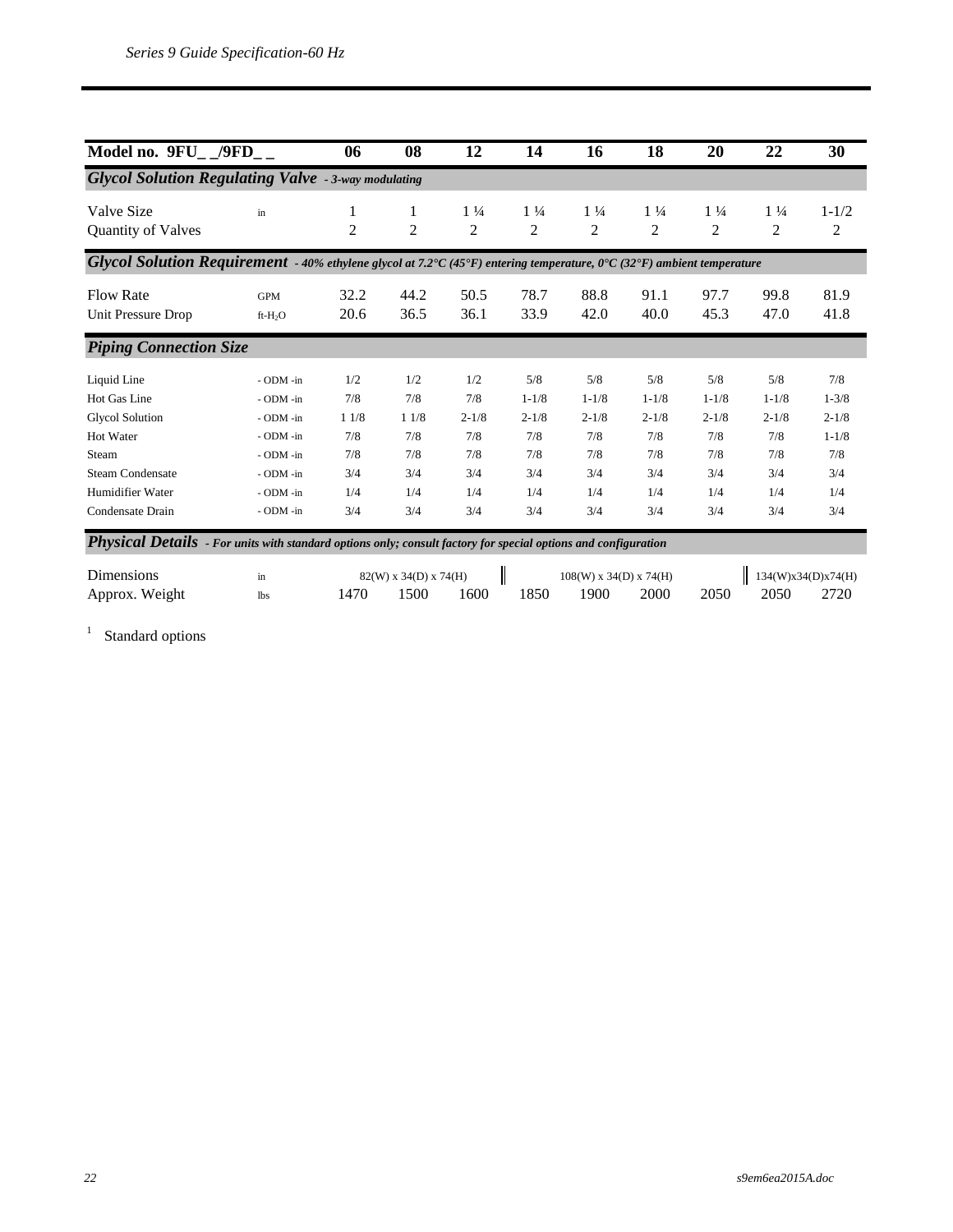# *Electrical Data/ 208V, 3Ph, 60Hz*

#### *Air/Water/Glycol Cooled Systems*\* , **208V/3Ph/60Hz**

| Model                     |      | 9 06       |            |      | 9 08       |            |      | 9 12 |            |
|---------------------------|------|------------|------------|------|------------|------------|------|------|------------|
| Reheat/Humidifier Option  | FLA  | <b>MCA</b> | <b>MFS</b> | FLA  | <b>MCA</b> | <b>MFS</b> | FLA  | MCA  | <b>MFS</b> |
| Electric (6kW)/Boiler     | 48.0 | 55.7       | 60         | 59.6 | 68.1       | 70         | 64.6 | 73.1 | 80         |
| Electric (6kW)/None       | 45.8 | 53.0       | 60         | 57.4 | 65.4       | 70         | 62.4 | 70.4 | 80         |
| Electric (12kW)/Boiler    | 62.4 | 73.8       | 80         | 74.0 | 86.2       | 90         | 79.0 | 91.2 | 100        |
| Electric (12kW)/None      | 62.4 | 73.8       | 80         | 74.0 | 86.2       | 90         | 79.0 | 91.2 | 100        |
| None, Non-electric/Boiler | 48.0 | 55.7       | 60         | 59.6 | 68.1       | 70         | 64.6 | 73.1 | 80         |
| None, Non-electric/None   | 29.1 | 32.2       | 40         | 40.7 | 44.6       | 50         | 45.7 | 49.6 | 60         |

| Model                     |            | $9 - 14$   |            |            | $9 - 16$   |            |            | $9 - 18$   |            |            | 920        |            |            | 922        |            |
|---------------------------|------------|------------|------------|------------|------------|------------|------------|------------|------------|------------|------------|------------|------------|------------|------------|
| Reheat/Humidifier Option  | <b>FLA</b> | <b>MCA</b> | <b>MFS</b> | <b>FLA</b> | <b>MCA</b> | <b>MFS</b> | <b>FLA</b> | <b>MCA</b> | <b>MFS</b> | <b>FLA</b> | <b>MCA</b> | <b>MFS</b> | <b>FLA</b> | <b>MCA</b> | <b>MFS</b> |
| Electric (12kW)/Boiler    | 85.4       | 98.4       | 100        | 99.8       | 13.7       | 120        | 12.6       | 128.1      | 140        | 122.2      | 138.1      | 150        | 136.4      | 154.0      | 180        |
| Electric (12kW)/None      | 85.4       | 98.4       | 100        | 99.8       | 13.7       | 120        | 12.6       | 128.1      | 140        | 122.2      | 138.1      | 150        | 136.4      | 154.0      | 180        |
| Electric (24kW)/Boiler    | 118.7      | 140.0      | 150        | 133.1      | 155.4      | 160        | 145.9      | 169.8      | 180        | 155.5      | 179.7      | 190        | 169.7      | 195.7      | 210        |
| Electric (24kW)/None      | 118.7      | 140.0      | 150        | 133.1      | 155.4      | 160        | 145.9      | 169.8      | 180        | 155.5      | 179.7      | 190        | 169.7      | 195.7      | 210        |
| None, Non-electric/Boiler | 71.0       | 80.3       | 90         | 85.4       | 95.7       | 110        | 98.2       | 110.1      | 130        | 107.8      | 120.0      | 140        | 122.0      | 136.0      | 160        |
| None, Non-electric/None   | 52.1       | 56.8       | 70         | 66.5       | 72.1       | 90         | 79.3       | 86.5       | 110        | 88.9       | 96.4       | 120        | 103.1      | 112.4      | 140        |

| Model                     |       | 9 26       |            |       | 9 30       |            |
|---------------------------|-------|------------|------------|-------|------------|------------|
| Reheat/Humidifier Option  | FLA   | <b>MCA</b> | <b>MFS</b> | FLA   | <b>MCA</b> | <b>MFS</b> |
| Electric (30kW)/Boiler    | 187.0 | 218.0      | 230        | 219.6 | 253.8      | 280        |
| Electric (30kW)/None      | 187.0 | 218.0      | 230        | 219.6 | 253.8      | 280        |
| None, Non-electric/Boiler | 122.6 | 137.5      | 170        | 155.2 | 173.3      | 220        |
| None, Non-electric/None   | 103.7 | 114.0      | 150        | 136.3 | 149.8      | 200        |

#### *Chilled Water Systems,* **208V/3Ph/60Hz**

| Model                     |            | <b>9CU/CD14</b> |            |            | <b>9CU/CD16</b> |            |            | <b>9CU/CD18</b> |            |            | <b>9CU/CD20</b> |            | <b>9CU/CD22</b> |            |            |
|---------------------------|------------|-----------------|------------|------------|-----------------|------------|------------|-----------------|------------|------------|-----------------|------------|-----------------|------------|------------|
| Reheat/Humidifier Option  | <b>FLA</b> | <b>MCA</b>      | <b>MFS</b> | <b>FLA</b> | <b>MCA</b>      | <b>MFS</b> | <b>FLA</b> | <b>MCA</b>      | <b>MFS</b> | <b>FLA</b> | <b>MCA</b>      | <b>MFS</b> | <b>FLA</b>      | <b>MCA</b> | <b>MFS</b> |
| Electric (12kW)/Boiler    | 62.1       | 72.6            | 90         | 67.1       | 78.9            | 90         | 73.9       | 87.4            | 100        | 73.9       | 87.4            | 100        | 80.9            | 96.1       | 120        |
| Electric (12kW)/None      | 43.2       | 53.7            | 60         | 48.2       | 60.0            | 70         | 55.0       | 68.5            | 80         | 55.0       | 68.5            | 80         | 62.0            | 77.2       | 90         |
| Electric (24kW)/Boiler    | 95.4       | 114.2           | 140        | 100.4      | 120.5           | 150        | 107.2      | 129.0           | 160        | 107.2      | 129.0           | 160        | 114.2           | 137.7      | 170        |
| Electric (24kW)/None      | 76.5       | 95.4            | 110        | 81.5       | 101.6           | 20         | 88.3       | 110.1           | 130        | 88.3       | 110.1           | 130        | 95.3            | 118.9      | 140        |
| None, Non-electric/Boiler | 28.8       | 35.7            | 40         | 33.8       | 41.9            | 50         | 40.6       | 50.4            | 60         | 40.6       | 50.4            | 60         | 47.6            | 59.2       | 70         |
| None, Non-electric/None   | 9.9        | 12.1            | 15         | 14.9       | 18.4            | 20         | 21.7       | 26.9            | 30         | 21.7       | 26.9            | 30         | 28.7            | 35.6       | 40         |

\* Above FLA does not include air-cooled condenser and condensate pump amps.<br> **E** FLA is based on full load current of individual components that result in maxim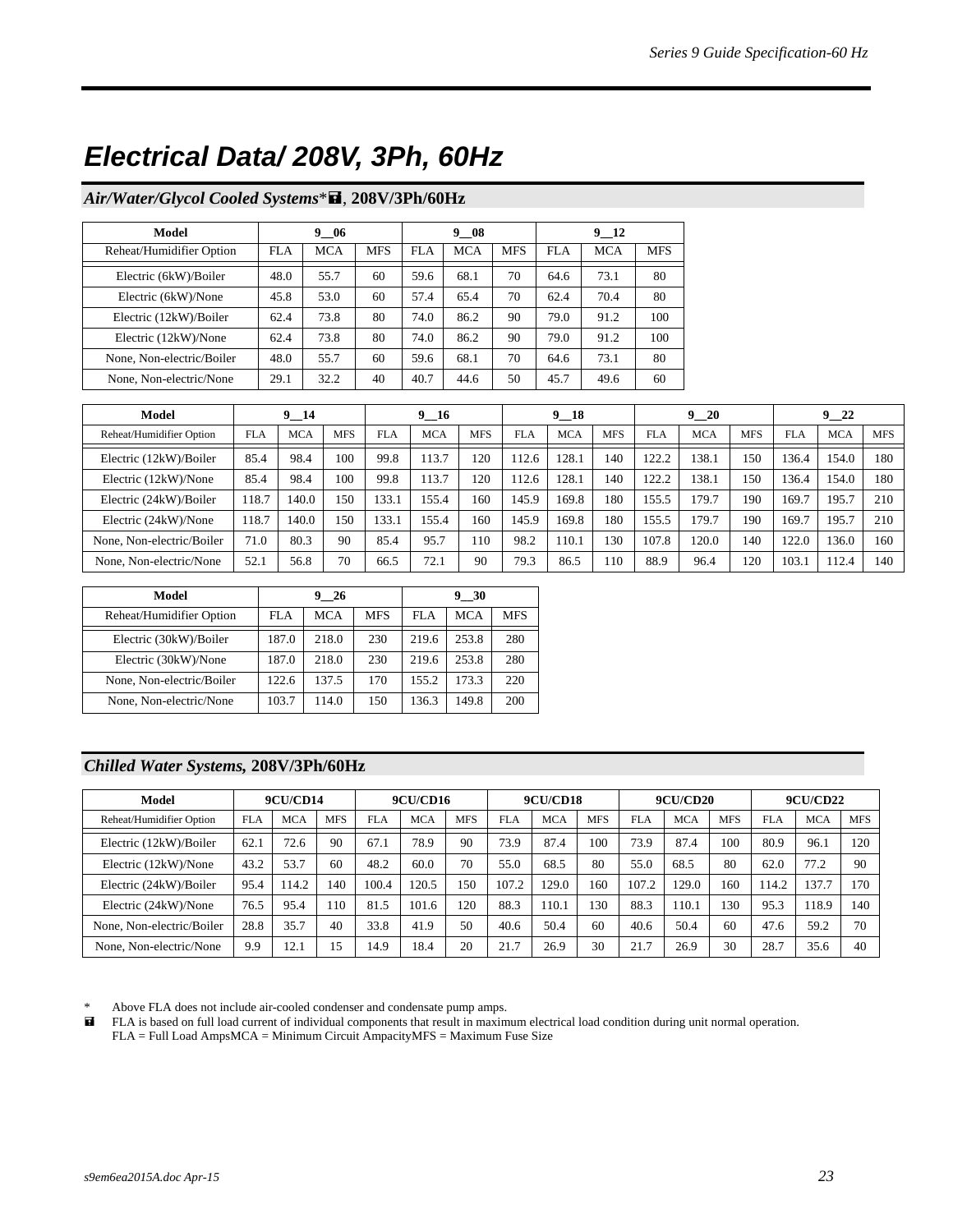### *Electrical Data/ 208V, 3Ph, 60Hz*

#### *Chilled Water Systems,* **208V/3Ph/60Hz**

| Model                     |       | <b>9CU/CD25</b> |     |       | <b>9CU/CD26</b> |            | <b>9CU/CD30</b> |            |            |  |
|---------------------------|-------|-----------------|-----|-------|-----------------|------------|-----------------|------------|------------|--|
| Reheat/Humidifier Option  | FLA   | <b>MCA</b>      | MFS | FLA   | <b>MCA</b>      | <b>MFS</b> | FLA             | <b>MCA</b> | <b>MFS</b> |  |
| Electric (30kW)/Boiler    | 130.8 | 158.6           | 190 | 130.8 | 158.6           | 190        | 130.8           | 158.6      | 190        |  |
| Electric (30kW)/None      | 112.0 | 139.7           | 170 | 112.0 | 139.7           | 170        | 112.0           | 139.7      | 170        |  |
| None, Non-electric/Boiler | 47.6  | 59.2            | 70  | 47.6  | 59.2            | 70         | 47.6            | 59.21      | 70         |  |
| None, Non-electric/None   | 28.7  | 35.6            | 40  | 28.7  | 35.6            | 40         | 28.7            | 35.6       | 40         |  |

#### *Dual / Free Cooling Systems*\* , **208V/3Ph/60Hz**

| Model                     |      | 9 06       |            |      | 9 08       |            | 9 12 |            |            |  |
|---------------------------|------|------------|------------|------|------------|------------|------|------------|------------|--|
| Reheat/Humidifier Option  | FLA  | <b>MCA</b> | <b>MFS</b> | FLA  | <b>MCA</b> | <b>MFS</b> | FLA  | <b>MCA</b> | <b>MFS</b> |  |
| Electric (6kW)/Boiler     | 49.2 | 56.9       | 60         | 59.6 | 68.1       | 70         | 64.6 | 73.1       | 80         |  |
| Electric (6kW)/None       | 47.0 | 54.2       | 60         | 57.4 | 65.4       | 70         | 62.4 | 70.4       | 80         |  |
| Electric (12kW)/Boiler    | 63.6 | 75.0       | 80         | 74.0 | 86.2       | 90         | 79.0 | 91.2       | 100        |  |
| Electric (12kW)/None      | 63.6 | 75.0       | 80         | 74.0 | 86.2       | 90         | 79.0 | 91.2       | 100        |  |
| None, Non-electric/Boiler | 49.2 | 56.9       | 60         | 59.6 | 68.1       | 70         | 64.6 | 73.1       | 80         |  |
| None, Non-electric/None   | 30.3 | 33.4       | 45         | 40.7 | 44.6       | 50         | 45.7 | 49.6       | 60         |  |

| Model                     |            | $9 - 14$   |            |            | $9 - 16$   |            |            | $9 - 18$   |            |            | $9 - 20$   |            |            | $\overline{\phantom{1}}^{22}$<br>9. |            |
|---------------------------|------------|------------|------------|------------|------------|------------|------------|------------|------------|------------|------------|------------|------------|-------------------------------------|------------|
| Reheat/Humidifier Option  | <b>FLA</b> | <b>MCA</b> | <b>MFS</b> | <b>FLA</b> | <b>MCA</b> | <b>MFS</b> | <b>FLA</b> | <b>MCA</b> | <b>MFS</b> | <b>FLA</b> | <b>MCA</b> | <b>MFS</b> | <b>FLA</b> | <b>MCA</b>                          | <b>MFS</b> |
| Electric (12kW)/Boiler    | 85.4       | 98.4       | 100        | 99.8       | 113.7      | 120        | 12.6       | 128.1      | 140        | 122.2      | 138.1      | 150        | 148.6      | 166.2                               | 190        |
| Electric (12kW)/None      | 85.4       | 98.4       | 100        | 99.8       | 113.7      | 120        | 12.6       | 128.       | 140        | 122.2      | 138.1      | 150        | 148.6      | 166.2                               | 190        |
| Electric (24kW)/Boiler    | 118.7      | 140.0      | .50        | 133.1      | 155.4      | 160        | 145.9      | 169.8      | 180        | 155.5      | 179.7      | 190        | 181.9      | 207.9                               | 220        |
| Electric (24kW)/None      | 118.7      | 140.0      | .50        | 133.       | 155.4      | 160        | 145.9      | 169.8      | 180        | 155.5      | 179.7      | 190        | 181.9      | 207.9                               | 220        |
| None, Non-electric/Boiler | 71.0       | 80.3       | 90         | 85.4       | 95.7       | 110        | 98.2       | 110.1      | 130        | 107.8      | 120.0      | 140        | 134.2      | 148.2                               | 180        |
| None, Non-electric/None   | 52,1       | 56.8       | 70         | 66.5       | 72.1       | 90         | 79.3       | 86.5       | 110        | 88.9       | 96.4       | 120        | 115.3      | 124.6                               | 160        |

| Model                     |       | 9 30       |            |
|---------------------------|-------|------------|------------|
| Reheat/Humidifier Option  | FLA   | <b>MCA</b> | <b>MFS</b> |
| Electric (30kW)/Boiler    | 194.0 | 225.0      | 240        |
| Electric (30kW)/None      | 194.0 | 225.0      | 240        |
| None, Non-electric/Boiler | 129.6 | 144.5      | 180        |
| None, Non-electric/None   | 110.7 | 121.0      | 160        |

\* Above FLA does not include air-cooled condenser and condensate pump amps.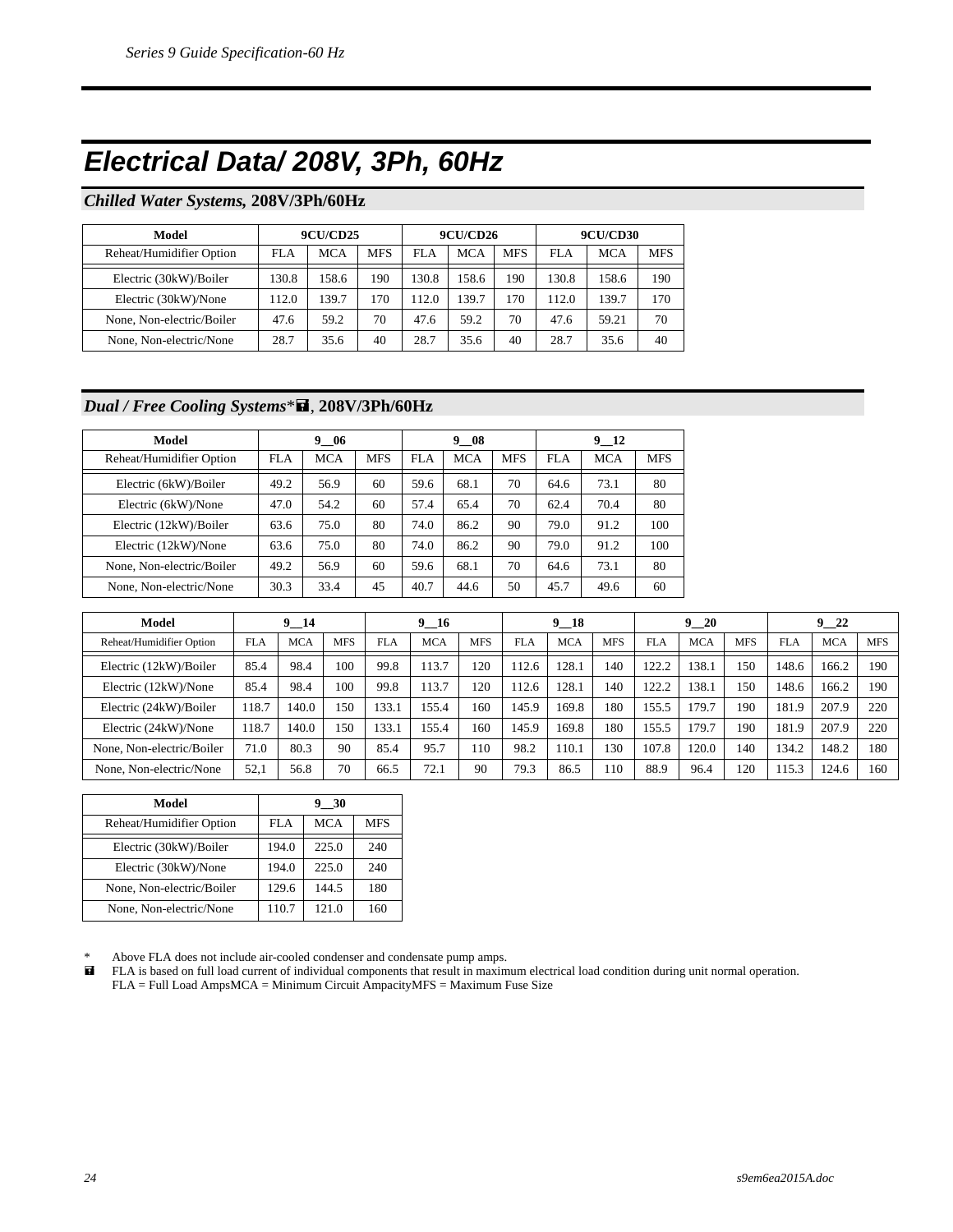### *Electrical Data/ 460V, 3Ph, 60Hz*

#### *Air/Water/Glycol Cooled Systems*\* , **460V/3Ph/60Hz**

| Model                     |      | 9 06       |            |      | 9 08       |            | 9 12 |            |            |  |
|---------------------------|------|------------|------------|------|------------|------------|------|------------|------------|--|
| Reheat/Humidifier Option  | FLA  | <b>MCA</b> | <b>MFS</b> | FLA  | <b>MCA</b> | <b>MFS</b> | FLA  | <b>MCA</b> | <b>MFS</b> |  |
| Electric (6kW)/Boiler     | 22.3 | 25.3       | 30         | 27.3 | 30.6       | 35         | 29.5 | 32.9       | 35         |  |
| Electric (6kW)/None       | 21.3 | 24.1       | 30         | 26.3 | 29.4       | 35         | 28.5 | 31.6       | 35         |  |
| Electric (12kW)/Boiler    | 28.8 | 33.5       | 35         | 33.8 | 38,8       | 40         | 36.1 | 41.1       | 45         |  |
| Electric (12kW)/None      | 28.8 | 33.5       | 35         | 33.8 | 38.8       | 40         | 36.1 | 41.1       | 45         |  |
| None, Non-electric/Boiler | 22.3 | 25.3       | 30         | 27.3 | 30.6       | 35         | 29.5 | 32.9       | 35         |  |
| None, Non-electric/None   | 13.8 | 14.7       | 20         | 18.8 | 20.0       | 25         | 21.0 | 22.2       | 25         |  |

| Model                     |            | $9 - 14$   |            |            | $9 - 16$   |            |            | 9 18       |            |            | 920        |            | $9 - 22$   |            |            |
|---------------------------|------------|------------|------------|------------|------------|------------|------------|------------|------------|------------|------------|------------|------------|------------|------------|
| Reheat/Humidifier Option  | <b>FLA</b> | <b>MCA</b> | <b>MFS</b> | <b>FLA</b> | <b>MCA</b> | <b>MFS</b> | <b>FLA</b> | <b>MCA</b> | <b>MFS</b> | <b>FLA</b> | <b>MCA</b> | <b>MFS</b> | <b>FLA</b> | <b>MCA</b> | <b>MFS</b> |
| Electric (12kW)/Boiler    | 39.9       | 45.3       | 50         | 46.7       | 52.7       | 60         | 54.3       | 61.2       | 70         | 59.1       | 66.2       | 70         | 62.5       | 70.0       | 80         |
| Electric (12kW)/None      | 39.9       | 45.3       | 50         | 46.7       | 52.7       | 60         | 54.3       | 61.2       | 70         | 59.1       | 66.2       | 70         | 62.5       | 70.0       | 80         |
| Electric (24kW)/Boiler    | 54.9       | 64.2       | 70         | 61.8       | 71.5       | 80         | 69.4       | 80.0       | 90         | 74.2       | 85.0       | 90         | 77.6       | 88.9       | 90         |
| Electric (24kW)/None      | 54.9       | 64.2       | 70         | 61.8       | 71.5       | 80         | 69.4       | 80.0       | 90         | 74.2       | 85.0       | 90         | 77.6       | 88.9       | 90         |
| None, Non-electric/Boiler | 33.3       | 37.2       | 40         | 40.2       | 44.5       | 50         | 47.8       | 53.0       | 60         | 52.6       | 58.0       | 70         | 56.0       | 61.9       | 70         |
| None, Non-electric/None   | 24.8       | 26.5       | 35         | 31.7       | 33.8       | 45         | 39.3       | 42.4       | 50         | 44.1       | 47.4       | 60         | 47.5       | 51.2       | 60         |

| Model                     |      | 9 26       |            |       | 9 30       |            |
|---------------------------|------|------------|------------|-------|------------|------------|
| Reheat/Humidifier Option  | FLA  | <b>MCA</b> | <b>MFS</b> | FLA   | <b>MCA</b> | <b>MFS</b> |
| Electric (30kW)/Boiler    | 84.7 | 98.2       | 100        | 107.1 | 123.0      | 140        |
| Electric (30kW)/None      | 84.7 | 98.2       | 100        | 107.1 | 123.0      | 140        |
| None, Non-electric/Boiler | 55.6 | 61.8       | 70         | 78.0  | 86.6       | 110        |
| None, Non-electric/None   | 47.1 | 51.2       | 70         | 69.5  | 76.0       | 100        |

#### *Chilled Water Systems*\*, **460V/3Ph/60Hz**

| Model                     |      | <b>9CU/CD14</b> |            |      | <b>9CU/CD16</b> |            |      | <b>9CU/CD18</b> |            |      | <b>9CU/CD20</b> |            |      | <b>9CU/CD22</b> |            |
|---------------------------|------|-----------------|------------|------|-----------------|------------|------|-----------------|------------|------|-----------------|------------|------|-----------------|------------|
| Reheat/Humidifier Option  | FLA  | <b>MCA</b>      | <b>MFS</b> | FLA  | <b>MCA</b>      | <b>MFS</b> | FLA  | <b>MCA</b>      | <b>MFS</b> | FLA  | <b>MCA</b>      | <b>MFS</b> | FLA  | <b>MCA</b>      | <b>MFS</b> |
| Electric (12kW)/Boiler    | 28.1 | 32.4            | 40         | 30.4 | 35.2            | 40         | 33.4 | 39.0            | 45         | 33.4 | 39.0            | 45         | 36.6 | 43.0            | 50         |
| Electric (12kW)/None      | 19.6 | 23.8            | 25         | 21.9 | 26.6            | 30         | 24.9 | 30.5            | 35         | 24.9 | 30.5            | 35         | 28.1 | 34.5            | 40         |
| Electric (24kW)/Boiler    | 43.2 | 51.2            | 60         | 45.5 | 54.0            | 60         | 48.5 | 57.8            | 70         | 48.5 | 57.8            | 70         | 51.7 | 61.8            | 70         |
| Electric (24kW)/None      | 34.7 | 42.7            | 50         | 36.9 | 45.5            | 50         | 40.0 | 49.3            | 60         | 40.0 | 49.3            | 60         | 43.2 | 53.3            | 60         |
| None, Non-electric/Boiler | 13.1 | 15.7            | 5          | 15.3 | 18.5            | 20         | 18.4 | 22.3            | 25         | 18.4 | 22.3            | 25         | 21.6 | 26.3            | 30         |
| None, Non-electric/None   | 4.6  | 5.0             | 15         | 6.8  | 7.8             | 15         | 9.9  | 11.6            | 15         | 9.9  | 1.6             | 15         | 13.1 | 15.6            | 15         |

\* Above FLA does not include air-cooled condenser and condensate pump amps.<br> **ELA** is based on full load current of individual components that result in maxim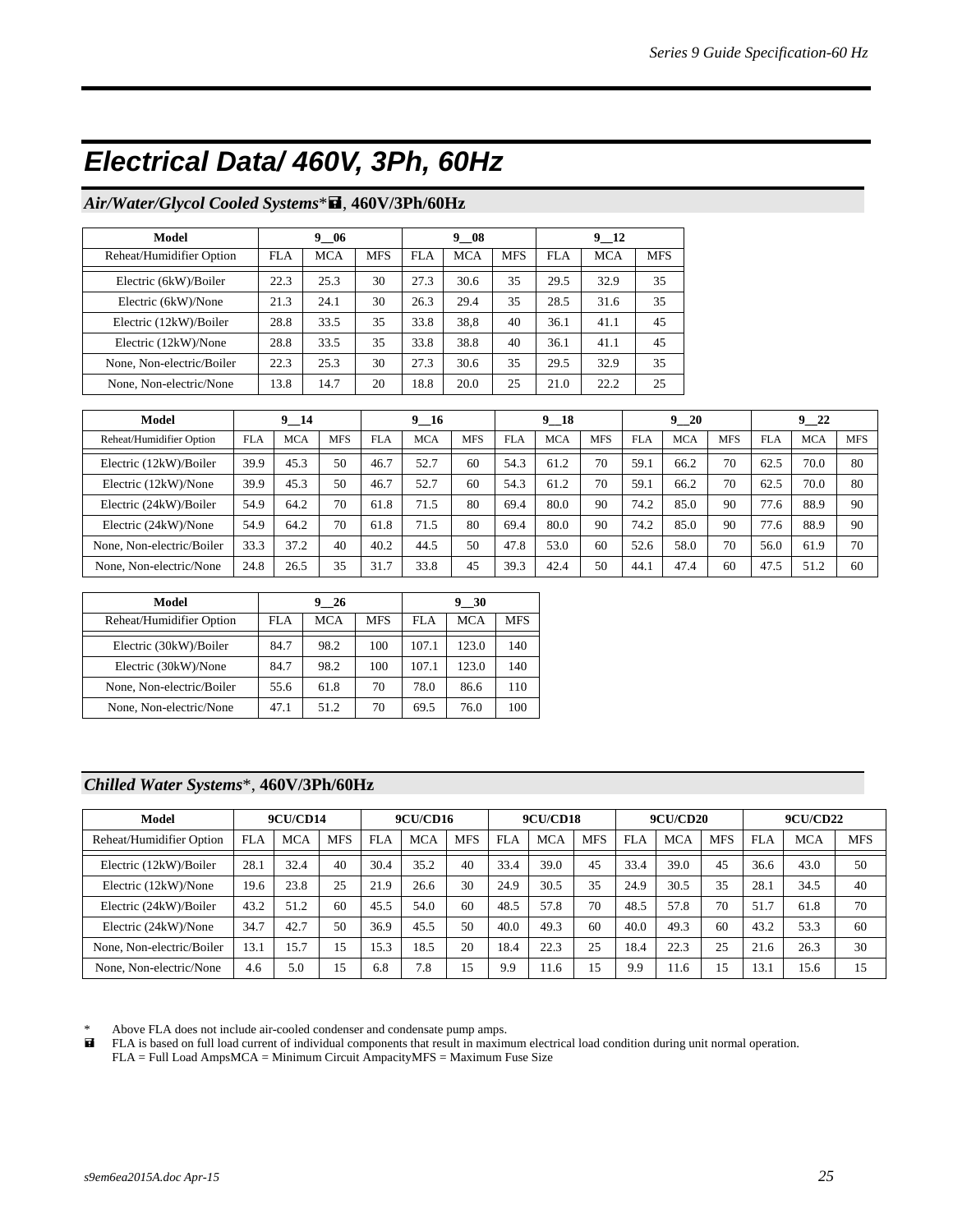### *Electrical Data/ 460V, 3Ph, 60Hz*

#### *Chilled Water Systems*\*, **460V/3Ph/60Hz**

| Model                     |      | <b>9CU/CD25</b> |            |      | <b>9CU/CD26</b> |            | <b>9CU/CD30</b> |            |            |  |
|---------------------------|------|-----------------|------------|------|-----------------|------------|-----------------|------------|------------|--|
| Reheat/Humidifier Option  | FLA  | <b>MCA</b>      | <b>MFS</b> | FLA  | <b>MCA</b>      | <b>MFS</b> | FLA             | <b>MCA</b> | <b>MFS</b> |  |
| Electric (30kW)/Boiler    | 59.2 | 71.2            | 80         | 59.2 | 71.2            | 80         | 59.2            | 71.2       | 80         |  |
| Electric (30kW)/None      | 50.7 | 62.7            | 70         | 50.7 | 62.7            | 70         | 50.7            | 62.7       | 70         |  |
| None, Non-electric/Boiler | 21.6 | 26.3            | 30         | 21.6 | 26.3            | 30         | 21.6            | 26.3       | 30         |  |
| None, Non-electric/None   | 13.1 | 15.6            | 15         | 13.1 | 15.6            | 15         | 13.1            | 15.6       | 15         |  |

#### *Dual / Free Cooling Systems*\* , **460V/3Ph/60Hz**

| Model                     |      | 9<br>-06   |            |      | 9 08       |            | 9 12 |            |            |  |
|---------------------------|------|------------|------------|------|------------|------------|------|------------|------------|--|
| Reheat/Humidifier Option  | FLA  | <b>MCA</b> | <b>MFS</b> | FLA  | <b>MCA</b> | <b>MFS</b> | FLA  | <b>MCA</b> | <b>MFS</b> |  |
| Electric (6kW)/Boiler     | 22.9 | 25.9       | 30         | 27.3 | 30.6       | 35         | 29.5 | 32.9       | 35         |  |
| Electric (6kW)/None       | 21.9 | 24.7       | 30         | 26.3 | 29.4       | 35         | 28.5 | 31.6       | 35         |  |
| Electric (12kW)/Boiler    | 29.4 | 34.1       | 40         | 33.8 | 38.8       | 40         | 36.1 | 41.1       | 45         |  |
| Electric (12kW)/None      | 29.4 | 34.1       | 40         | 33.8 | 38.8       | 40         | 36.1 | 41.1       | 45         |  |
| None, Non-electric/Boiler | 22.9 | 25.9       | 30         | 27.3 | 30.6       | 35         | 29.5 | 32.9       | 35         |  |
| None, Non-electric/None   | 14.4 | 15.3       | 20         | 18.8 | 20.0       | 25         | 21.0 | 22.2       | 25         |  |

| Model                     |            | 9 14       |            |            | 9 16       |            |            | 9 18       |            |            | 920        |            |            | 922        |            |
|---------------------------|------------|------------|------------|------------|------------|------------|------------|------------|------------|------------|------------|------------|------------|------------|------------|
| Reheat/Humidifier Option  | <b>FLA</b> | <b>MCA</b> | <b>MFS</b> | <b>FLA</b> | <b>MCA</b> | <b>MFS</b> | <b>FLA</b> | <b>MCA</b> | <b>MFS</b> | <b>FLA</b> | <b>MCA</b> | <b>MFS</b> | <b>FLA</b> | <b>MCA</b> | <b>MFS</b> |
| Electric (12kW)/Boiler    | 39.9       | 45.3       | 50         | 46.7       | 52.7       | 60         | 54.3       | 61.2       | 70         | 59.1       | 66.2       | 70         | 68.0       | 75.5       | 80         |
| Electric (12kW)/None      | 39.9       | 45.3       | 50         | 46.7       | 52.7       | 60         | 54.3       | 61.2       | 70         | 59.1       | 66.2       | 70         | 68.0       | 75.5       | 80         |
| Electric (24kW)/Boiler    | 54.9       | 64.2       | 70         | 61.8       | 71.5       | 80         | 69.4       | 80.0       | 90         | 74.2       | 85.0       | 90         | 83.1       | 94.4       | 100        |
| Electric (24kW)/None      | 54.9       | 64.2       | 70         | 61.8       | 71.5       | 80         | 69.4       | 80.0       | 90         | 74.2       | 85.0       | 90         | 83.1       | 94.4       | 100        |
| None, Non-electric/Boiler | 33.3       | 37.2       | 40         | 40.2       | 44.5       | 50         | 47.8       | 53.0       | 60         | 52.6       | 58.0       | 70         | 61.5       | 67.4       | 80         |
| None, Non-electric/None   | 24.8       | 26.5       | 35         | 31.7       | 33.8       | 45         | 39.3       | 42.4       | 50         | 44.        | 47.4       | 60         | 53.0       | 56.7       | 70         |

| Model                     | 9 30 |            |            |  |  |  |  |
|---------------------------|------|------------|------------|--|--|--|--|
| Reheat/Humidifier Option  | FLA  | <b>MCA</b> | <b>MFS</b> |  |  |  |  |
| Electric (30kW)/Boiler    | 87.9 | 101.4      | 110        |  |  |  |  |
| Electric (30kW)/None      | 87.9 | 101.4      | 110        |  |  |  |  |
| None, Non-electric/Boiler | 58.8 | 65.0       | 80         |  |  |  |  |
| None, Non-electric/None   | 50.3 | 54.4       | 70         |  |  |  |  |

\* Above FLA does not include air-cooled condenser and condensate pump amps.<br> **ELA** is based on full load current of individual components that result in maxim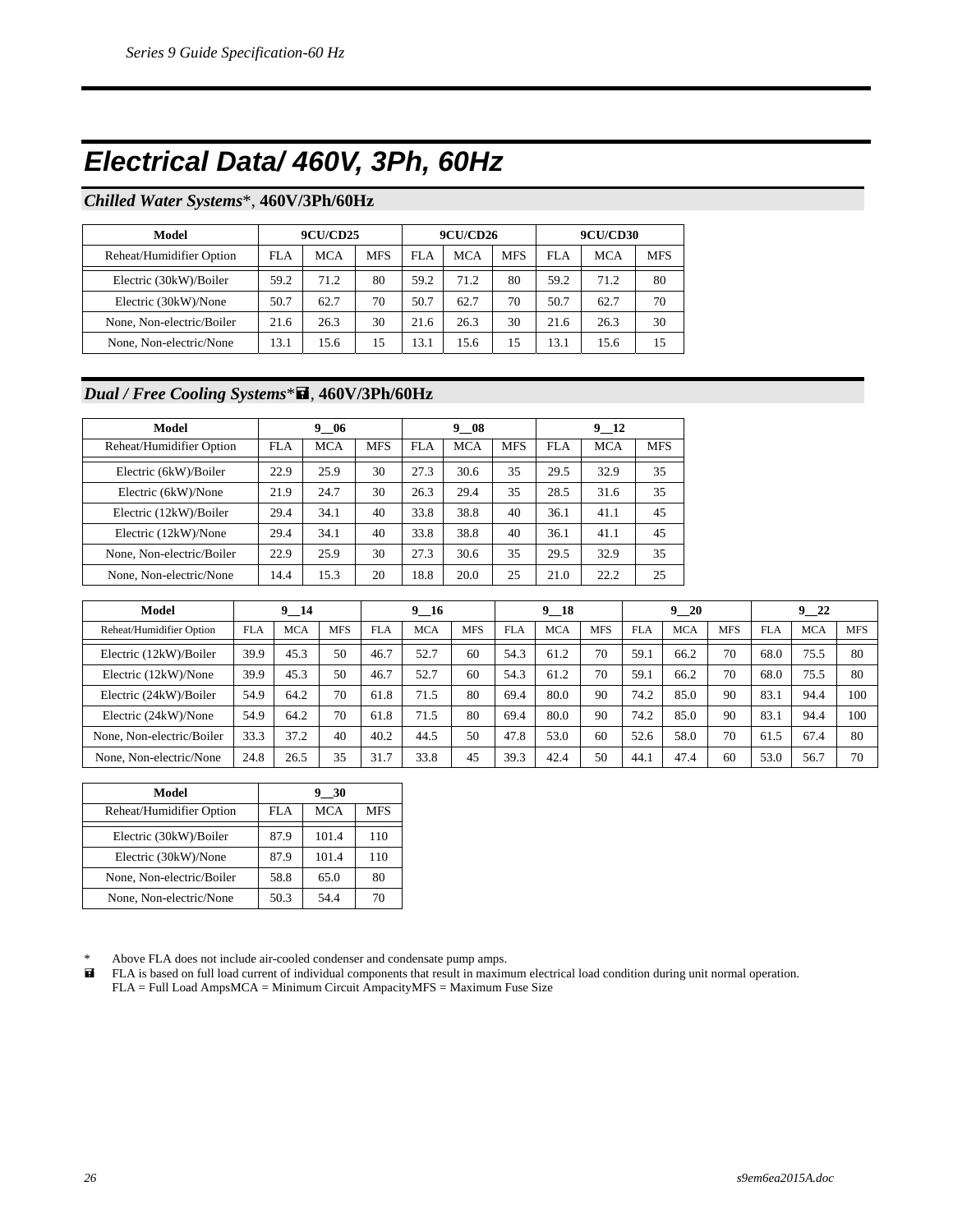### *Electrical Data/ 575V, 3Ph, 60Hz*

#### *Air/Water/Glycol Cooled Systems*\* , **575V/3Ph/60Hz**

| Model                     |      | 9 06       |            |      | 9 08       |            |      |            |            |
|---------------------------|------|------------|------------|------|------------|------------|------|------------|------------|
| Reheat/Humidifier Option  | FLA  | <b>MCA</b> | <b>MFS</b> | FLA  | <b>MCA</b> | <b>MFS</b> | FLA  | <b>MCA</b> | <b>MFS</b> |
| Electric (6kW)/Boiler     | 17.2 | 19.5       | 25         | 20.9 | 23.4       | 25         | 22.9 | 25.5       | 30         |
| Electric (6kW)/None       | 16.4 | 18.5       | 20         | 20.1 | 22.4       | 25         | 22.1 | 24.5       | 30         |
| Electric (12kW)/Boiler    | 22.4 | 26.0       | 30         | 26.1 | 30.0       | 35         | 28.1 | 32.0       | 35         |
| Electric (12kW)/None      | 22.4 | 26.0       | 30         | 26.1 | 30.0       | 35         | 28.1 | 32.0       | 35         |
| None, Non-electric/Boiler | 17.2 | 19.5       | 25         | 20.9 | 23.4       | 25         | 22.9 | 25.5       | 30         |
| None, Non-electric/None   | 10.3 | 11.0       | 15         | 14.0 | 14.9       | 20         | 16.0 | 16.9       | 20         |

| Model                     |            | $9 - 14$   |            |            | $9 - 16$   |            |            | $9 - 18$   |            |      | 920        |            |            | 922        |            |
|---------------------------|------------|------------|------------|------------|------------|------------|------------|------------|------------|------|------------|------------|------------|------------|------------|
| Reheat/Humidifier Option  | <b>FLA</b> | <b>MCA</b> | <b>MFS</b> | <b>FLA</b> | <b>MCA</b> | <b>MFS</b> | <b>FLA</b> | <b>MCA</b> | <b>MFS</b> | FLA  | <b>MCA</b> | <b>MFS</b> | <b>FLA</b> | <b>MCA</b> | <b>MFS</b> |
| Electric (12kW)/Boiler    | 32.3       | 36.7       | 40         | 36.6       | 41.2       | 45         | 41.6       | 46.9       | 50         | 46.7 | 52,3       | 60         | 47.3       | 53.0       | 60         |
| Electric (12kW)/None      | 32.3       | 36.7       | 40         | 36.6       | 41.2       | 45         | 41.6       | 46.9       | 50         | 46.7 | 52.3       | 60         | 47.3       | 53.0       | 60         |
| Electric (24kW)/Boiler    | 44.3       | 51.8       | 60         | 48.6       | 56.3       | 60         | 53.6       | 61.9       | 70         | 58.7 | 67.3       | 70         | 59.3       | 68.0       | 70         |
| Electric (24kW)/None      | 44.3       | 51.8       | 60         | 48.6       | 56.3       | 60         | 53.6       | 61.9       | 70         | 58.7 | 67.3       | 70         | 59.3       | 68.0       | 70         |
| None, Non-electric/Boiler | 27.1       | 30.2       | 35         | 31.4       | 34.7       | 40         | 36.4       | 40.3       | 45         | 41.5 | 45.8       | 50         | 42.1       | 46.4       | 50         |
| None, Non-electric/None   | 20.2       | 21.7       | 25         | 24.5       | 26.2       | 30         | 29.5       | 31.8       | 40         | 34.6 | 37.2       | 45         | 35.2       | 37.9       | 50         |

| Model                     |      | 9 26       |            | 9 30 |            |            |  |
|---------------------------|------|------------|------------|------|------------|------------|--|
| Reheat/Humidifier Option  | FLA  | <b>MCA</b> | <b>MFS</b> | FLA  | <b>MCA</b> | <b>MFS</b> |  |
| Electric (30kW)/Boiler    | 66.5 | 77.1       | 80         | 85.4 | 98.1       | 110        |  |
| Electric (30kW)/None      | 66.5 | 77.1       | 90         | 85.4 | 98.1       | 110        |  |
| None, Non-electric/Boiler | 43.2 | 48.0       | 60         | 62.1 | 68.9       | 90         |  |
| None, Non-electric/None   | 36.3 | 39.5       | 50         | 55.2 | 60.4       | 80         |  |

#### *Chilled Water Systems*\*, **575V/3Ph/60Hz**

| Model                     |            | <b>9CU/CD14</b> |            | <b>9CU/CD16</b> |            | <b>9CU/CD18</b> |            |            | <b>9CU/CD20</b> |            |                  | <b>9CU/CD22</b> |            |            |            |
|---------------------------|------------|-----------------|------------|-----------------|------------|-----------------|------------|------------|-----------------|------------|------------------|-----------------|------------|------------|------------|
| Reheat/Humidifier Option  | <b>FLA</b> | <b>MCA</b>      | <b>MFS</b> | <b>FLA</b>      | <b>MCA</b> | <b>MFS</b>      | <b>FLA</b> | <b>MCA</b> | <b>MFS</b>      | <b>FLA</b> | <b>MCA</b>       | <b>MFS</b>      | <b>FLA</b> | <b>MCA</b> | <b>MFS</b> |
| Electric (12kW)/Boiler    | 22.5       | 25.9            | 30         | 24.3            | 28.1       | 35              | 26.8       | 31.3       | 35              | 26.8       | 31.3             | 35              | 29.3       | 34.4       | 40         |
| Electric (12kW)/None      | 15.7       | 19.1            | 20         | 7.5             | 21.3       | 25              | 20.0       | 24.4       | 30              | 20.0       | 24.4             | 30              | 22.5       | 27.6       | 30         |
| Electric (24kW)/Boiler    | 34.6       | 41.0            | 50         | 36.4            | 43.2       | 50              | 38.9       | 46.3       | 50              | 38.9       | 46.3             | 50              | 41.4       | 49.5       | 60         |
| Electric (24kW)/None      | 27.7       | 34.1            | 40         | 29.5            | 36.4       | 45              | 32.0       | 39.5       | 45              | 32.0       | 39.5             | 45              | 34.5       | 42.6       | 50         |
| None, Non-electric/Boiler | 10.5       | 12.5            | 15         | 2.3             | 14.8       | 20              | 14.8       | 17.9       | 20              | 14.8       | I <sub>7.9</sub> | 20              | 17.3       | 21.0       | 25         |
| None, Non-electric/None   | 3.6        | 4.0             | 15         | 5.4             | 6.3        | 15              | 7.9        | 9.4        | 15              | 7.9        | 9.4              | 15              | 10.4       | 12.5       | 15         |

Above FLA does not include air-cooled condenser and condensate pump amps.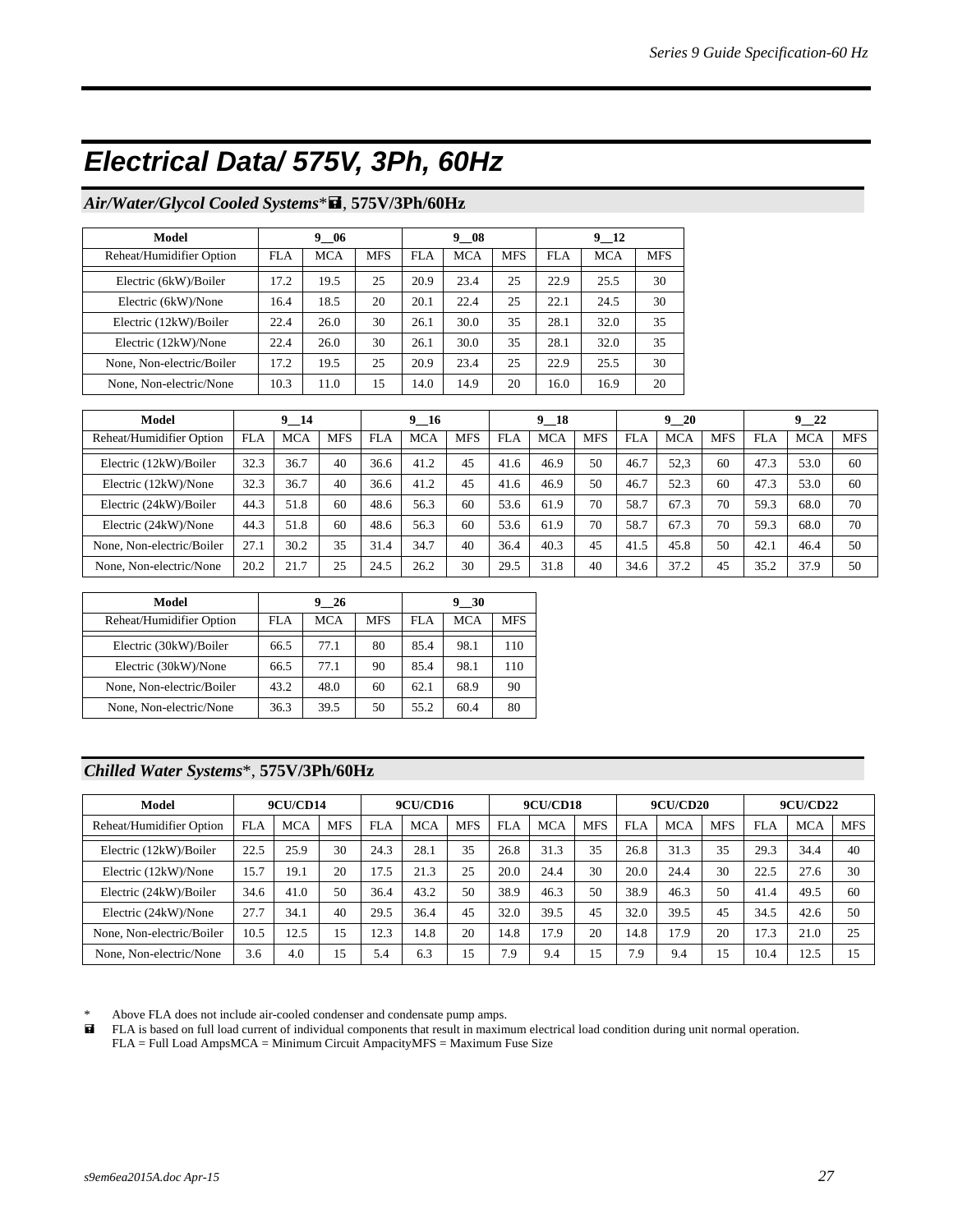### *Electrical Data/ 575V, 3Ph, 60Hz*

#### *Chilled Water Systems*, **575V/3Ph/60Hz**

| Model                     | <b>9CU/CD25</b> |            |            |      | <b>9CU/CD26</b> |            | <b>9CU/CD30</b> |      |            |  |
|---------------------------|-----------------|------------|------------|------|-----------------|------------|-----------------|------|------------|--|
| Reheat/Humidifier Option  | FLA             | <b>MCA</b> | <b>MFS</b> | FLA  | <b>MCA</b>      | <b>MFS</b> | FLA             | MCA  | <b>MFS</b> |  |
| Electric (30kW)/Boiler    | 47.4            | 57.0       | 70         | 47.4 | 57.0            | 70         | 47.4            | 57.0 | 70         |  |
| Electric (30kW)/None      | 40.6            | 50.2       | 60         | 40.6 | 50.2            | 60         | 40.6            | 50.2 | 60         |  |
| None, Non-electric/Boiler | 17.3            | 21.0       | 25         | 17.3 | 21.0            | 25         | 17.3            | 21.0 | 25         |  |
| None, Non-electric/None   | 10.4            | 12.5       | 15         | 10.4 | 12.5            | 15         | 10.4            | 12.5 | 15         |  |

#### *Dual / Free Cooling Systems*\* , **575V/3Ph/60Hz**

| Model                     | 9 06 |            |            |      | 9 08       |            | 9 12 |            |            |  |
|---------------------------|------|------------|------------|------|------------|------------|------|------------|------------|--|
| Reheat/Humidifier Option  | FLA  | <b>MCA</b> | <b>MFS</b> | FLA  | <b>MCA</b> | <b>MFS</b> | FLA  | <b>MCA</b> | <b>MFS</b> |  |
| Electric (6kW)/Boiler     | 17.6 | 20.0       | 25         | 20.9 | 22.3       | 25         | 22.9 | 25.5       | 30         |  |
| Electric (6kW)/None       | 16.8 | 19.0       | 20         | 20.1 | 22,4       | 25         | 22.1 | 24.5       | 30         |  |
| Electric (12kW)/Boiler    | 22.8 | 26.5       | 30         | 26.1 | 30.0       | 35         | 28.1 | 32.0       | 35         |  |
| Electric (12kW)/None      | 22.8 | 26.5       | 30         | 26.1 | 30.0       | 35         | 28.1 | 32.0       | 35         |  |
| None, Non-electric/Boiler | 17.6 | 20.0       | 25         | 20.9 | 23.4       | 25         | 22.9 | 25.5       | 30         |  |
| None, Non-electric/None   | 10.8 | 11.4       | 15         | 14.0 | 14.9       | 20         | 16.0 | 16.9       | 20         |  |

| Model                     |            | $9 - 14$   |            |            | 9 16       |            |            | $9 - 18$   |            |      | 920        |            |      | 922        |            |
|---------------------------|------------|------------|------------|------------|------------|------------|------------|------------|------------|------|------------|------------|------|------------|------------|
| Reheat/Humidifier Option  | <b>FLA</b> | <b>MCA</b> | <b>MFS</b> | <b>FLA</b> | <b>MCA</b> | <b>MFS</b> | <b>FLA</b> | <b>MCA</b> | <b>MFS</b> | FLA  | <b>MCA</b> | <b>MFS</b> | FLA  | <b>MCA</b> | <b>MFS</b> |
| Electric (12kW)/Boiler    | 32.3       | 36.7       | 40         | 36.6       | 41.2       | 45         | 41.6       | 46.9       | 50         | 46.7 | 52.3       | 60         | 51.7 | 57.4       | 60         |
| Electric (12kW)/None      | 32.3       | 36.7       | 40         | 36.6       | 41.2       | 45         | 41.6       | 46.9       | 50         | 46.7 | 52.3       | 60         | 51.7 | 57.4       | 60         |
| Electric (24kW)/Boiler    | 44.3       | 51.8       | 60         | 48.6       | 56.3       | 60         | 53.6       | 61.9       | 70         | 58.7 | 67.3       | 70         | 63.7 | 72.4       | 80         |
| Electric (24kW)/None      | 44.3       | 51.8       | 60         | 48.6       | 56.3       | 60         | 53.6       | 61.9       | 70         | 68.7 | 67.3       | 70         | 63.7 | 72.4       | 80         |
| None, Non-electric/Boiler | 27.1       | 30.2       | 35         | 31.4       | 34.7       | 40         | 36.4       | 40.3       | 45         | 41.5 | 45.8       | 50         | 46.5 | 50.8       | 60         |
| None, Non-electric/None   | 20.2       | 21.7       | 25         | 24.5       | 26.2       | 30         | 29.5       | 31.8       | 40         | 34.6 | 37.2       | 45         | 39.6 | 42.3       | 50         |

| Model                     | 9 30 |            |            |  |  |  |
|---------------------------|------|------------|------------|--|--|--|
| Reheat/Humidifier Option  | FLA  | <b>MCA</b> | <b>MFS</b> |  |  |  |
| Electric (30kW)/Boiler    | 69.0 | 79.6       | 90         |  |  |  |
| Electric (30kW)/None      | 69.0 | 79.6       | 90         |  |  |  |
| None, Non-electric/Boiler | 45.7 | 50.5       | 60         |  |  |  |
| None, Non-electric/None   | 38.8 | 42.0       | 50         |  |  |  |

Above FLA does not include air-cooled condenser and condensate pump amps.